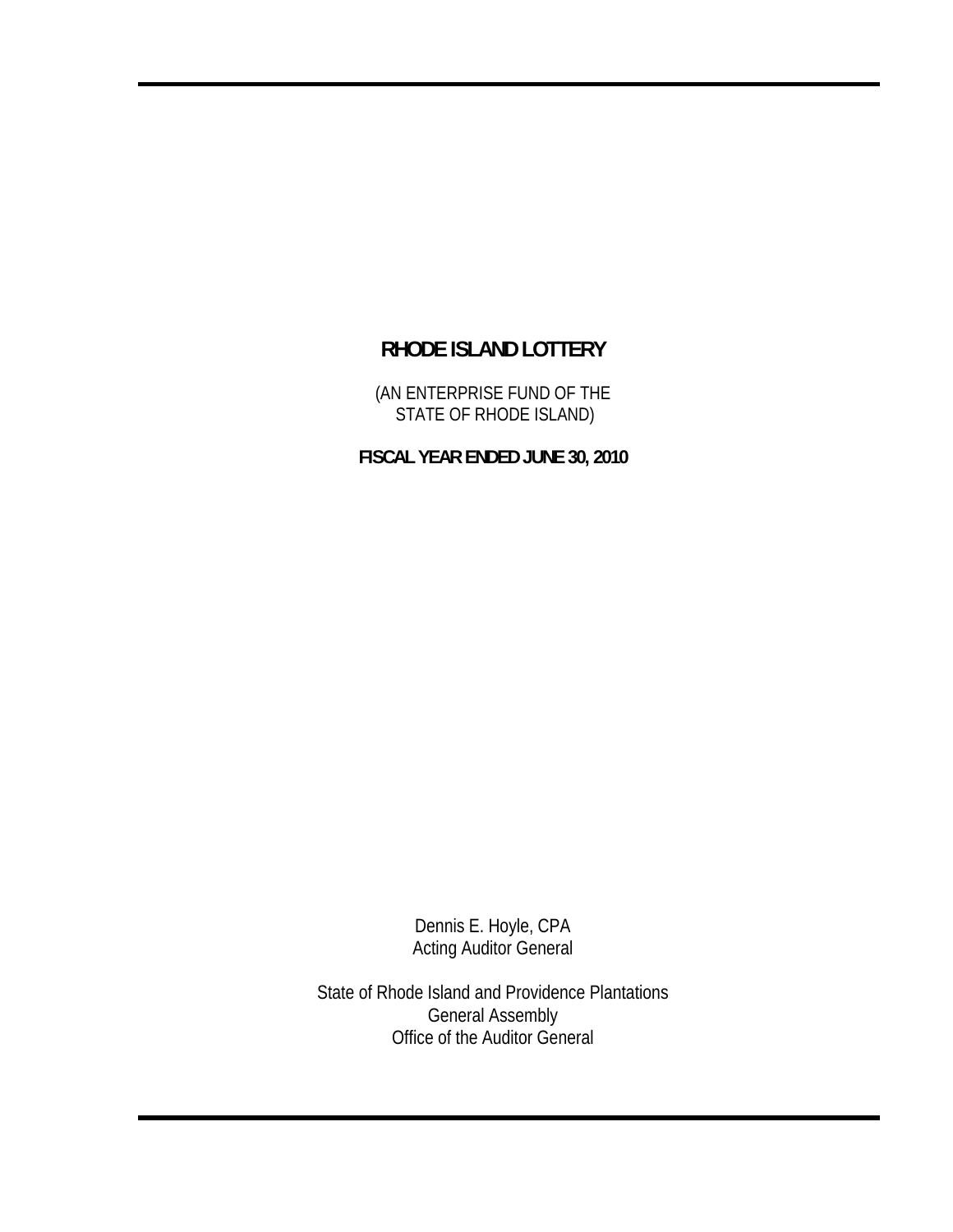

DENNIS E. HOYLE, CPA *ACTING AUDITOR GENERAL* dennis.hoyle@oag.ri.gov STATE of RHODE ISLAND and PROVIDENCE PLANTATIONS

GENERAL ASSEMBLY

OFFICE of the AUDITOR GENERAL

September 30, 2010

- ♦ *INTEGRITY*
- ♦ *RELIABILITY*
- ♦ *INDEPENDENCE*
- ♦ *ACCOUNTABILITY*

### JOINT COMMITTEE ON LEGISLATIVE SERVICES:

SPEAKER Gordon D. Fox, Chairman

Senator M. Teresa Paiva-Weed Senator Dennis L. Algiere Representative Nicholas A. Mattiello Representative Robert A. Watson

 We have completed our audit of the financial statements of the Rhode Island Lottery for the year ended June 30, 2010. Our report is contained herein as outlined in the Table of Contents and includes our *Independent Auditor's Report on Internal Control over Financial Reporting and on Compliance and Other Matters Based on an Audit of Financial Statements Performed in Accordance with Government Auditing Standards.* 

Sincerely,

 Dennis E. Hoyle, CPA Acting Auditor General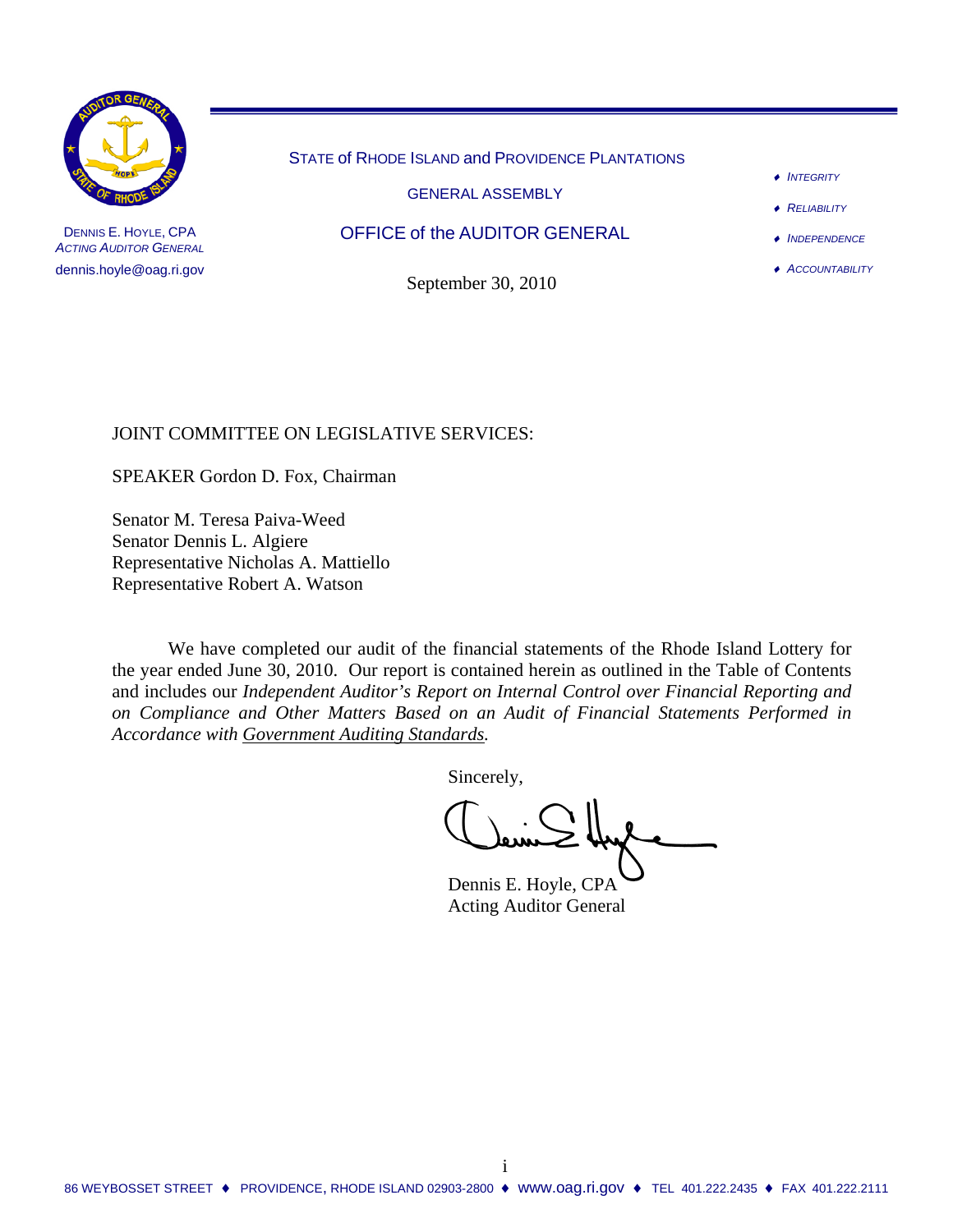### (AN ENTERPRISE FUND OF THE STATE OF RHODE ISLAND)

### *FISCAL YEAR ENDED JUNE 30, 2010*

## TABLE OF CONTENTS

### **PAGE**

|--|

## **II. MANAGEMENT'S DISCUSSION AND ANALYSIS** .................................................. 3

### **III. BASIC FINANCIAL STATEMENTS**

### **IV. SUPPLEMENTARY INFORMATION**

|--|--|

### **V. Independent Auditor's Report on Internal Control over Financial Reporting and on Compliance and Other Matters Based on an Audit of Financial Statements Performed in Accordance with Government Auditing Standards**..............................33

|--|--|--|--|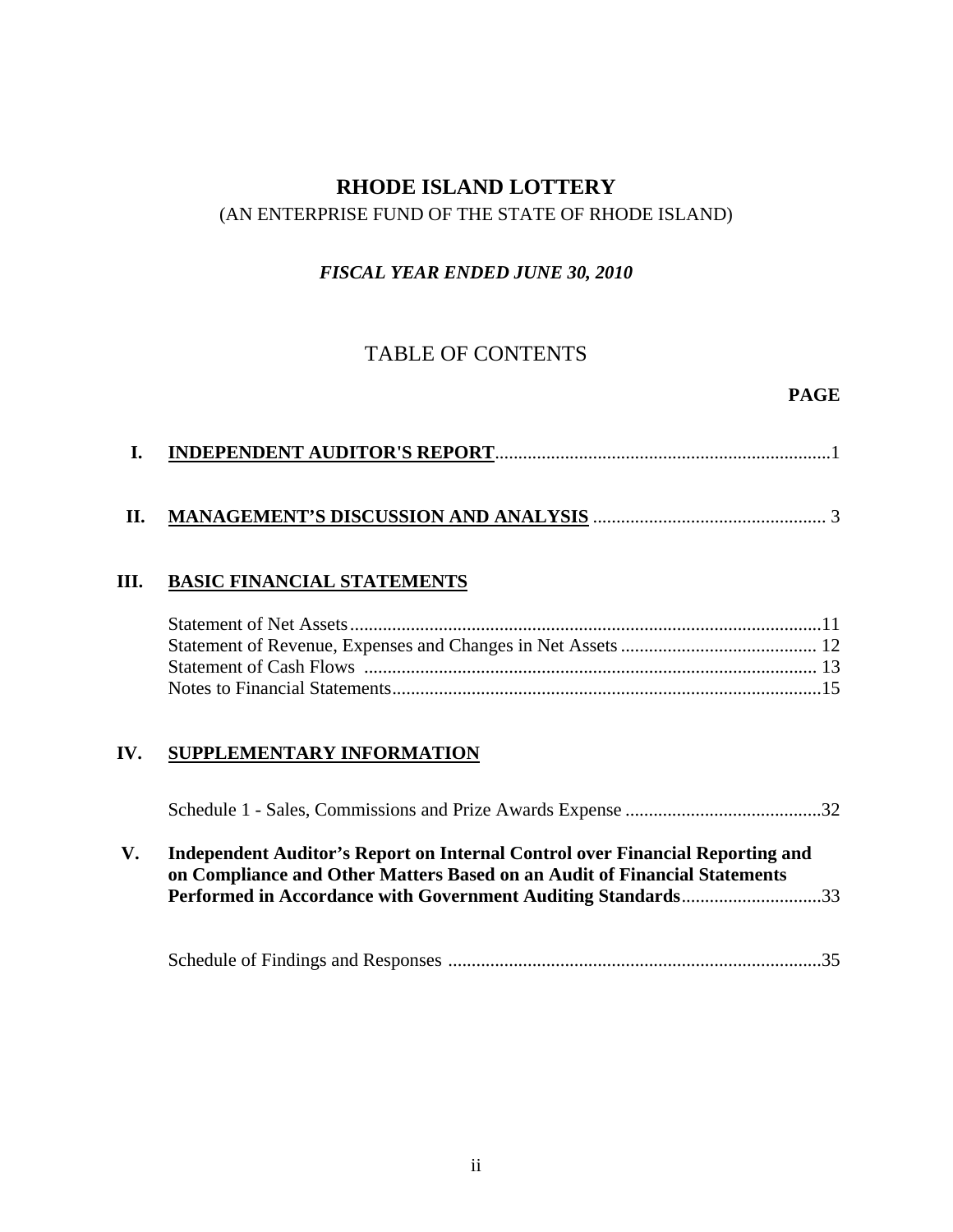

DENNIS E. HOYLE, CPA **ACTING AUDITOR GENERAL** dennis.hoyle@oag.ri.gov STATE of RHODE ISLAND and PROVIDENCE PLANTATIONS

GENERAL ASSEMBLY

OFFICE of the AUDITOR GENERAL

#### **INDEPENDENT AUDITOR'S REPORT**

- ♦ *INTEGRITY*
- ♦ *RELIABILITY*
- ♦ *INDEPENDENCE*
- ♦ *ACCOUNTABILITY*

Joint Committee on Legislative Services, General Assembly, State of Rhode Island and Providence Plantations:

We have audited the accompanying financial statements of the Rhode Island Lottery (Lottery), an enterprise fund of the State of Rhode Island and Providence Plantations, as of and for the year ended June 30, 2010, as listed in the table of contents. These financial statements are the responsibility of the Lottery's management. Our responsibility is to express an opinion on these financial statements based on our audit.

We conducted our audit in accordance with auditing standards generally accepted in the United States of America and the standards applicable to financial audits contained in *Government Auditing Standards*, issued by the Comptroller General of the United States. Those standards require that we plan and perform the audit to obtain reasonable assurance about whether the financial statements are free of material misstatement. An audit includes examining, on a test basis, evidence supporting the amounts and disclosures in the financial statements. An audit also includes assessing the accounting principles used and significant estimates made by management, as well as evaluating the overall financial statement presentation. We believe that our audit provides a reasonable basis for our opinion.

As discussed in Note 2(b), the financial statements present only the Lottery and do not purport to, and do not, present fairly the financial position of the State of Rhode Island and Providence Plantations, as of June 30, 2010, the changes in its financial position, or, where applicable, its cash flows for the year then ended in conformity with accounting principles generally accepted in the United States of America.

In our opinion, the financial statements referred to previously present fairly, in all material respects, the financial position of the Lottery as of June 30, 2010, and the changes in financial position and cash flows thereof for the year then ended in conformity with accounting principles generally accepted in the United States of America.

Note 13(b) to the financial statements discloses certain operational contingencies relating to the bankruptcy proceeding by one of the Lottery's video lottery retailers that we deemed a matter worthy of emphasis to the readers of the Lottery's financial statements.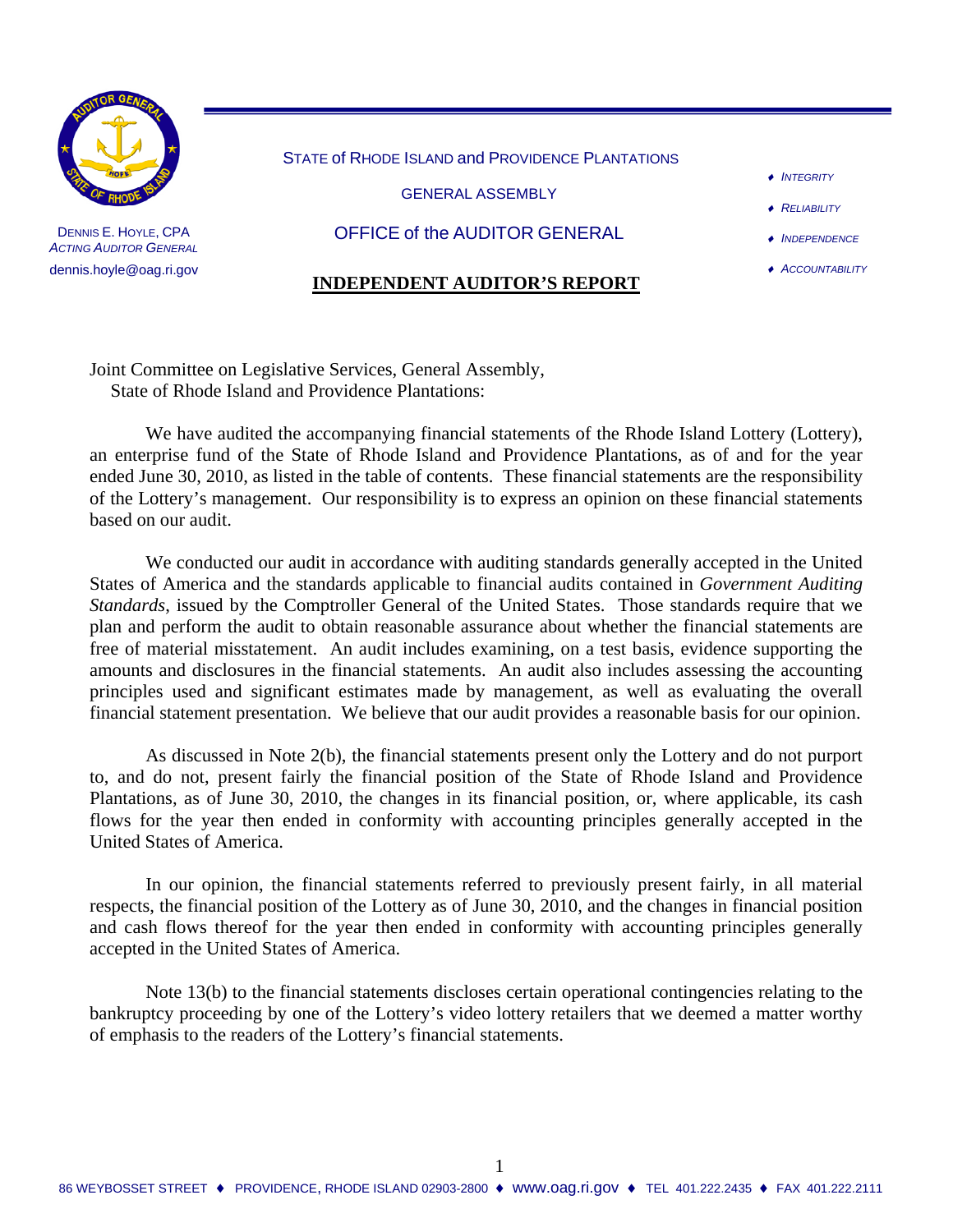Joint Committee on Legislative Services, General Assembly, State of Rhode Island and Providence Plantations:

In accordance with *Government Auditing Standards*, we have also issued our report dated September 21, 2010 on our consideration of the Lottery's internal control over financial reporting and on our tests of its compliance with certain provisions of laws, regulations, contracts, and other matters. The purpose of that report is to describe the scope of our testing of internal control over financial reporting and compliance and the results of that testing, and not to provide an opinion on the internal control over financial reporting or on compliance. That report is an integral part of an audit performed in accordance with *Government Auditing Standards* and should be considered in assessing the results of our audit.

The Management's Discussion and Analysis on pages 3 through 10 is not a required part of the basic financial statements but is supplementary information required by the Governmental Accounting Standards Board. We have applied certain limited procedures, which consisted principally of inquiries of management regarding the methods of measurement and presentation of the required supplementary information. However, we did not audit the information and express no opinion on it.

Our audit was conducted for the purpose of forming an opinion on the financial statements that collectively comprise the Lottery's basic financial statements. The supplementary information included in Schedule 1 is presented for purposes of additional analysis and is not a required part of the basic financial statements. Schedule 1 has been subjected to the auditing procedures applied in the audit of the basic financial statements and, in our opinion, is fairly stated in all material respects in relation to the basic financial statements taken as a whole.

Dennis E. Hoyle, CPA Acting Auditor General

September 21, 2010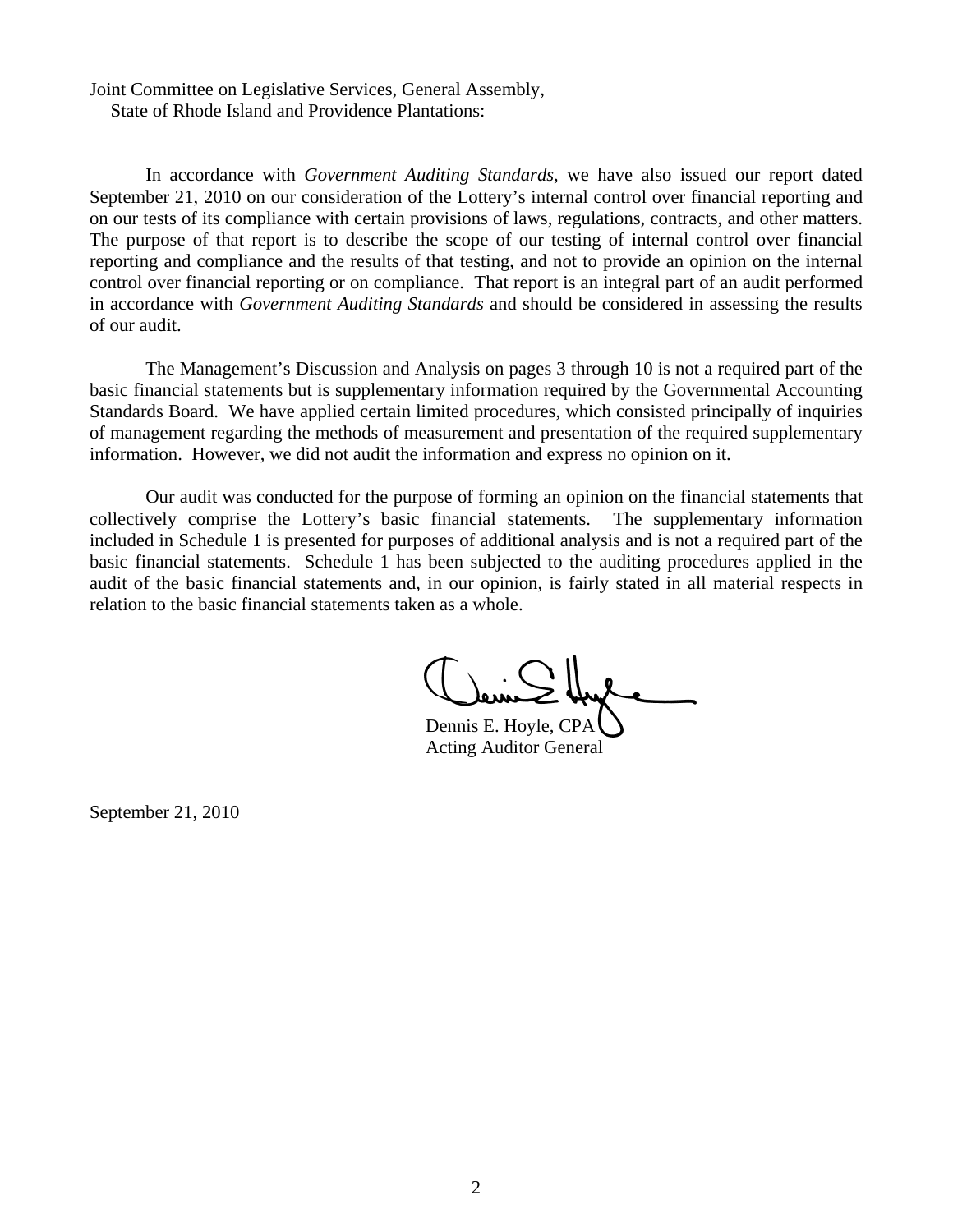### Management's Discussion and Analysis

Management of the Lottery provides this *Management's Discussion and Analysis* of their financial performance for the readers of the Lottery's financial statements. This narrative provides an overview of the Lottery's financial activity for the fiscal year ended June 30, 2010. This analysis is to be considered in conjunction with the financial statements to provide an objective analysis of the Lottery's financial activities based on facts, decisions, and conditions currently facing management.

#### *Understanding the Lottery's Financial Statements*

The Lottery, a division of the Department of Revenue of the State of Rhode Island and Providence Plantations (State), is accounted for as an enterprise fund that reports all assets and liabilities using the accrual basis of accounting, much like a private business entity. In accordance with accounting principles generally accepted in the United States of America, this report consists of a series of financial statements, along with notes to the financial statements and a supplementary schedule detailing sales, commissions, and prize awards expense for each lottery game. The financial statements immediately follow this *Management's Discussion and Analysis* and are designed to highlight the Lottery's net assets and changes to those assets resulting from Lottery operations.

The most important relationship demonstrated within the Lottery's financial statements is the requirement that the Lottery transfer all net income to the State's General Fund. Accordingly, the primary focus of these financial statements is determining net income available for payment to the State's General Fund rather than the change in net assets of the Lottery. It is also important to note that most financial statement balances have a direct relationship to revenue. Generally, as lottery sales increase, the amount paid to the State's General Fund also increases. Similarly, increases in revenue for a particular lottery game result in direct increases to the related prize awards and commissions expense.

Most assets included on the Statement of Net Assets represent current amounts such as cash and accounts receivable from Lottery retailers. Most liabilities represent current prize awards owed, vendor commission payments, and amounts due to the State's General Fund. Current assets approximate the amounts required to satisfy current liabilities at year end.

The deficiency in net assets of \$8.1 million reported at June 30, 2010 relates entirely to the Lottery's sale of its exclusive rights to operate its gaming systems. The Lottery sold this exclusive right to its current gaming systems provider for a 20-year period at a cost of \$12.5 million and immediately paid the proceeds to the State's General Fund. According to the terms of the agreement, if for any reason, this contract is voided prior to its completed term; the Lottery will be required to refund a pro-rata share of the sales price to the gaming system provider. In accordance with generally accepted accounting principles, the Lottery will recognize the revenue related to this transaction over the 20-year life of the contract.

#### *Financial Highlights*

- o The Lottery transferred \$344.7 million to the State's General Fund for the fiscal year ended June 30, 2010, a slight increase in net income transfers over the prior fiscal year. The increase is notable considering the recessionary economy and high levels of unemployment that existed in the State during fiscal 2010.
- o Video Lottery gross profit increased by \$4.0 million or 1.42% in fiscal 2010.
- o Keno sales increased by \$1.7 million, a 2.20% increase over fiscal year 2009.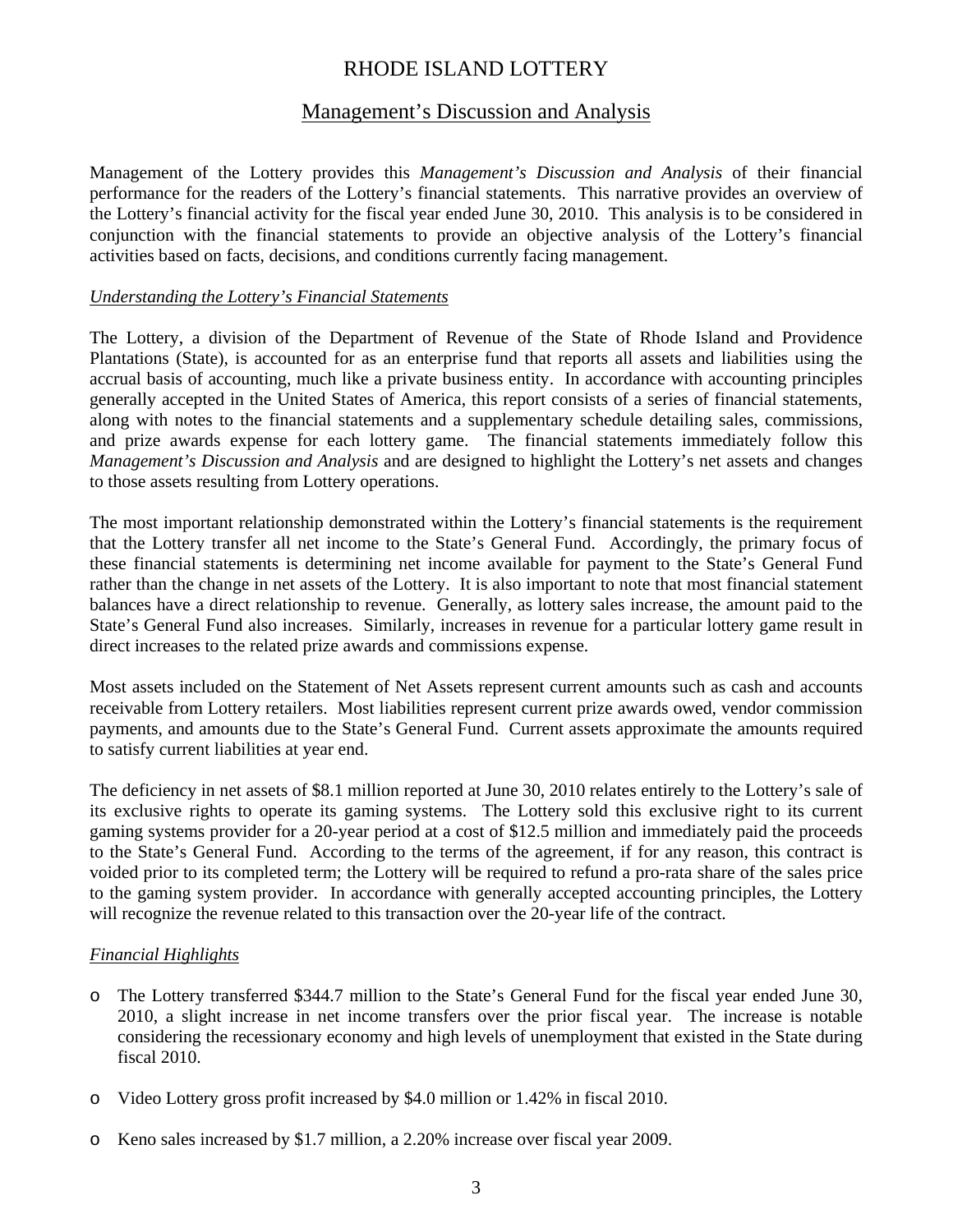## Management's Discussion and Analysis

o In January 2010, the Rhode Island Lottery became one of 42 localities offering the multi-state Mega Millions<sup>®</sup> game. This resulted in sales of \$4.1 million and a gross profit of \$1.5 million.

### *Assets and Liabilities*

|                                                                                            |               | June 30, 2010 |               | June 30, 2009<br>∗ |
|--------------------------------------------------------------------------------------------|---------------|---------------|---------------|--------------------|
| Assets:                                                                                    |               |               |               |                    |
| <b>Current</b> assets                                                                      |               |               |               |                    |
| Cash and cash equivalents                                                                  | $\mathcal{S}$ | 14,442,588    | $\mathbb{S}$  | 11,613,490         |
| Accounts receivable, net                                                                   |               | 2,773,555     |               | 4,692,368          |
| Other                                                                                      |               | 1,342,403     |               | 1,151,644          |
| Total current assets                                                                       | $\mathcal{S}$ | 18,558,546    | $\mathcal{S}$ | 17,457,502         |
| Long-term assets                                                                           |               |               |               |                    |
| Capital assets, net                                                                        | \$            | 690,870       | \$            | 808,117            |
| <b>Total assets</b>                                                                        | \$            | 19,249,416    | \$            | 18,265,619         |
| Liabilities:                                                                               |               |               |               |                    |
| <b>Current liabilities</b>                                                                 |               |               |               |                    |
| Due to State's General Fund                                                                | $\mathcal{S}$ | 1,646,003     | \$            | 1,561,685          |
| Due to State's General Fund - Operating Expenses                                           |               | 125,232       |               | 138,399            |
| Accounts payable                                                                           |               | 10,462,936    |               | 8,767,673          |
| Prize obligations                                                                          |               | 5,194,301     |               | 6,036,852          |
| Compensated absences                                                                       |               | 140,745       |               | 127,159            |
| Other liabilities                                                                          |               | 1,944,667     |               | 2,026,072          |
| Total current liabilities                                                                  | $\mathcal{S}$ | 19,513,884    | $\mathcal{S}$ | 18,657,840         |
| Long-term liabilities                                                                      |               |               |               |                    |
| Compensated absences                                                                       | $\mathcal{S}$ | 221,081       | \$            | 157,679            |
| Net OPEB obligation                                                                        |               | 139,451       |               | 75,100             |
| Unearned contract revenue                                                                  |               | 7,500,000     |               | 8,125,000          |
| Total long-term liabilities                                                                |               | 7,860,532     |               | 8,357,779          |
| <b>Total liabilities</b>                                                                   | \$            | 27,374,416    | \$            | 27,015,619         |
| Net Assets:                                                                                |               |               |               |                    |
| Invested in capital assets                                                                 | \$            | 690,870       | \$            | 808,117            |
| Unrestricted                                                                               |               | (8,815,870)   |               | (9,558,117)        |
| Total net assets (deficiency)                                                              | \$            | (8, 125, 000) | \$            | (8,750,000)        |
| * Certain 2009 amounts have been reclassified to conform to the current year presentation. |               |               |               |                    |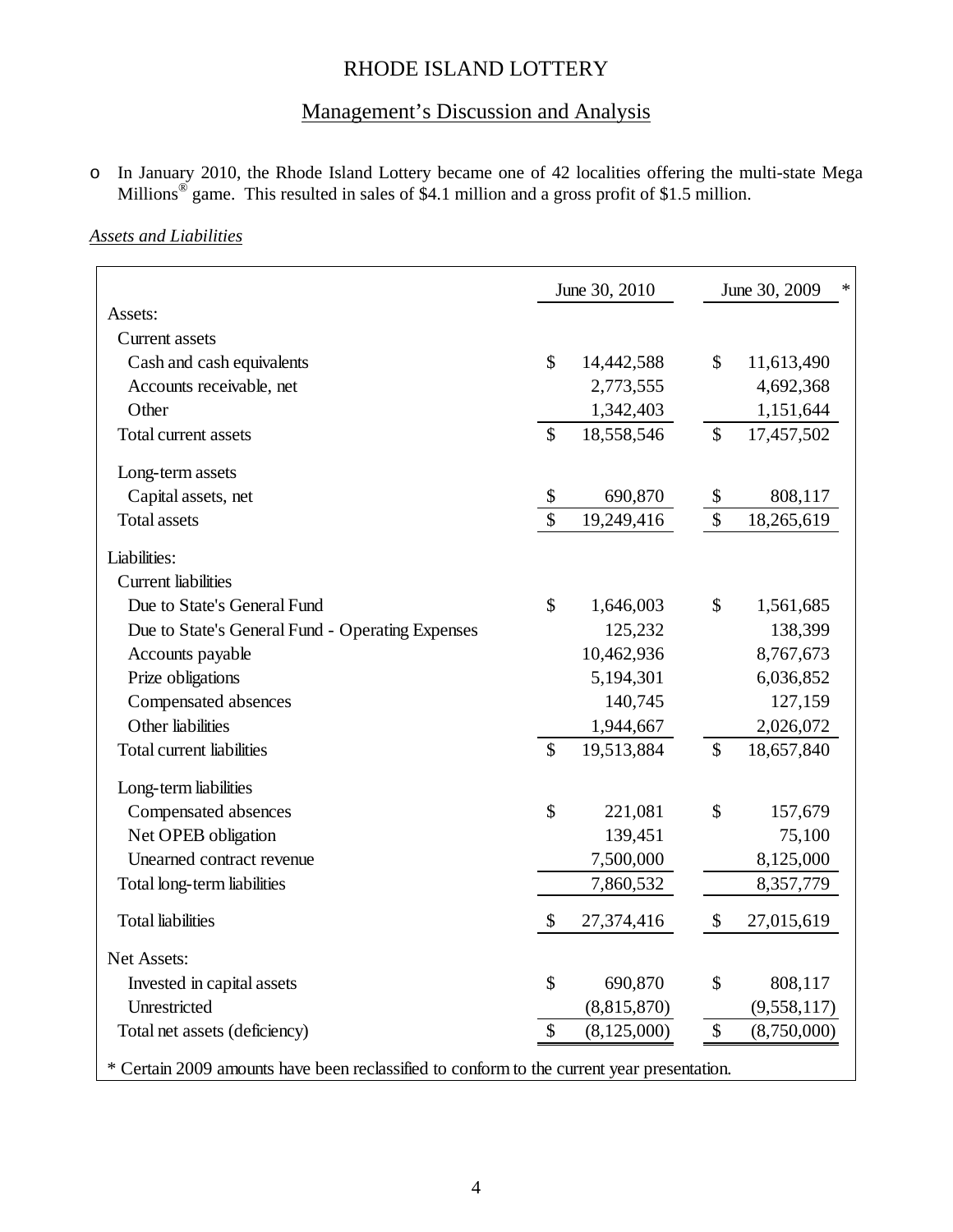### Management's Discussion and Analysis

The majority of the Lottery's assets consist of cash (including amounts invested in cash equivalent type instruments) and accounts receivable derived from sales of the Lottery's games. At June 30, 2010, the Lottery's assets included \$14.4 million in cash and cash equivalents as compared with \$11.6 million at June 30, 2009. The Lottery's accounts receivable approximated \$2.8 and \$4.7 million, respectively, at June 30, 2010 and 2009.

The Lottery's liabilities included at the balance sheet date are amounts owed for vendor payables, prize obligations and a residual amount owed to the State's General Fund for June's net operations and operating expenses. The amount owed to the General Fund for June's net operations approximated \$1.6 million at both June 30, 2010 and June 30, 2009. At June 30, 2010, vendor payables, made up largely of commissions due to video lottery participants, and prize obligations, attributable mostly to instant ticket games and PowerBall®, were \$10.5 million and \$5.2 million, respectively. In comparison, vendor payables and prize obligations at June 30, 2009 were \$8.8 million and \$6.0 million, respectively.

The majority of the Lottery's assets represent current resources necessary to pay the current liabilities owed to vendors, prize winners, video lottery participants, and ultimately the State's General Fund.

The deficiency in net assets reported at June 30, 2010, as previously explained, relates to the Lottery's immediate transfer, in a prior fiscal year, to the State's General Fund of all proceeds received from the sale of its exclusive rights over the operation of its gaming systems.

|                                                  | Year Ended<br>June 30, 2010   | Year Ended<br>June 30, 2009 |
|--------------------------------------------------|-------------------------------|-----------------------------|
| Revenue:                                         |                               |                             |
| On-line games                                    | \$<br>156,646,848             | $\mathbb{S}$<br>156,130,190 |
| Instant games                                    | 77,978,026                    | 82,348,042                  |
| Video lottery                                    | 2,541,207,012                 | 2,320,451,966               |
| Other income                                     | 1,028,496                     | 1,588,749                   |
| Total revenue                                    | $\mathbb{S}$<br>2,776,860,382 | 2,560,518,947<br>S          |
| Expenses:                                        |                               |                             |
| Cost of sales                                    | \$<br>(2,423,163,679)         | (2,207,437,158)             |
| Operating expenses                               | (8,398,960)                   | (8,163,984)                 |
| Transfers to State's General Fund                | (344, 672, 743)               | (337,515,478)               |
| <b>Transfers to Permanent School Fund</b>        |                               | (6,777,327)                 |
| Total expenses                                   | (2,776,235,382)<br>-S         | (2,559,893,947)<br>S.       |
| Change in net assets                             | \$<br>625,000                 | \$<br>625,000               |
| Total net assets (deficiency), beginning of year | (8,750,000)                   | (9,375,000)                 |
| Total net assets (deficiency), end of year       | (8, 125, 000)                 | \$<br>(8,750,000)           |

#### *Lottery Operations*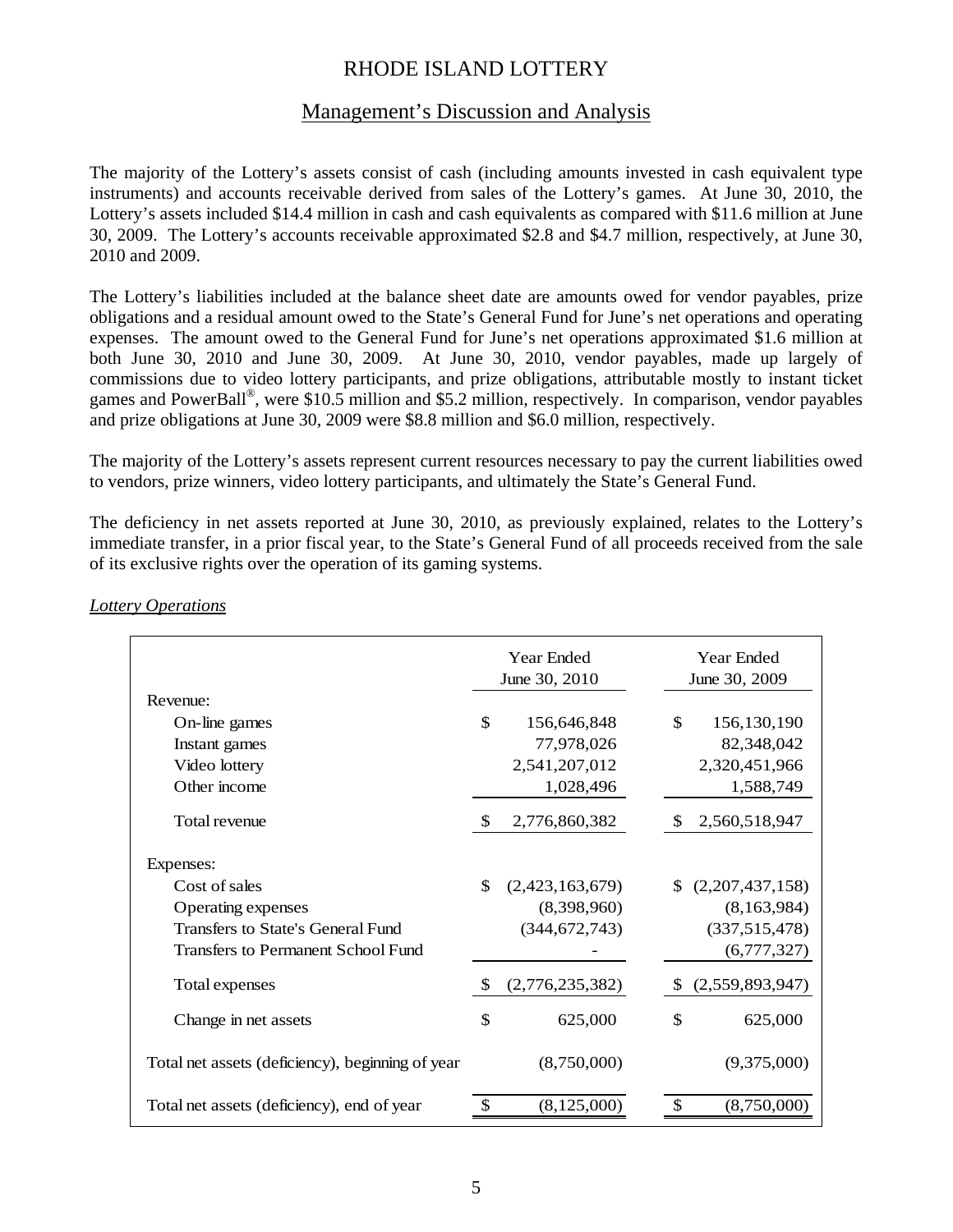## Management's Discussion and Analysis

```
Sales
```
Distribution of the year's revenue was as follows:



Lottery sales are categorized as on-line, instant and video lottery games. The first category, on-line games, consisted of PowerBall®, Mega Millions®, Keno, Daily Numbers, Raffle and Wild Money at June 30, 2010. In total, on-line sales increased by \$0.5 million, which is mostly attributable to increased Keno sales. Keno sales for the fiscal year ended June 30, 2010 increased \$1.7 million or 2.20% over the prior fiscal year. The addition of Mega Millions® in January 2010 resulted in additional sales of \$4.1 million; however, with decreased PowerBall® sales of \$3.9 million, partially attributable to competition from Mega Millions® and no significant run of high Mega Millions<sup>®</sup> jackpots, the net increase of these two games combined was minimal.

The following graph depicts the Lottery's on-line sales for the fiscal years ended June 30, 2009 and 2010.



Instant tickets or "scratch" tickets are the second type of Lottery game offered to the public. Instant ticket sales for the fiscal year ended June 30, 2010 decreased \$4.4 million or 5.31% over the preceding fiscal year.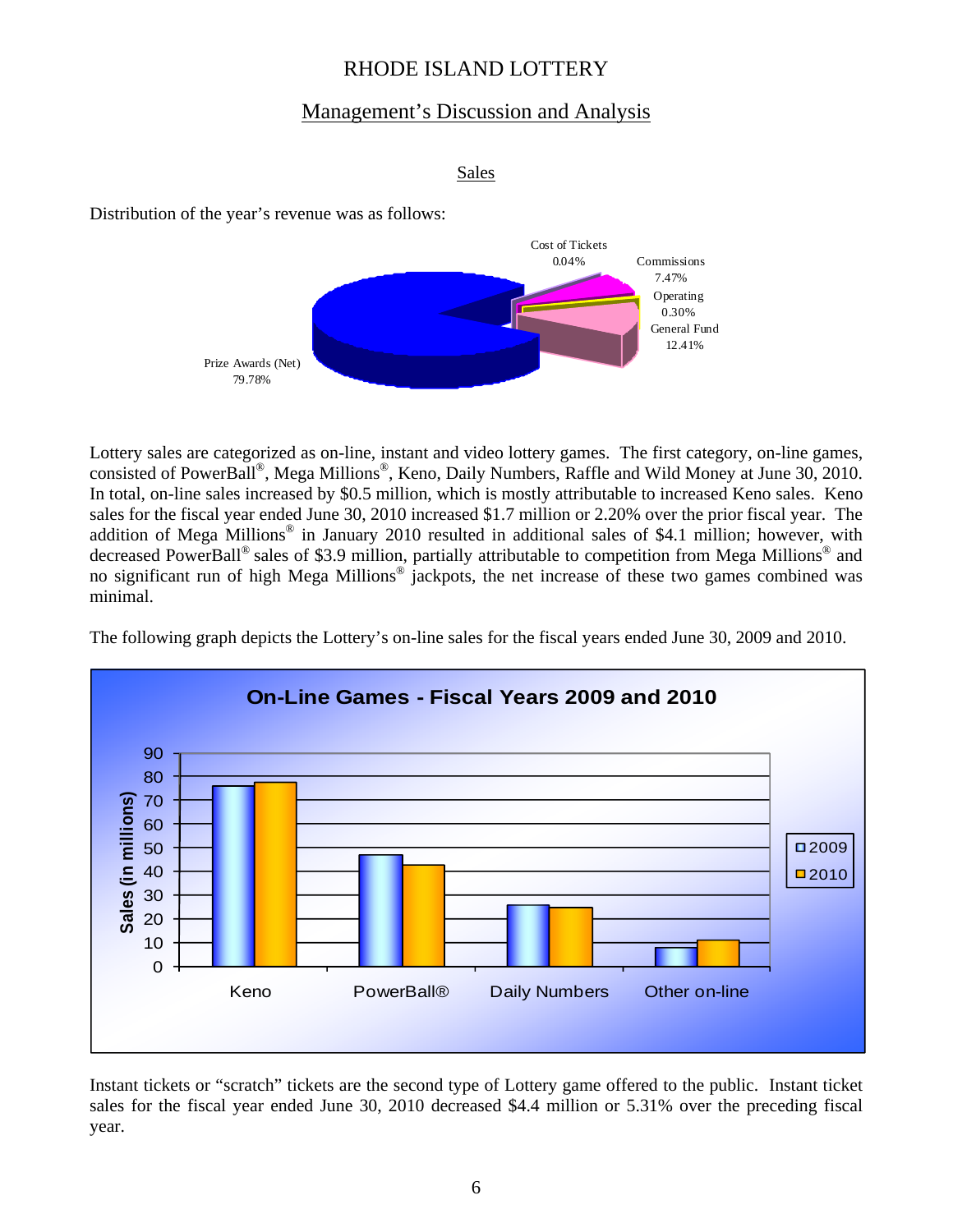## Management's Discussion and Analysis

The third type of game offered is video lottery. Video lottery sales increased \$220.8 million with a corresponding increase of \$213.9 million in prize awards. The continued increase in reported video lottery sales is mostly attributable to expanded operating hours for the entire fiscal year at the Lottery's largest video lottery facility, and the popularity of virtual multi-player video table games such as blackjack and roulette that simulates the excitement of table games.

The ability and preference of video lottery patrons to easily transfer credits between video lottery terminals (VLTs) using Ticket In/Ticket Out (TITO) technology, that is offered on all video terminals, also continues to impact reported sales and prize awards. This technology allows patrons to conveniently move their credits from VLT to VLT without having to redeem cash-out tickets for cash. This can result in reported terminal activity that flows through a number of VLTs without being exposed to the designed payout percentages applicable to video lottery games – causing an equivalent increase in sales and prize awards resulting from this type of patron play. While the video patron has always had the freedom to repeatedly redeem and reinvest their "unplayed" credits in other VLTs, the ease of such a transfer through the utilization of TITO has made this process much more common within video operations.

The Lottery continued to allot credits to each video lottery facility for patrons enrolled in their player rewards program. The credits, which approximated \$10.2 million in redeemed free play for fiscal 2010, are part of increased marketing efforts to increase gross and net video lottery revenues. The promotional credits redeemed by patrons are not included in reported revenues, however any winnings (cash-outs) relating to the free play are recorded as prize awards by the Lottery.

The following graph depicts the Lottery's on-line, instant, and video lottery sales for the fiscal year ended June 30, 2009 in comparison to fiscal year ended June 30, 2010.

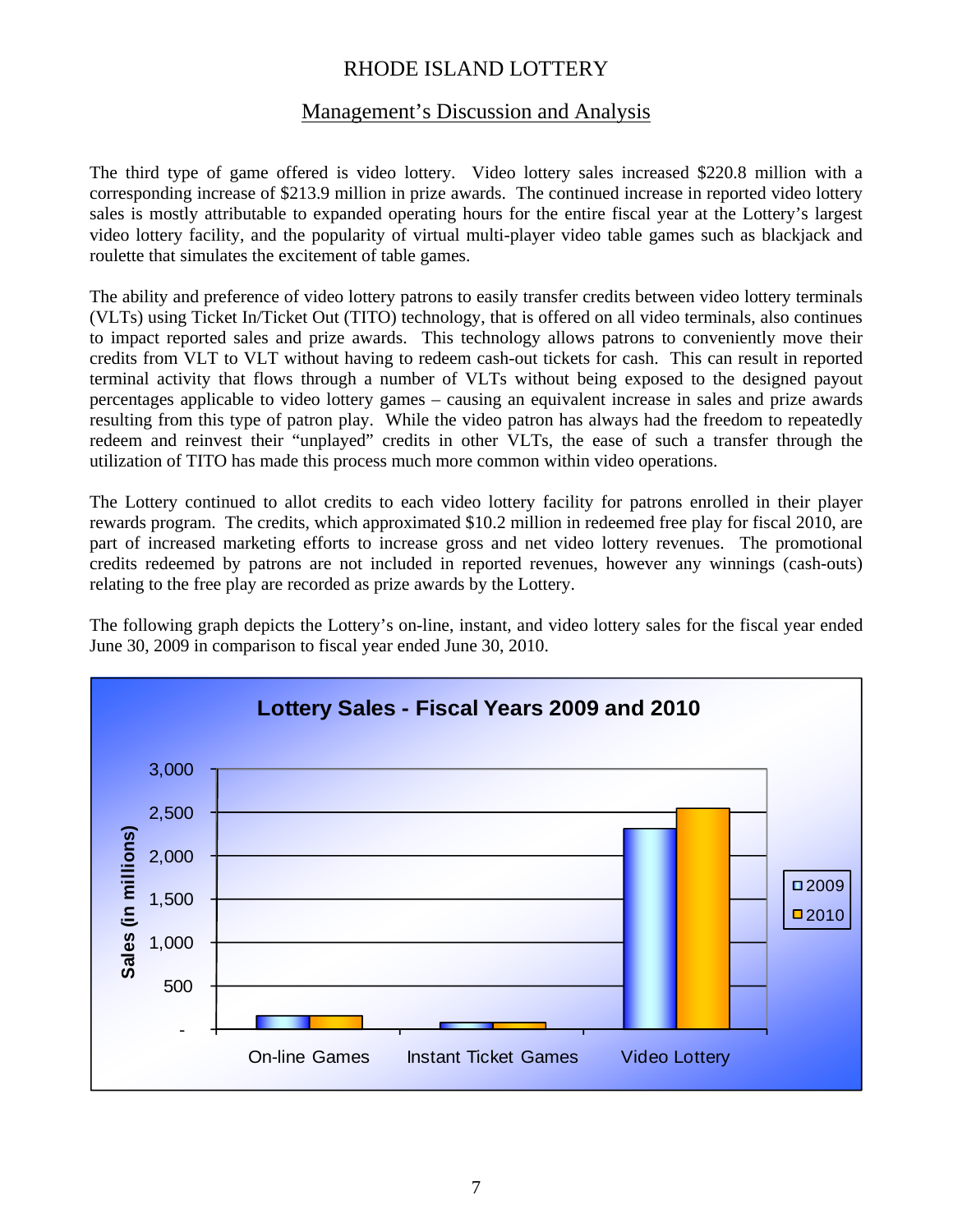## Management's Discussion and Analysis

### Commissions and Prize Awards Expense

As the following graph depicts, the Lottery's most significant expenses (commissions and prize awards) are predictable because they have a direct correlation to sales. As lottery sales increase, so do the related prizes and commissions paid by the Lottery. While each Lottery game has a designed prize payout structure, the overall amount paid as prize awards expense is consistent in relation to sales.



### *Lottery Transfers*

Net income transferred by the Lottery for the fiscal years ended June 30, 2010 and June 30, 2009 were \$344.7 million and \$344.3 million, respectively. In fiscal year 2009, the total transfer of \$344.3 million included \$6.8 million transferred to the State's Permanent School Fund. This was in accordance with RI General Law ("General Laws") section 42-61.2-7, effective until June 30, 2009, which allocated the State's share of net terminal income from the video lottery facilities' additional hours of operation. All fiscal 2010 transfers were made by the Lottery directly to the State's General Fund, as required by the General Laws.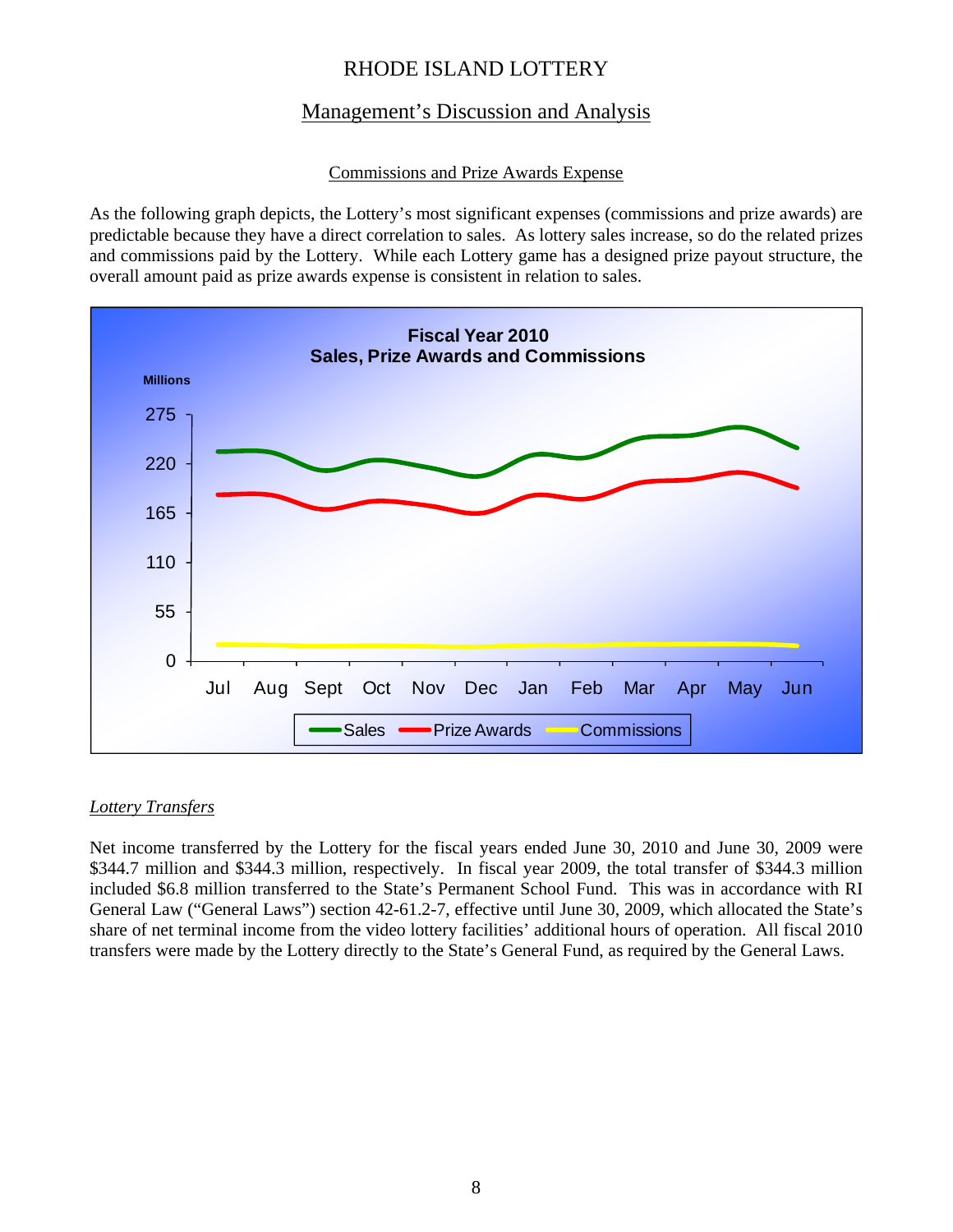### Management's Discussion and Analysis



### *Debt Administration*

Jackpot prizes awarded under PowerBall® and Mega Millions® are satisfied through investments purchased by the Multi-State Lottery Association (MUSL). MUSL purchases United States government obligations, which are held in irrevocable trusts established by MUSL for the benefit of participating state lotteries. Accordingly, the Lottery does not record an obligation for PowerBall® jackpot awards which are payable in installments from funds provided by MUSL.

#### *Capital Assets*

The Lottery purchases and maintains property and equipment necessary to sell lottery products, pay prizes and perform other lottery operations.

For further information, refer to Notes to Financial Statements, Note 4.

### *Potential Factors Impacting Future Operations*

The Lottery's mission is to maximize revenues for the purpose of maximizing payments to the State's General Fund. A continuous assessment of the State's financial environment and the Lottery's own product lines and operations are essential to accomplish this mission. The following considerations have been presented to inform those interested in the Lottery's operations about potential factors that could affect future operations:

 In June 2009, the President and Chief Operating Officer of UTGR, Inc., the owner and operator of the Twin River video lottery facility, filed for Chapter 11 relief with the United States Bankruptcy Court for the District of Rhode Island. A preliminary agreement had been reached with the first and second lienholders shortly before the bankruptcy filing. In January 2010, the debtors filed their Second Amended Disclosure Statement and Second Amended Plan with respect to the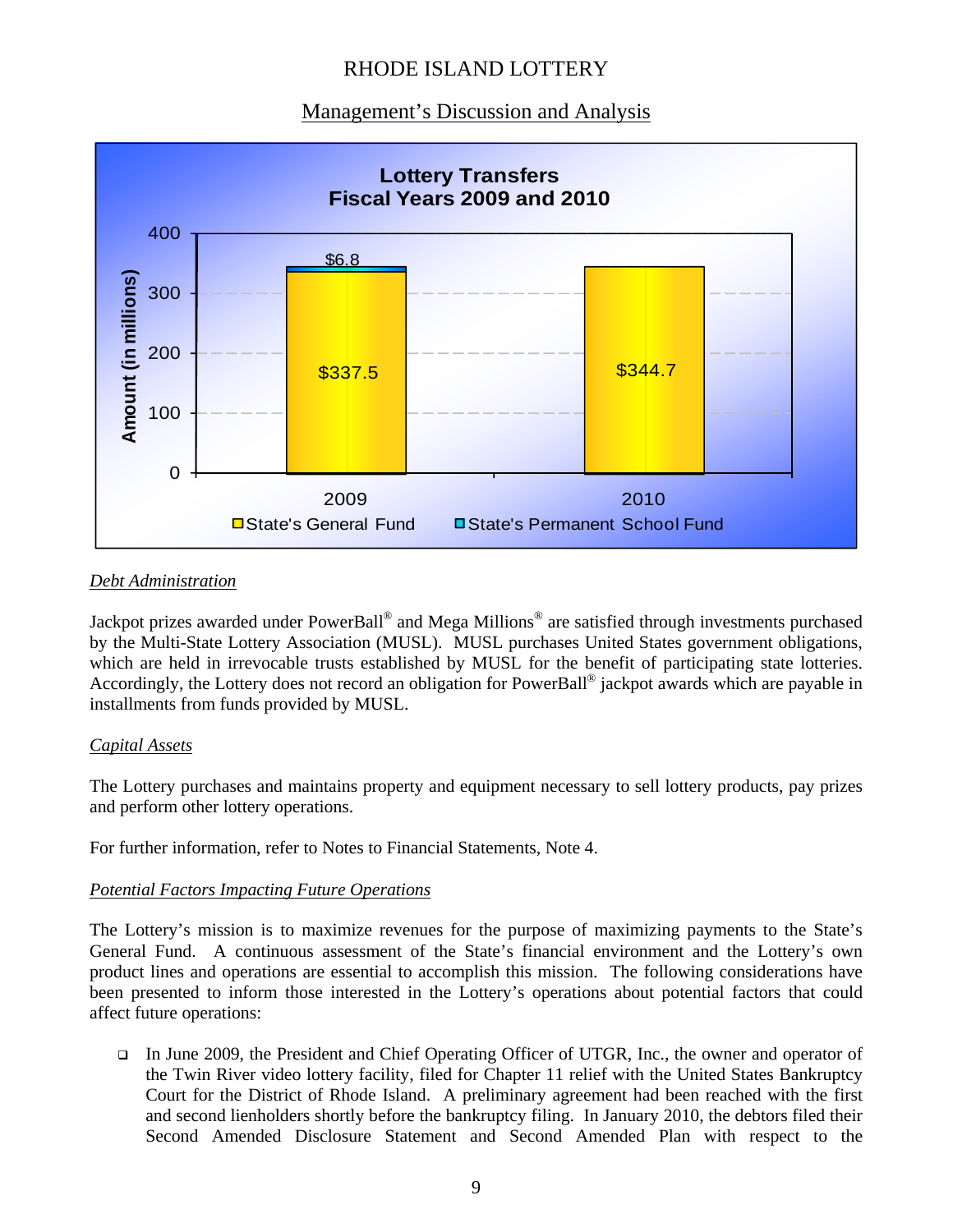### Management's Discussion and Analysis

reorganization. This was approved by the United States Bankruptcy Court with minor changes in June 2010. Legislation to eliminate dog racing and to achieve certain requirements of the restructuring became law in May 2010. Although the plan requires the State to make additional investments in marketing for the facility, it is not anticipated that the bankruptcy will have a significant impact on the lottery revenues the State expects to receive.

- Recently enacted legislation requires the Lottery to make additional investments in marketing the video lottery facilities. The law authorizes each facility to operate a promotional points program of up to 4% of the facilities' net terminal income of the prior marketing year. Additionally, the law requires, beginning in fiscal 2011, reimbursement of allowable marketing expenses by the Lottery upon the facilities meeting mandated increases in net terminal income. The maximum amounts payable by the Lottery for marketing expense reimbursements are \$3.7 million and \$0.5 million for the Twin River and Newport Grand facilities, respectively.
- The Lottery's video lottery operations currently compete with Indian gaming casinos in nearby Connecticut. Proposals are sometimes made in Rhode Island, as well as neighboring Massachusetts, to seek approval from the voters to allow other casinos in Rhode Island and Massachusetts. The Lottery's operations may be impacted by competition from future gaming interests that may be developed within Rhode Island or neighboring states.
- Revenues overall are down at many gaming venues throughout New England due to current economic conditions. Competition among gaming venues has increased, resulting in more promotional allowances and player reward incentives being offered.

#### *Contacting the Lottery's Financial Management*

This financial report is designed to provide a general overview of the Lottery's financial activity for all those interested in the Lottery's operations. Questions concerning any of the information provided in this report or requests for additional financial information should be addressed to the Office of the Finance Administrator, Rhode Island Lottery, 1425 Pontiac Avenue, Cranston, Rhode Island, 02920.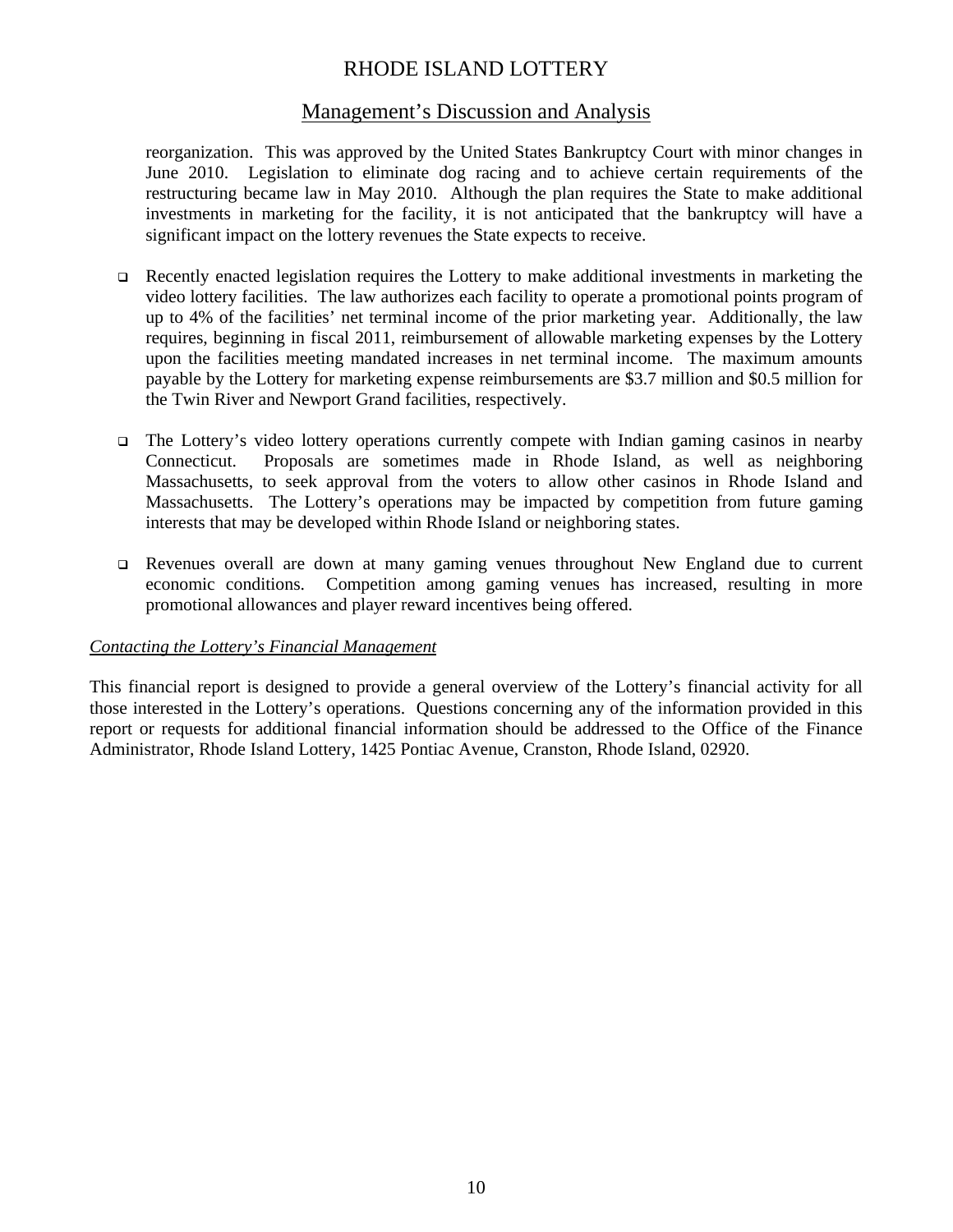## Statement of Net Assets

## June 30, 2010

| Current assets:                                               |                           |             |
|---------------------------------------------------------------|---------------------------|-------------|
| Cash and cash equivalents (note 3)                            | \$                        | 14,442,588  |
| Accounts receivable-less allowance for doubtful accounts      |                           |             |
| of \$129,057                                                  |                           | 2,773,555   |
| Deposits with Multi-State Lottery Association (MUSL) (note 1) |                           | 151,806     |
| Ticket inventory                                              |                           | 1,190,597   |
| Total current assets                                          | \$                        | 18,558,546  |
| Capital assets, net (note 4)                                  |                           | 690,870     |
| Total assets                                                  | $\boldsymbol{\mathsf{S}}$ | 19,249,416  |
| Liabilities                                                   |                           |             |
| Current liabilities:                                          |                           |             |
| Due to State's General Fund (note 5)                          | $\mathcal{S}$             | 1,646,003   |
| Due to State's General Fund - Operating expenses              |                           | 125,232     |
| Obligation for unpaid prize awards                            |                           | 5,194,301   |
| Accounts payable                                              |                           | 10,462,936  |
| Accrued expenses                                              |                           | 1,158,529   |
| Compensated absences (note 7)                                 |                           | 140,745     |
| Deferred revenue                                              |                           | 161,138     |
| Unearned contract revenue (note 8)                            |                           | 625,000     |
| Total current liabilities                                     | \$                        | 19,513,884  |
| Long-term liabilities:                                        |                           |             |
| Compensated absences (note 7)                                 | \$                        | 221,081     |
| Net OPEB obligation (note 10)                                 |                           | 139,451     |
| Unearned contract revenue (note 8)                            |                           | 7,500,000   |
| Total long-term liabilities                                   |                           | 7,860,532   |
| <b>Total liabilities</b>                                      | \$                        | 27,374,416  |
| <b>Net Assets</b>                                             |                           |             |
| Invested in capital assets (note 8)                           |                           | 690,870     |
| Unrestricted (note 8)                                         |                           | (8,815,870) |
| Total net assets (deficiency)                                 | \$                        | (8,125,000) |
|                                                               |                           |             |

See accompanying notes to financial statements.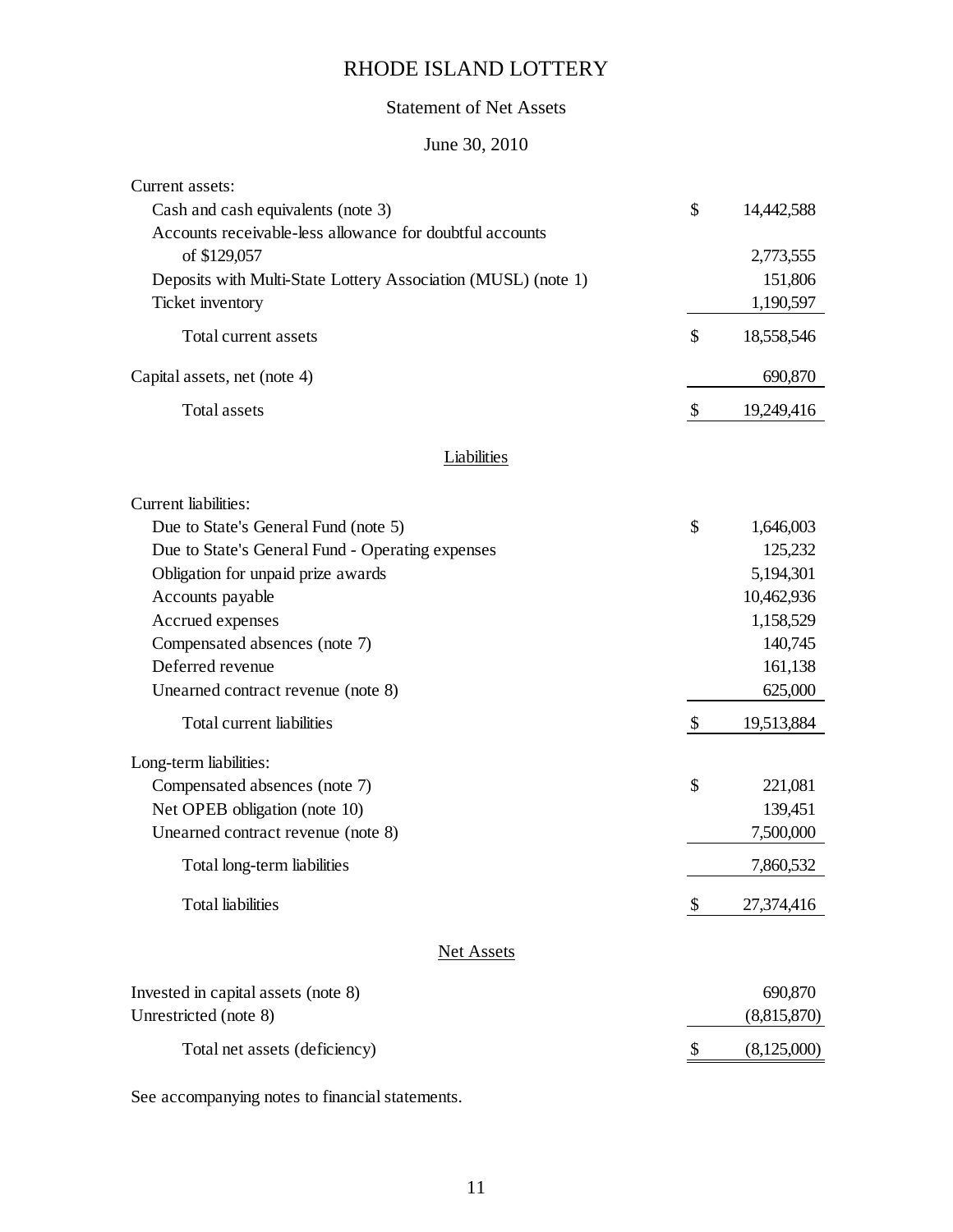## Statement of Revenue, Expenses and Changes in Net Assets

### Year Ended June 30, 2010

| Sales (schedule 1):                                 |                           |               |
|-----------------------------------------------------|---------------------------|---------------|
| On-line games                                       | \$                        | 156,646,848   |
| Instant games                                       |                           | 77,978,026    |
| Video lottery                                       |                           | 2,541,207,012 |
| Total sales                                         | $\boldsymbol{\mathsf{S}}$ | 2,775,831,886 |
| Cost of sales:                                      |                           |               |
| Commissions (note 6)                                | \$                        | 207,499,193   |
| Prize awards                                        |                           | 2,217,708,746 |
| Unclaimed prize recovery                            |                           | (3,270,897)   |
| Cost of tickets                                     |                           | 1,226,637     |
| Total cost of sales                                 |                           | 2,423,163,679 |
| Gross profit                                        | $\boldsymbol{\mathsf{S}}$ | 352,668,207   |
| Operating expenses:                                 |                           |               |
| Personal services                                   | \$                        | 4,727,577     |
| Advertising                                         |                           | 2,441,014     |
| Contract services                                   |                           | 57,509        |
| Depreciation                                        |                           | 246,683       |
| Other                                               |                           | 926,177       |
| Total operating expenses                            |                           | 8,398,960     |
| Operating income                                    | \$                        | 344,269,247   |
| Non-operating income (expenses):                    |                           |               |
| Investment income                                   |                           | 98,194        |
| Other income                                        |                           | 930,302       |
| Income before Transfers                             |                           | 345,297,743   |
| Transfers to State's General Fund (note 5)          |                           | (344,672,743) |
| Change in net assets                                | \$                        | 625,000       |
| Total net assets (deficiency), beginning of year    |                           | (8,750,000)   |
| Total net assets (deficiency), end of year (note 8) |                           | (8,125,000)   |
|                                                     |                           |               |

See accompanying notes to financial statements.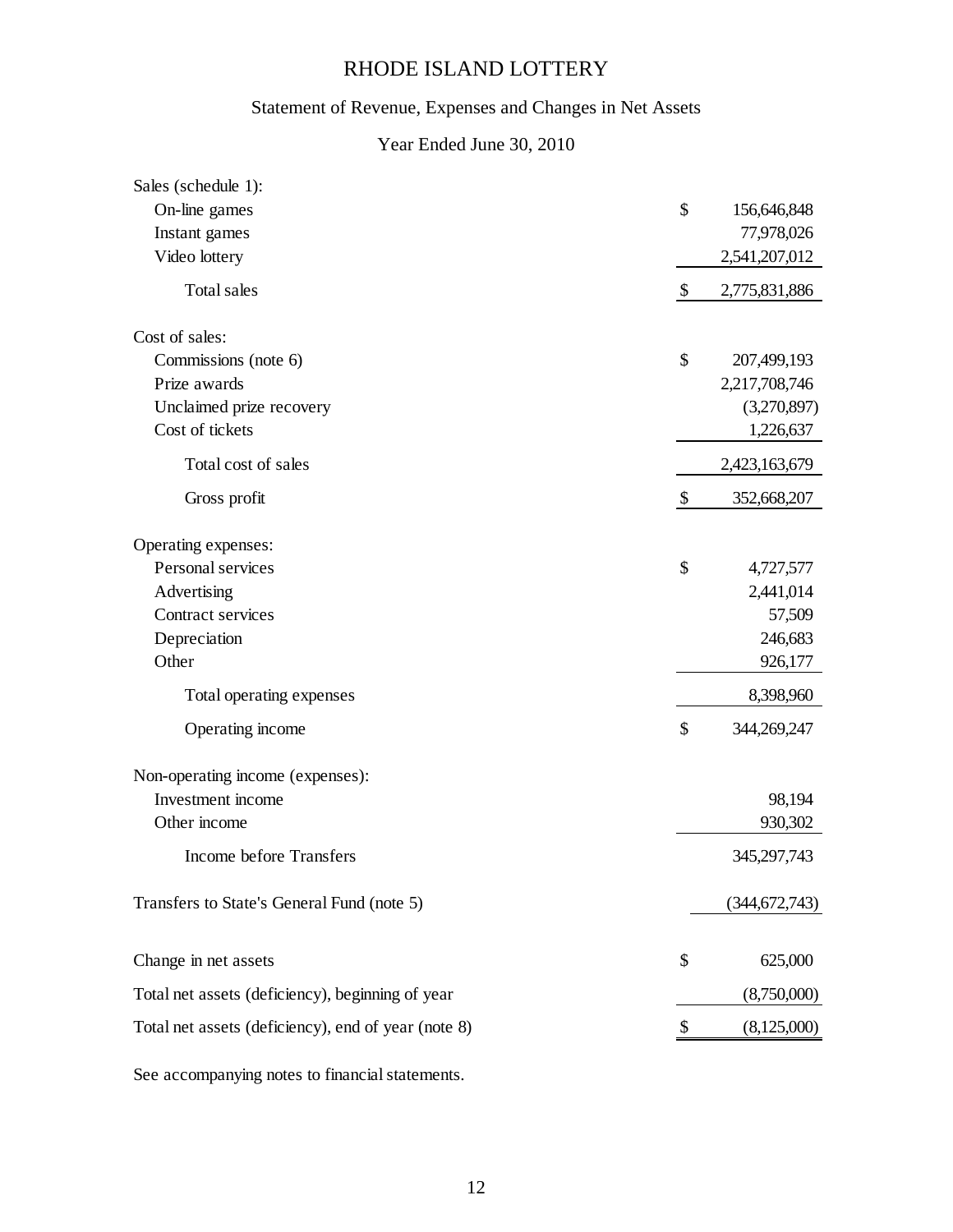### Statement of Cash Flows

### Year Ended June 30, 2010

| Cash flows from operating activities:                     |                     |
|-----------------------------------------------------------|---------------------|
| Cash received from lottery sales                          | \$<br>2,777,607,264 |
| Cash received from MUSL for grand prize winners           | 3,549,000           |
| Cash received from sale of other tickets                  | 143,942             |
| Cash received from rental income and other receipts       | 452,624             |
| Cash paid for prizes other than MUSL grand prize winners  | (2,215,280,398)     |
| Cash paid to MUSL grand prize winners                     | (3,549,000)         |
| Cash paid for commissions - retailers                     | (8,334,037)         |
| Cash paid for commissions - video lottery                 | (177, 252, 004)     |
| Cash paid for commissions - on-line games contractor      | (20, 363, 068)      |
| Cash paid to suppliers for goods and services             | (4,965,158)         |
| Cash paid to employees for services                       | (4,567,917)         |
| Net cash provided by operating activities                 | 347,441,248         |
| Cash flows from noncapital financing activities:          |                     |
| <b>Transfers to State's General Fund</b>                  | (344, 588, 425)     |
| <b>Transfers from State's Permanent School Fund</b>       | 9,659               |
| Net cash used for noncapital financing activities         | (344, 578, 766)     |
| Cash flows from capital and related financing activities: |                     |
| Purchase of capital assets                                | (131,578)           |
| Net cash used for capital and related                     |                     |
| financing activities                                      | (131,578)           |
| Cash flows from investing activities:                     |                     |
| Interest income                                           | 98,194              |
| Net cash provided by investing activities                 | 98,194              |
| Net increase in cash and cash equivalents                 | 2,829,098           |
| Cash and cash equivalents at July 1, 2009                 | 11,613,490          |
| Cash and cash equivalents at June 30, 2010                | \$<br>14,442,588    |
|                                                           |                     |

See accompanying notes to financial statements.

Continued.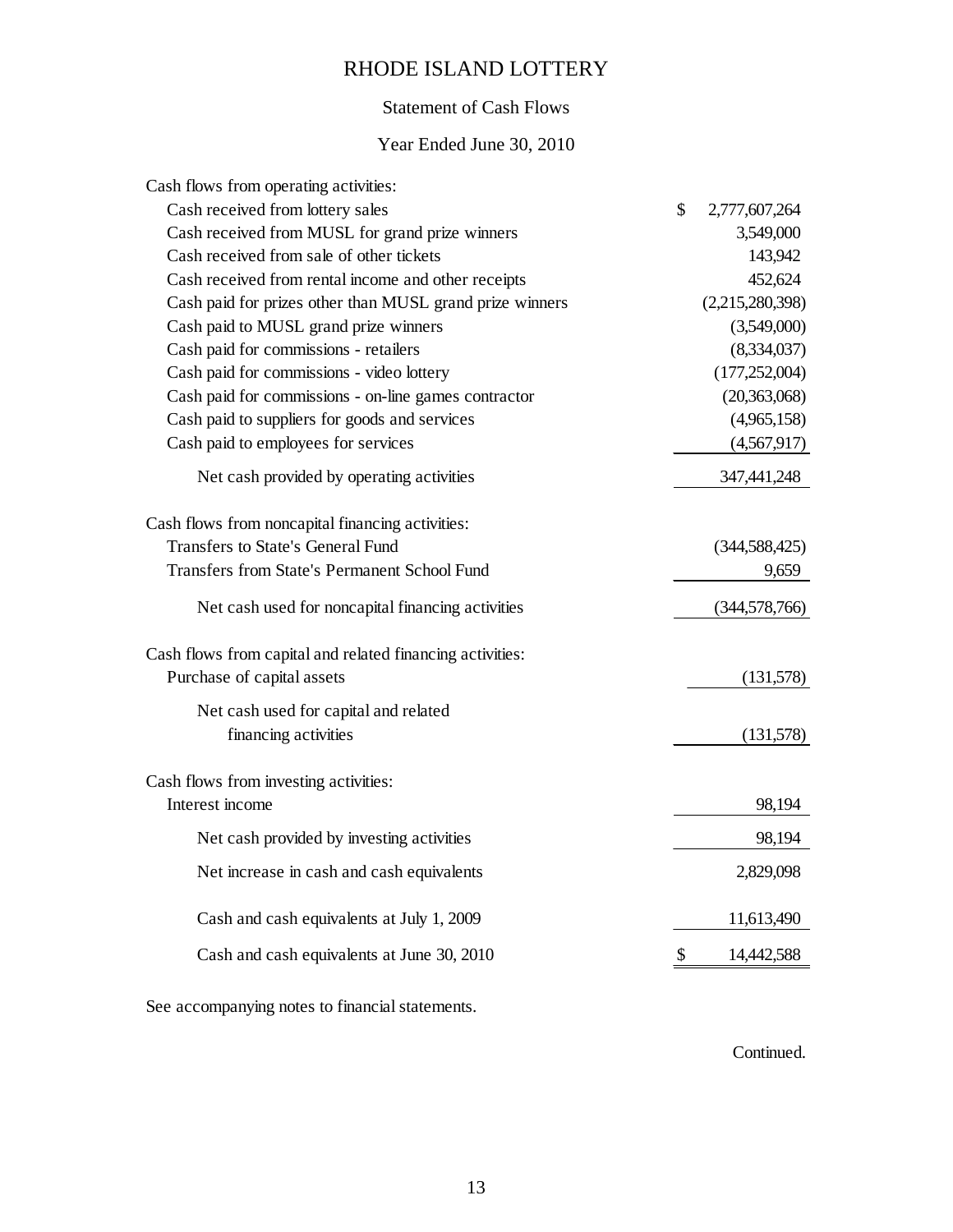# Statement of Cash Flows (continued)

### Year Ended June 30, 2010

| Reconciliation of operating income to net cash provided by |               |             |
|------------------------------------------------------------|---------------|-------------|
| operating activities:                                      |               |             |
| Operating income                                           | $\mathcal{S}$ | 344,269,247 |
| Adjustments to reconcile operating income to net cash      |               |             |
| provided by (used for) operating activities:               |               |             |
| Depreciation                                               |               | 246,683     |
| Miscellaneous receipts classified as operating activities  |               | 107,393     |
| Rental income and other receipts                           |               | 200,049     |
| (Increase) decrease in assets:                             |               |             |
| Accounts receivable                                        |               | 1,918,813   |
| Inventory                                                  |               | (452,993)   |
| Deposits with MUSL                                         |               | 252,575     |
| Increase (decrease) in liabilities:                        |               |             |
| Obligation for unpaid prize awards                         |               | (842,551)   |
| Accounts payable                                           |               | 1,695,263   |
| Due to State's General Fund - Operating expenses           |               | (13,167)    |
| Accrued expenses and Other                                 |               | 212,172     |
| Deferred revenue                                           |               | (152, 236)  |
| Total adjustments                                          |               | 3,172,001   |
| Net cash provided by operating activities                  |               | 347,441,248 |

See accompanying notes to financial statements.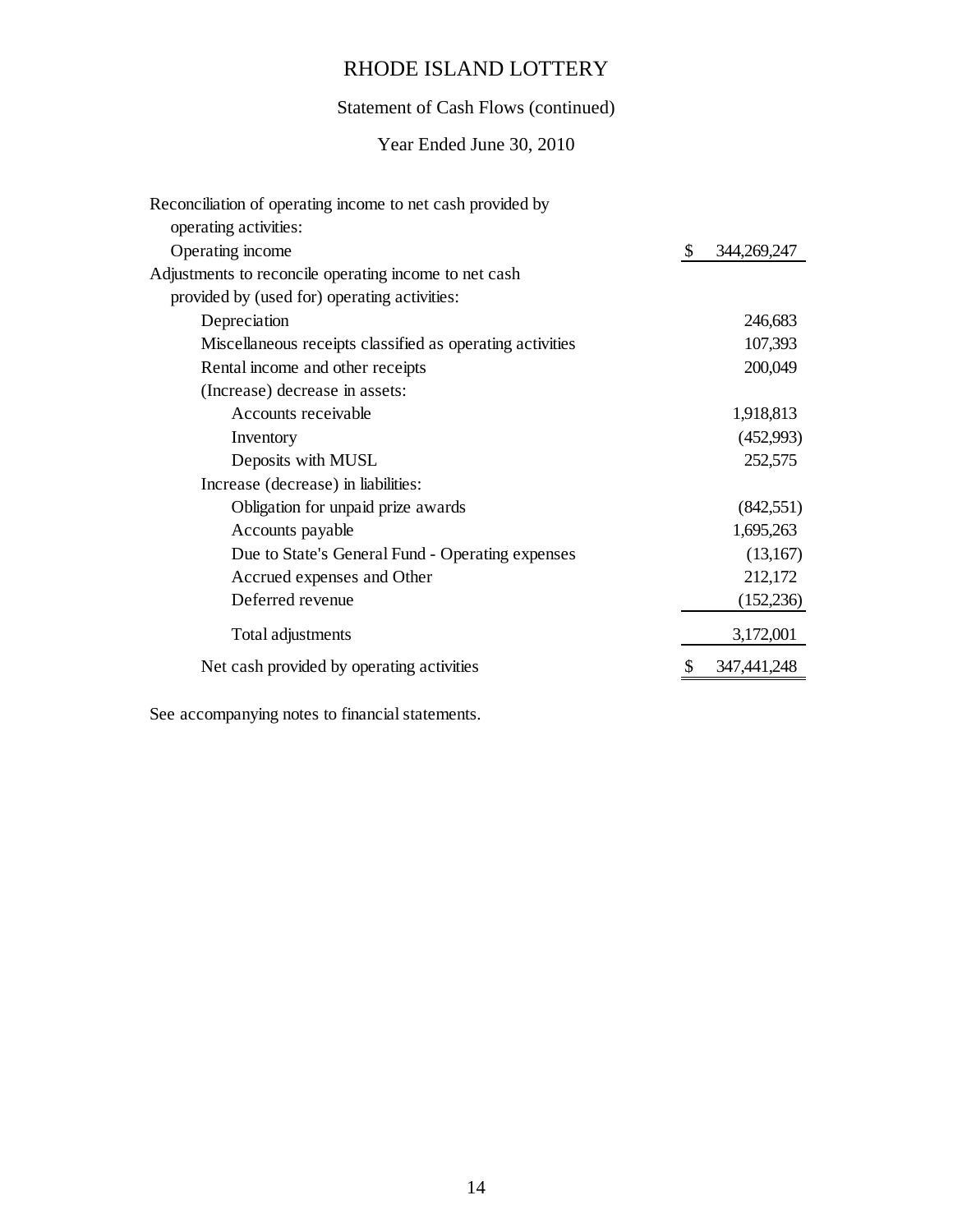### Notes to Financial Statements

### (1) *Organization*

The Lottery was created in 1974 under the General Laws of the State of Rhode Island (General Laws) to establish and operate lottery games for the purpose of generating resources for the State's General Fund. The Lottery is a division of the Department of Revenue of the State of Rhode Island (the State).

The Lottery offers:

- On-line games that include: Daily Numbers, Keno, Wild Money, PowerBall®, Mega Millions®, and Raffle. Powerball® and Mega Millions® are multi-state games operated in accordance with rules and agreements established by the Multi-State Lottery Association (MUSL).
- Instant tickets sold through licensed lottery retailers.
- Video lottery games which are located at two licensed facilities.

Prize payout percentages and amounts required to be paid to the State's General Fund as stipulated in the General Laws are summarized below for the various games operated by the Lottery.

| Game                                                                                                             | Prize Payout                                   | Mandated Payments to the State                                                                                                                                                                                                                         |
|------------------------------------------------------------------------------------------------------------------|------------------------------------------------|--------------------------------------------------------------------------------------------------------------------------------------------------------------------------------------------------------------------------------------------------------|
| Daily Numbers<br>Raffle<br><b>Instant Ticket Games</b><br>PowerBall®<br>Mega Millions <sup>®</sup><br>Wild Money | Not less than 45% or<br>more than 65% of sales | Payments to the General Fund - not<br>less than 25% of ticket sales                                                                                                                                                                                    |
| Keno                                                                                                             | Not less than 45% or<br>more than 72% of sales | Payments to the General Fund - not<br>less than 15% of ticket sales                                                                                                                                                                                    |
| Video Lottery                                                                                                    | Prize payout not<br>established by law         | Payments to the General Fund - net<br>terminal income (video lottery credits)<br>purchased less credits redeemed or<br>redeemable, including prize<br>contributions to multi-state video<br>lottery progressive jackpots) minus<br>commission payments |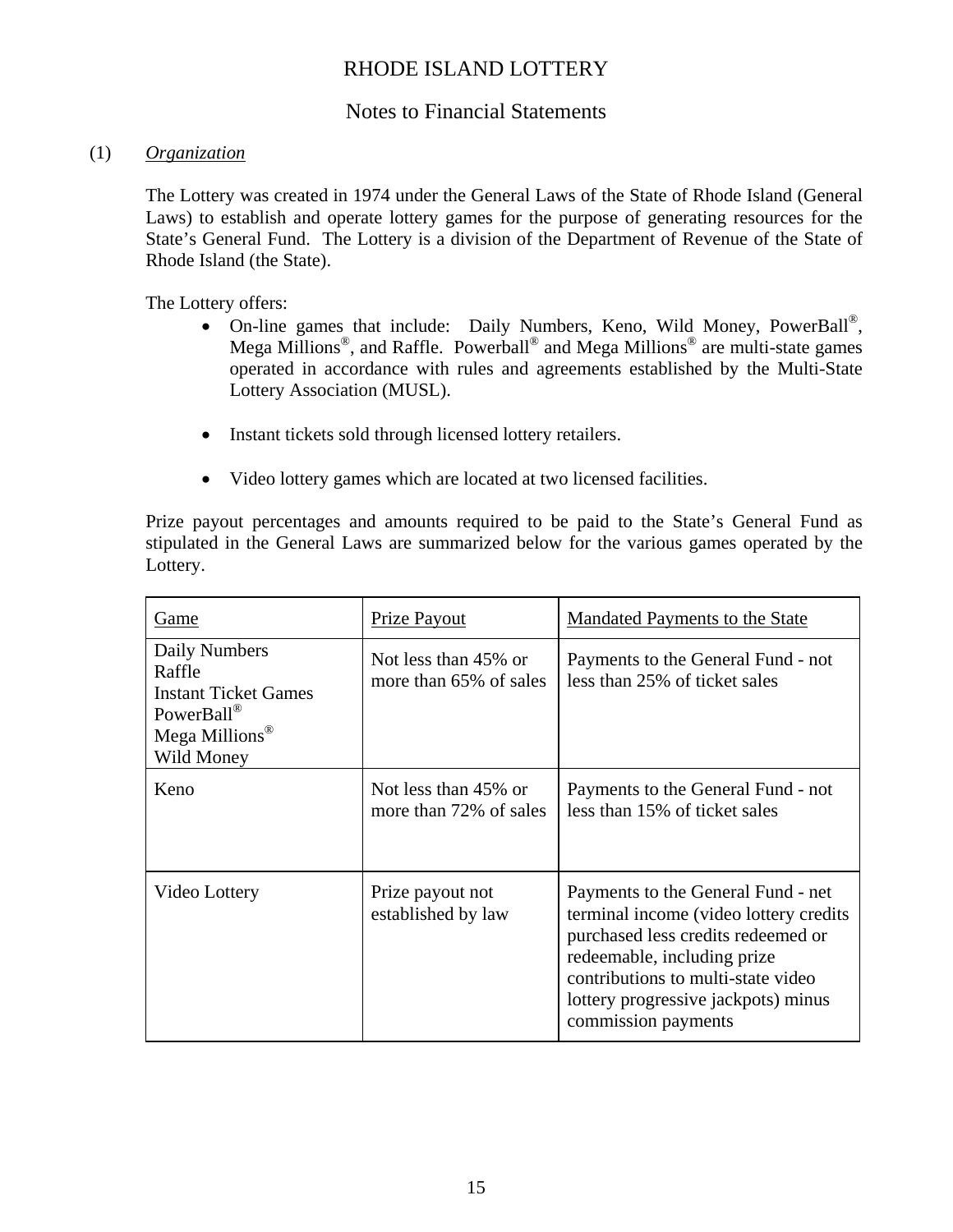### Notes to Financial Statements

### (1) *Organization* – (Continued)

### (a) *PowerBall®*

The Lottery sells PowerBall<sup>®</sup> tickets, collects all revenues, and remits prize funds to MUSL net of low-tier prize awards. Jackpot prizes are payable in either a lump-sum cash distribution or annual installments. Annual installments are satisfied through investments purchased by MUSL. MUSL purchases U.S. government obligations, which are held in irrevocable trusts established by MUSL for the benefit of participating state lotteries. Accordingly, the Lottery does not record an obligation for jackpot awards which are payable in installments from funds provided by MUSL.

The prize pool for PowerBall<sup>®</sup> is 50% of each drawing period's ticket sales. MUSL has placed 2% of each drawing period's ticket sales for PowerBall®, included as part of each member's prize liability, in prize reserve funds. The maximum balance on the prize reserve funds for PowerBall<sup>®</sup> is  $\overline{$}100.0$  million. Once the prize reserve funds exceed this designated cap, the excess becomes part of the prize pool. The prize reserve funds serve as a contingency reserve to protect MUSL from unforeseen prize liabilities, and these reserve funds are to be used at the discretion of the MUSL Board of Directors. The prize reserve funds are refundable to MUSL members if the MUSL disbands or if a member leaves MUSL. Members leaving MUSL must wait one year before receiving their remaining share, if any, of prize reserve funds. At June 30, 2010, the prize reserve funds for the PowerBall<sup>®</sup> game reported a balance of \$84.3 million of which the Lottery's share was \$1.5 million. The Lottery has charged amounts placed into the prize reserve funds to prize awards expense as the related sales have occurred.

All investment earnings relating to the prize reserve funds are credited to an unreserved account for each member state. This account can be utilized to offset operating costs or for the promotion of any MUSL game as approved by the MUSL Board of Directors. During fiscal year 2010, MUSL reduced the Lottery's unreserved account by \$74,752 for a pro rata share of annual operating expenses. The Lottery has recorded all income and operating expenses related to its unreserved account and has reported the balance of \$151,806 at June 30, 2010 on the Statement of Net Assets in "Deposits with MUSL".

### (b) *Mega Millions®*

MUSL also participates as a member (or party) lottery of the Mega Millions® Product Group (a group of lotteries participating under an agreement between the Mega Millions<sup>®</sup> lotteries and MUSL to offer the Mega Millions<sup>®</sup> game within their State jurisdictions). The Rhode Island Lottery participates as a member of MUSL, in the sale of tickets, payment of prizes, and associated activities related to the Mega Millions® lottery game. As such, the Lottery sells Mega Millions<sup>®</sup> tickets, collects all revenues, and remits prize funds to MUSL net of low-tier prizes. Jackpot prizes are payable either in a lump-sum cash distribution or annual installments. Annual installments are satisfied through investments purchased by MUSL. MUSL purchases U.S. government obligations, which are held in irrevocable trusts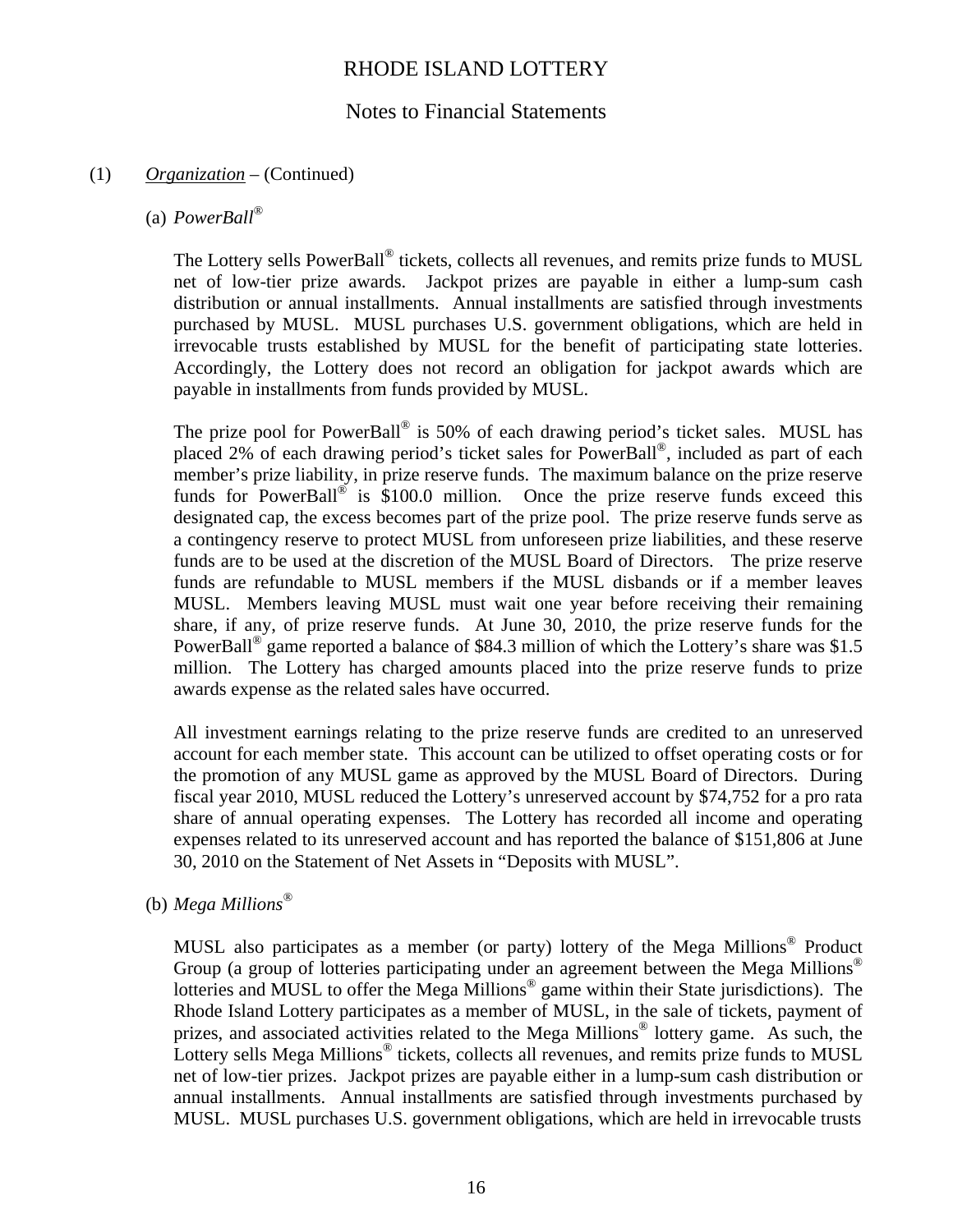### Notes to Financial Statements

### (1) *Organization* – (Continued)

established by MUSL for the benefit of participating lotteries. Accordingly, the Lottery does not record an obligation for jackpot awards which are payable in installments from funds provided by MUSL.

The prize pool for Mega Millions<sup>®</sup> is up to 51% of each drawing period's sales after prize reserve accounts are funded, but may be higher or lower based on the number of winners at each prize level, as well as funding required to meet a guaranteed annuity grand prize. An amount of up to 1% of a participating lottery's sales and 4.93% of Megaplier<sup>®</sup> (game option where patrons can wager an additional sum for the chance at multiplying any low-tier prize amounts by a randomly drawn factor of 2, 3, or 4) sales is included in trust in one or more prize reserve accounts held by MUSL for its participating members. Contributions to prize reserve accounts are made only when the reserve balances are below the maximum balances designated by MUSL. The maximum deduction to be taken from the grand prize pool to fund the prize reserve account is 1%. The MUSL Board of Directors, with the approval of the Finance and Audit Committee, is responsible for establishing the maximum prize reserve amount. No maximum prize reserve balance was established during fiscal 2010. The Mega Millions® reserve accounts and Mega Millions® rollover monies (excess contributions), if any, may be used to fund a deficiency in Megaplier<sup>®</sup> prizes. At June 30, 2010, the prize reserve fund for the Mega Millions® game reported a deficit of \$629,706 of which the Lottery's share was \$12,493 of the deficit balance. The prize reserve deficit will be offset by future contributions. Effective December 1, 2010, funding of the prize pool for Mega Millions<sup>®</sup> will increase to 52.5% of each drawing period's sales.

MUSL issues a publicly available annual financial report that may be obtained by writing to the Multi-State Lottery Association, 4400 NW Urbandale Drive, Urbandale, Iowa 50322.

(c) *Video Lottery* 

Chapter 42-61.2 of the General Laws authorizes the Division of Lotteries to conduct and control video lottery games. This chapter stipulates the allocation of video lottery net terminal income (video lottery credits purchased less credits redeemed or redeemable). Consistent with the General Laws, net terminal income is distributed to licensed video lottery facility operators, the technology providers (video lottery terminal providers), the central communications system provider, the city or town in which the video facility is licensed and the Narragansett Indian Tribe. All residual net terminal income after mandated commission payments, and other transfers, is remitted to the State's General Fund.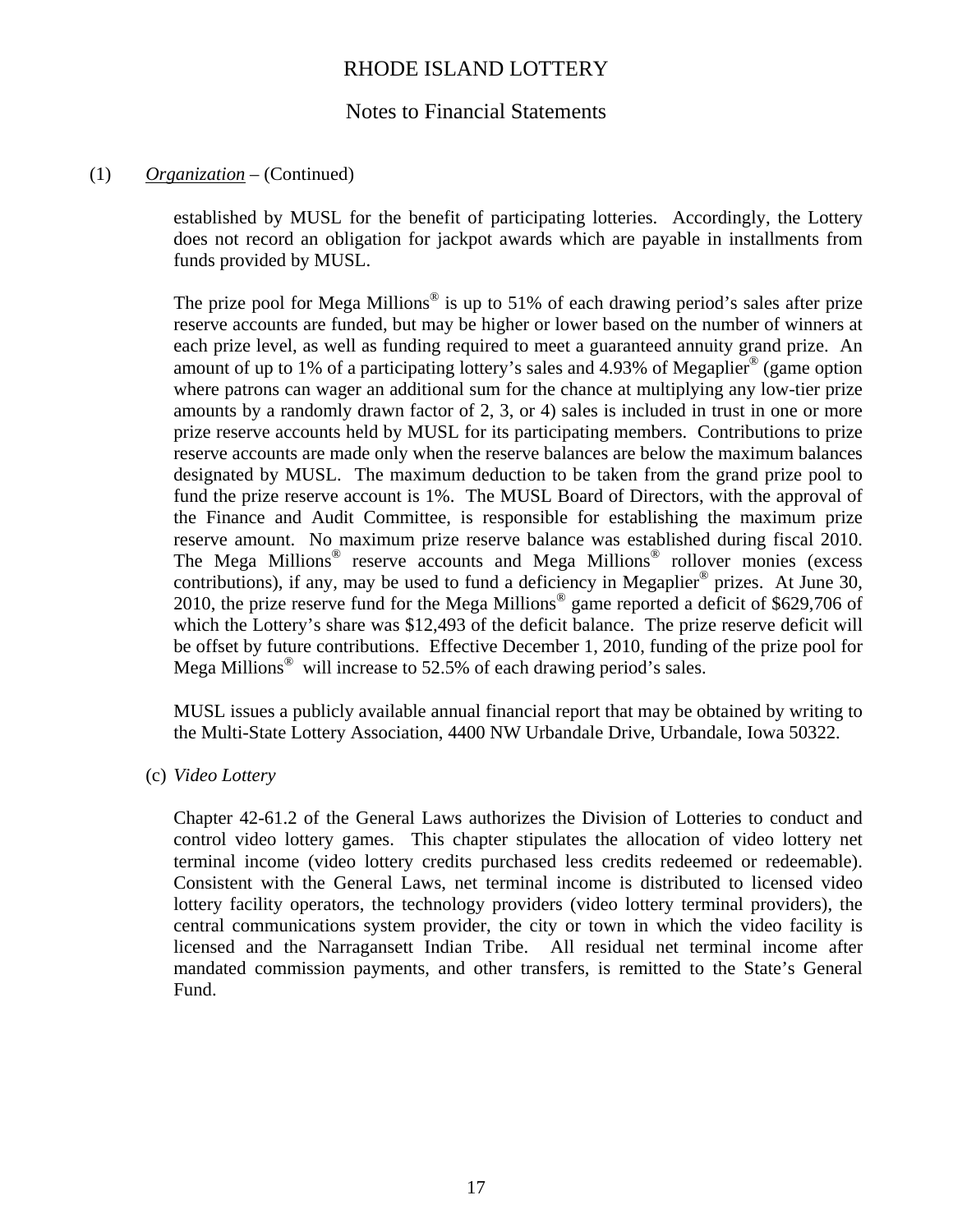### Notes to Financial Statements

### (2) *Summary of Significant Accounting Policies*

#### (a) *Basis of Accounting*

The financial records of the Lottery, an enterprise fund, are accounted for using the economic resources measurement focus and are maintained on the accrual basis of accounting. Under the accrual basis of accounting, revenues are recognized when earned and expenses are recognized at the time the related liabilities are incurred. The Governmental Accounting Standards Board (GASB) has the responsibility for establishing generally accepted accounting principles for governmental proprietary fund type activities.

In accordance with GASB Statement No. 20, in the absence of specific guidance from a GASB pronouncement, pronouncements of the Financial Accounting Standards Board (FASB) issued on or before November 30, 1989 have been followed.

The Lottery has considered the impact and requirements of newly issued GASB Statements in the preparation of these financial statements.

(b) *Reporting Entity* 

The Lottery, a division of the Department of Revenue of the State of Rhode Island and Providence Plantations (State), is accounted for as an enterprise fund for financial reporting purposes. Accordingly, its annual financial statements are included in the State's Comprehensive Annual Financial Report (CAFR). The accompanying financial statements are not intended to present the financial position and results of operations of the State.

(c) *Revenues and Expenses*

The Lottery defines all revenues and expenses deriving from on-line, instant ticket and video lottery sales as operating. All other revenues and expenses are defined as nonoperating.

Revenue from the sale of lottery tickets and video lottery, and expenses for prizes and commissions are recognized as follows:

- 1. On-line lottery games with specific drawing dates when the related drawings are held.
- 2. Instant ticket lottery games when ticket packets are charged to retailers. Prize expense is recognized in proportion to the number of tickets sold based on the stated prize structure for a specific instant ticket game.
- 3. Video lottery games when game credits are purchased and when game credits are redeemable. Video lottery revenue and prize expenses are recorded at the amount of credits purchased and the amount of credits redeemable or allocated to progressive jackpots. These amounts are net of credits won and played.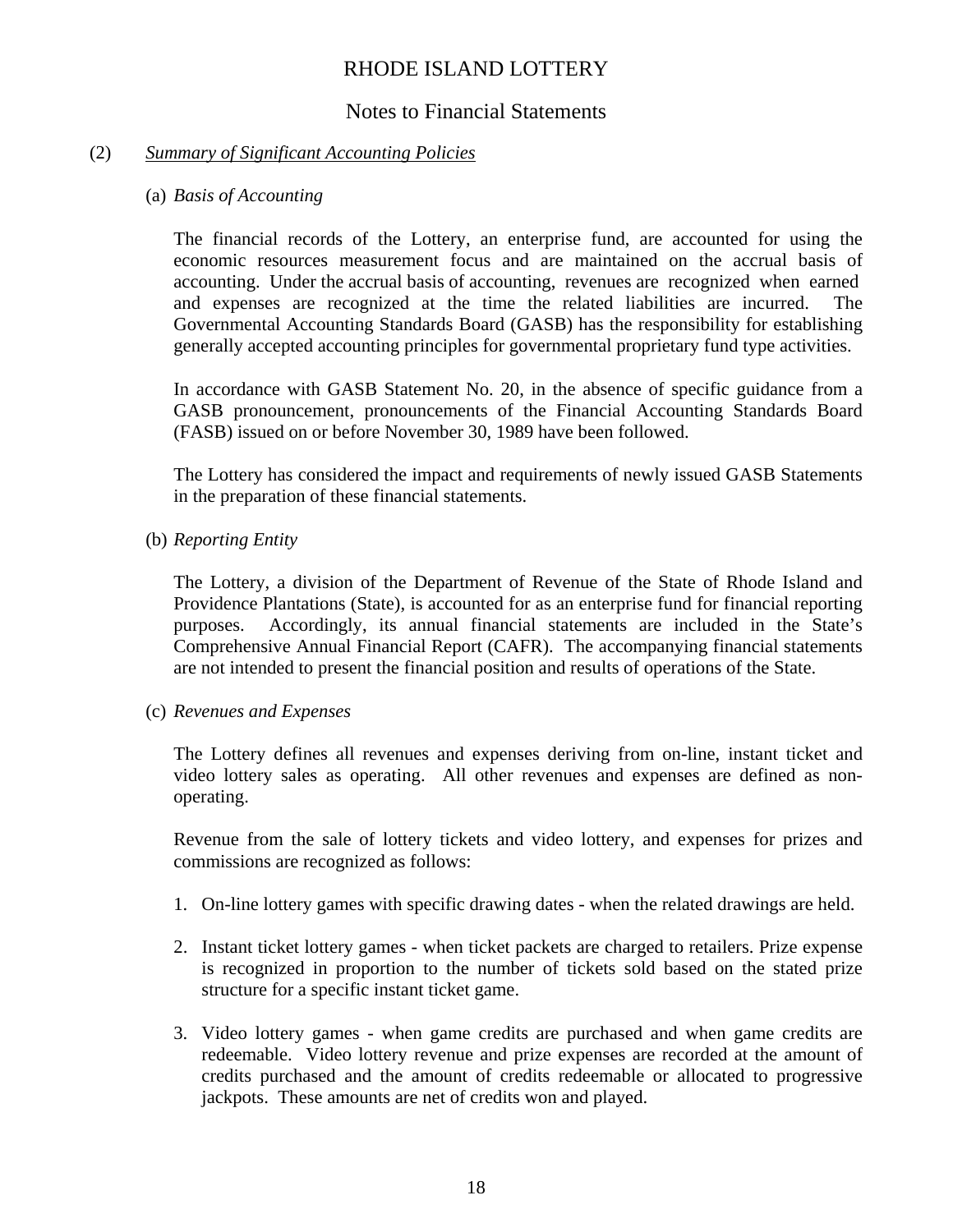### Notes to Financial Statements

### (2) *Summary of Significant Accounting Policies* – (Continued)

The Lottery accrues for the maximum prizes payable. Prize obligations, other than those relating to prizes payable in installments, that remain unclaimed one year after the drawing date are reported as a reduction to the cost of sales.

### (d) *Capital Assets*

Capital assets are stated at historical cost. Depreciation is computed using the straight-line method based on the estimated useful lives of the assets. The Lottery's capitalization threshold is \$5,000.

#### (e) *Cash Equivalents*

Cash equivalents consist of highly liquid investments with a maturity of three months or less at the time of purchase and are stated at cost plus accrued interest which approximates fair value.

#### (f) *Ticket Inventory*

Inventory consists of the cost of tickets for the instant games, which is expensed as a percentage of sales from instant ticket games.

### (g) *Deferred Revenue*

Tickets can be purchased in advance of scheduled drawing dates. Revenue from advance ticket sales is recognized during the period in which the related drawing is held. Sales pertaining to future drawings are reported as deferred revenue.

#### (h) *Unearned Contract Revenue*

Unearned contract revenue relates to the sale of the exclusive rights to the operation of the Lottery's gaming systems. The revenue is recognized ratably over the life of the contract.

#### (i) *Use of Estimates*

The preparation of financial statements in conformity with generally accepted accounting principles requires management to make estimates and assumptions that affect the reported amounts of assets and liabilities and disclosure of contingent assets and liabilities at the date of the financial statements and the reported amounts of revenue and expenses during the reporting period. Actual amounts could differ from those amounts.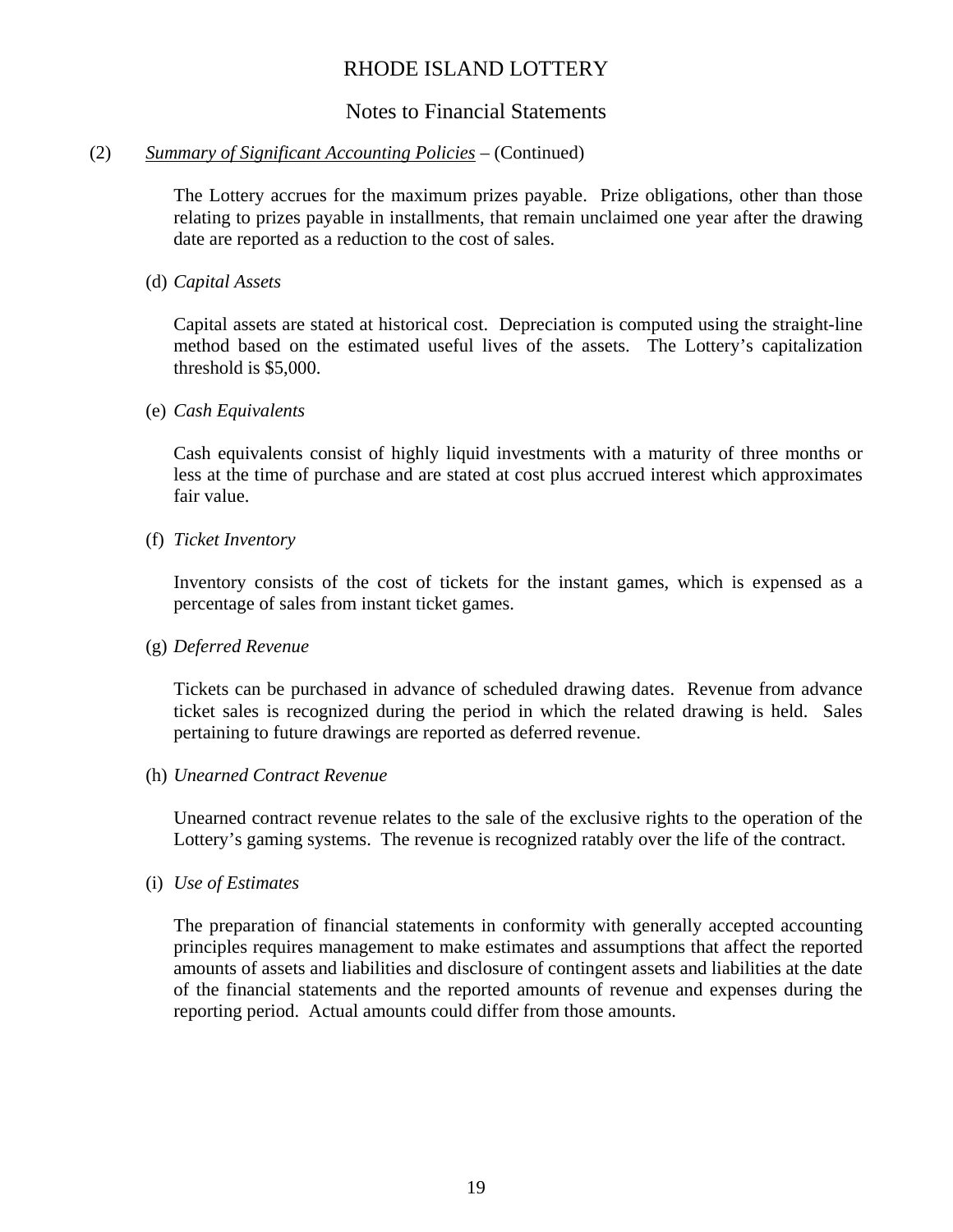### Notes to Financial Statements

### (3) *Deposits and Investment Risk*

### (a) *Deposits*

The Lottery's cash deposit balances at June 30, 2010 totaled \$1,409,991, with corresponding bank balances totaling \$1,469,687. The bank balances consisted of \$246,355 in demand deposit accounts and \$1,223,332 in collateralized deposit investment accounts. Deposits are exposed to custodial credit risk if they are not covered by depository insurance and the deposits are (a) uncollateralized, (b) collateralized with securities held by the pledging financial institution, or (c) collateralized with securities held by the pledging financial institution's trust department or agent but not in the Lottery's (or State's) name.

All deposits were in the custody of the State General Treasurer. All General Treasurer accounts at a single institution are aggregated for purposes of determining federal depository insurance coverage. Balances are insured up to \$250,000 for each official custodian by institution.

In accordance with Chapter 35-10.1 of the General Laws, depository institutions holding deposits of the State, its agencies or governmental subdivisions of the State, shall at a minimum, insure or pledge eligible collateral equal to one hundred percent of time deposits with maturities greater than 60 days. Any of these institutions which do not meet capital standards prescribed by federal regulators shall insure or pledge eligible collateral equal to 100% of deposits, regardless of maturity. None of the cash deposits of the Lottery were required to be collateralized at June 30, 2010 pursuant to Chapter 35-10.1 of the General Laws. However, the State Investment Commission has adopted a collateralization requirement for institutions holding the State's deposits. Financial institutions are required to pledge collateral equal to 102% of the uninsured deposit amounts. Of the total bank deposit balance at June 30, \$1,469,687 was collateralized by securities held by an independent third party custodian.

### (b) *Investments*

All investments, principally cash equivalent type investments, are made by the State General Treasurer in accordance with guidelines established by the State Investment Commission (SIC), which is responsible for the investment of all State funds. Pursuant to Chapter 35-10 of the General Laws, the SIC may, in general, "invest in securities as would be acquired by prudent persons of discretion and intelligence in these matters who are seeking a reasonable income and the preservation of their capital."

At June 30, 2010, the Lottery's investment balance consisted of money market mutual funds as follows:

|                                                          | Fair Value at | <b>Credit Rating</b> | Average  |
|----------------------------------------------------------|---------------|----------------------|----------|
| Investment Description                                   | June 30, 2010 |                      | Maturity |
| BlackRock Liquidity Funds – FedFund Institutional Shares | \$13,032,597  | $AAAm(S\&P)$         | 42 days  |
|                                                          |               | Aaa (Moody's)        |          |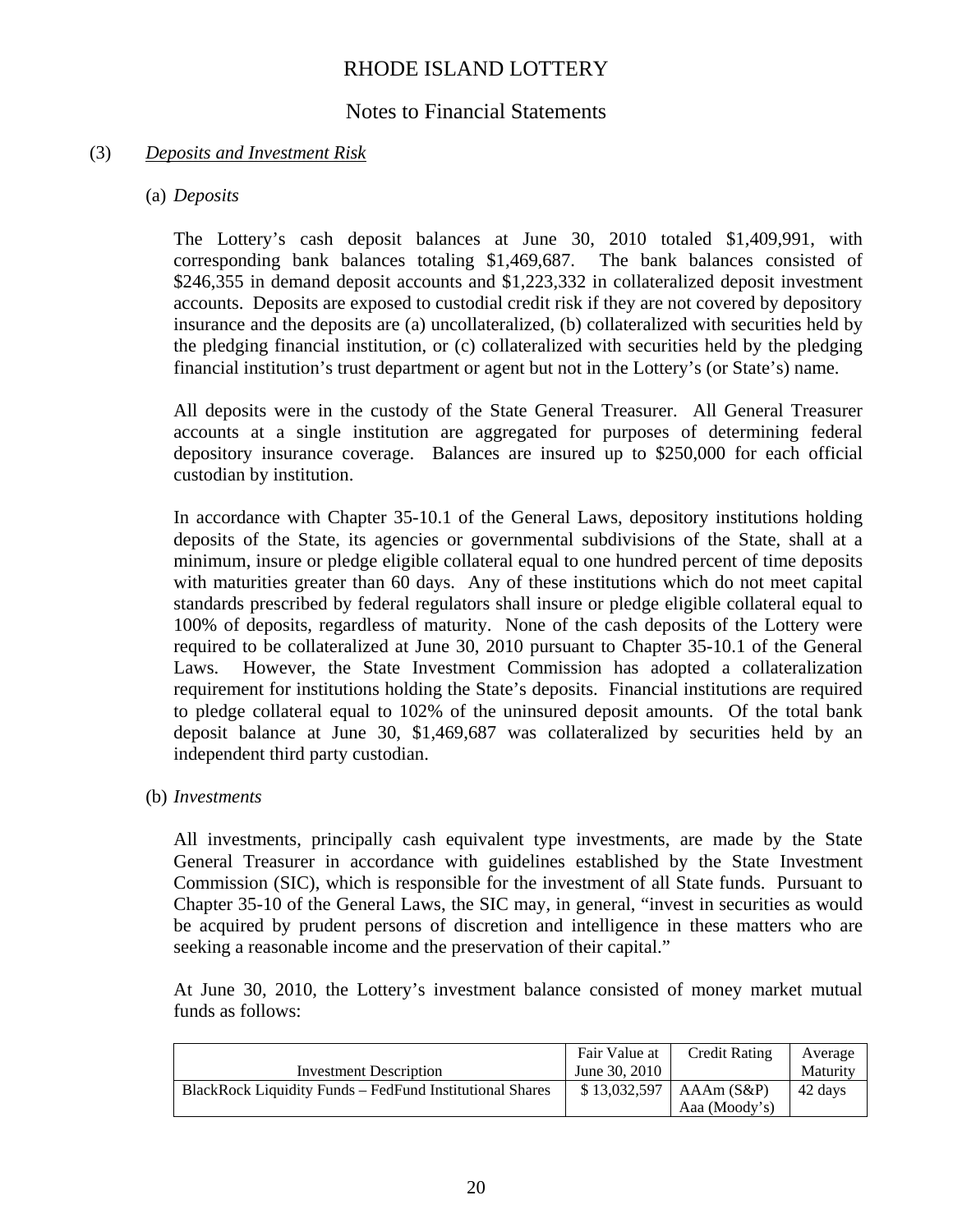### Notes to Financial Statements

### (3) *Deposits and Investment Risk* – (Continued)

*Custodial Credit Risk:* Investment securities are exposed to custodial risk if the securities are uninsured, are not registered in the name of the government and are held by either: a) the counterparty or b) the counterparty's trust department or agent but not in the government's name. Pursuant to guidelines established by the SIC, securities purchased, or underlying collateral, are required to be delivered to an independent third party custodian.

*Interest Rate Risk:* Interest rate risk is the risk that changes in interest rates will adversely affect the fair value of an investment. Based on SIC policy, the State's short-term investment portfolio, whenever possible, will be structured to minimize interest rate risk, by matching the maturities of investments with the requirements for funds disbursement. The Lottery's investments are typically money market mutual funds or investments with maturities less than 30 days thereby minimizing the Lottery's exposure to interest rate risk.

*Credit Risk:* Credit risk is the risk that an issuer or other counterparty to an investment will not fulfill its obligations. The SIC has adopted policies regarding acceptable short-term investment types. Credit risk is mitigated by the SIC's minimum rating criteria policy, collateralization requirements, and limiting the maximum participation by any one issuer to 35% of the State's total short-term investment portfolio. Credit risk policies have been developed for investments in commercial paper.

*Concentration of Credit Risk:* The SIC has adopted limitations as to the maximum percentages of the State's total short-term investment portfolio that may be invested in a specific investment type or with any one issuer of securities.

(c) *Cash and Cash Equivalents* 

Cash and cash equivalents on the Statement of Net Assets consist of the following:

| Cash deposit balance per books             | \$1,409,991  |
|--------------------------------------------|--------------|
| Investments classified as cash equivalents | 13,032,597   |
| Cash and cash equivalents                  | \$14,442,588 |

#### (4) *Capital Assets*

Lottery headquarters are situated on land owned by the State of Rhode Island. The State has assigned custody, control and supervision of the land to the Lottery at no cost. However, since title to such land remains vested in the State, it is not recorded in the statement of net assets.

A summary of capital assets follows: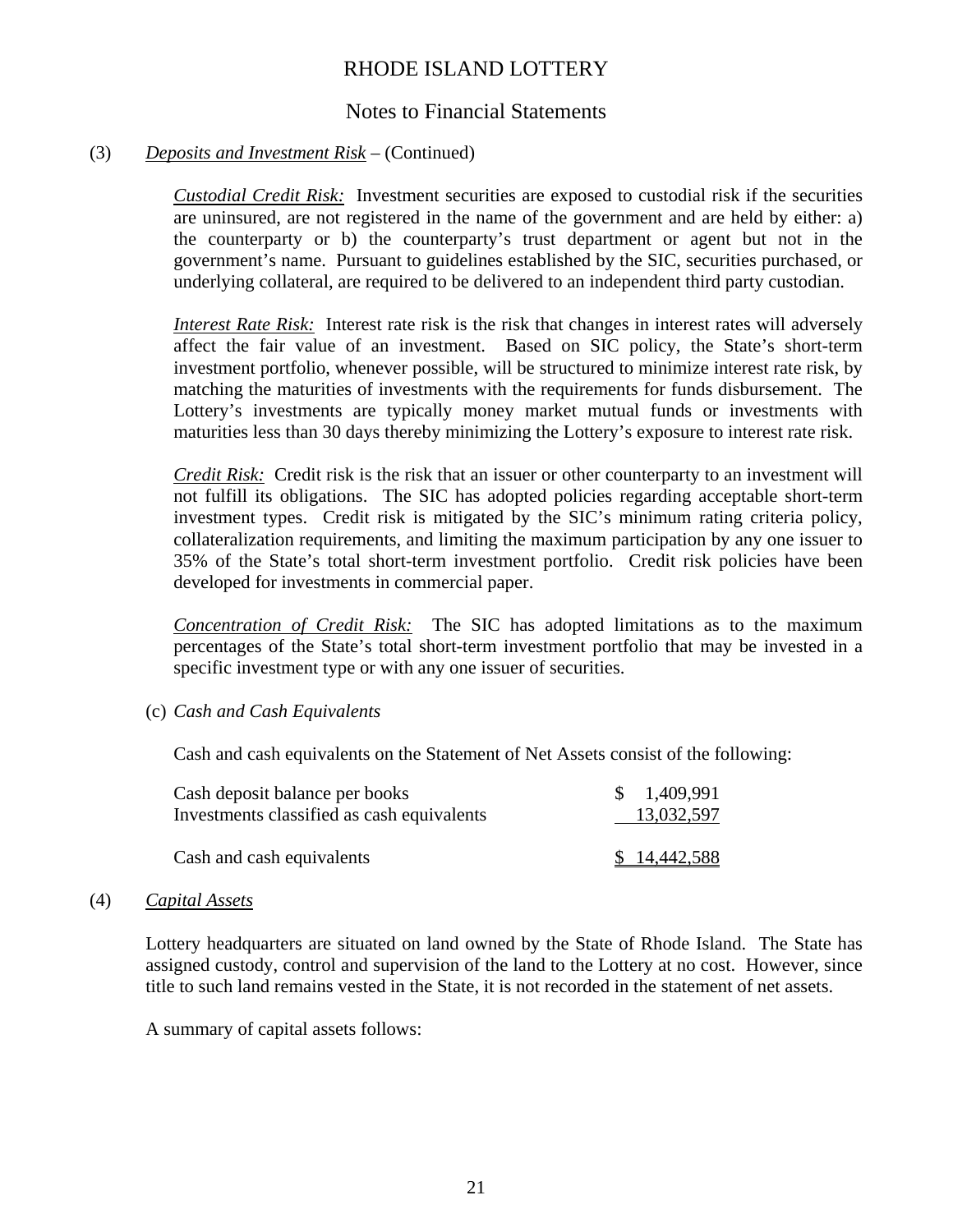## Notes to Financial Statements

### (4) *Capital Assets* – (Continued)

|                                | Estimated          | Balance at      | 2010          |                               | 2010            |               | Balance at |
|--------------------------------|--------------------|-----------------|---------------|-------------------------------|-----------------|---------------|------------|
|                                | <b>Useful Life</b> | July 1, 2009    |               | <b>Additions</b><br>Disposals |                 | June 30, 2010 |            |
| Cost                           |                    |                 |               |                               |                 |               |            |
| <b>Building</b>                | 20                 | \$<br>1,468,983 | $\mathcal{S}$ |                               | \$              | \$            | 1,468,983  |
| Building improvements          | 10                 | 1,875,846       |               | 126,230                       | (54, 850)       |               | 1,947,226  |
| Ticket production equipment    | 10                 | 14,938          |               |                               |                 |               | 14,938     |
| Office equipment               | 10                 | 123,197         |               | 164                           | (19, 159)       |               | 104,202    |
| Furniture and fixtures         | 10                 | 92,332          |               |                               |                 |               | 92,332     |
| Lottery drawing equipment      | 3                  | 87,023          |               |                               | (621)           |               | 86,402     |
| Automobiles                    | 3                  | 271,044         |               |                               |                 |               | 271,044    |
| Computer equipment             | 3                  | 245,271         |               | 5,184                         | (13,508)        |               | 236,947    |
| Trucks                         | 3                  | 22,445          |               |                               |                 |               | 22,445     |
| Total                          |                    | \$<br>4,201,079 | $\mathcal{S}$ | 131,578                       | (88, 138)<br>\$ | \$            | 4,244,519  |
|                                |                    |                 |               |                               |                 |               |            |
| Less: Accumulated Depreciation |                    |                 |               |                               |                 |               |            |
| <b>Building</b>                |                    | \$<br>1,449,901 | \$            | 1,552                         | \$              | \$            | 1,451,453  |
| Building improvements          |                    | 1,277,437       |               | 183,971                       | (54, 850)       |               | 1,406,558  |
| Ticket production equipment    |                    | 14,939          |               |                               |                 |               | 14,939     |
| Office equipment               |                    | 37,021          |               | 9,550                         | (17, 017)       |               | 29,554     |
| Furniture and fixtures         |                    | 65,301          |               | 7,363                         |                 |               | 72,664     |
| Lottery drawing equipment      |                    | 87,023          |               |                               | (621)           |               | 86,402     |
| Automobiles                    |                    | 194,353         |               | 43,069                        |                 |               | 237,422    |
| Computer equipment             |                    | 244,542         |               | 1,178                         | (13,508)        |               | 232,212    |
| Trucks                         |                    | 22,445          |               |                               |                 |               | 22,445     |
| Total                          |                    | \$<br>3,392,962 | \$            | 246,683                       | \$<br>(85,996)  | \$            | 3,553,649  |
|                                |                    |                 |               |                               |                 |               |            |
| Capital assets, net            |                    | \$<br>808,117   | \$            | (115, 105)                    | \$<br>(2, 142)  | \$            | 690,870    |

### (5) *Transfers to the State*

The Lottery is required to transfer net proceeds from the Lottery's games in accordance with RI General Laws sections 42-61-15 and 42-61.2-7 as follows:

(a) Transfers to the State's General Fund for fiscal 2010 are reported as follows in the Lottery's financial statements:

| Due to State's General Fund, beginning of year | 1,561,685<br><sup>S</sup> |
|------------------------------------------------|---------------------------|
| Transfers to State's General Fund              | 344,672,743               |
| Cash paid during fiscal year                   | (344, 588, 425)           |
| Due to State's General Fund, end of year       | 1,646,003                 |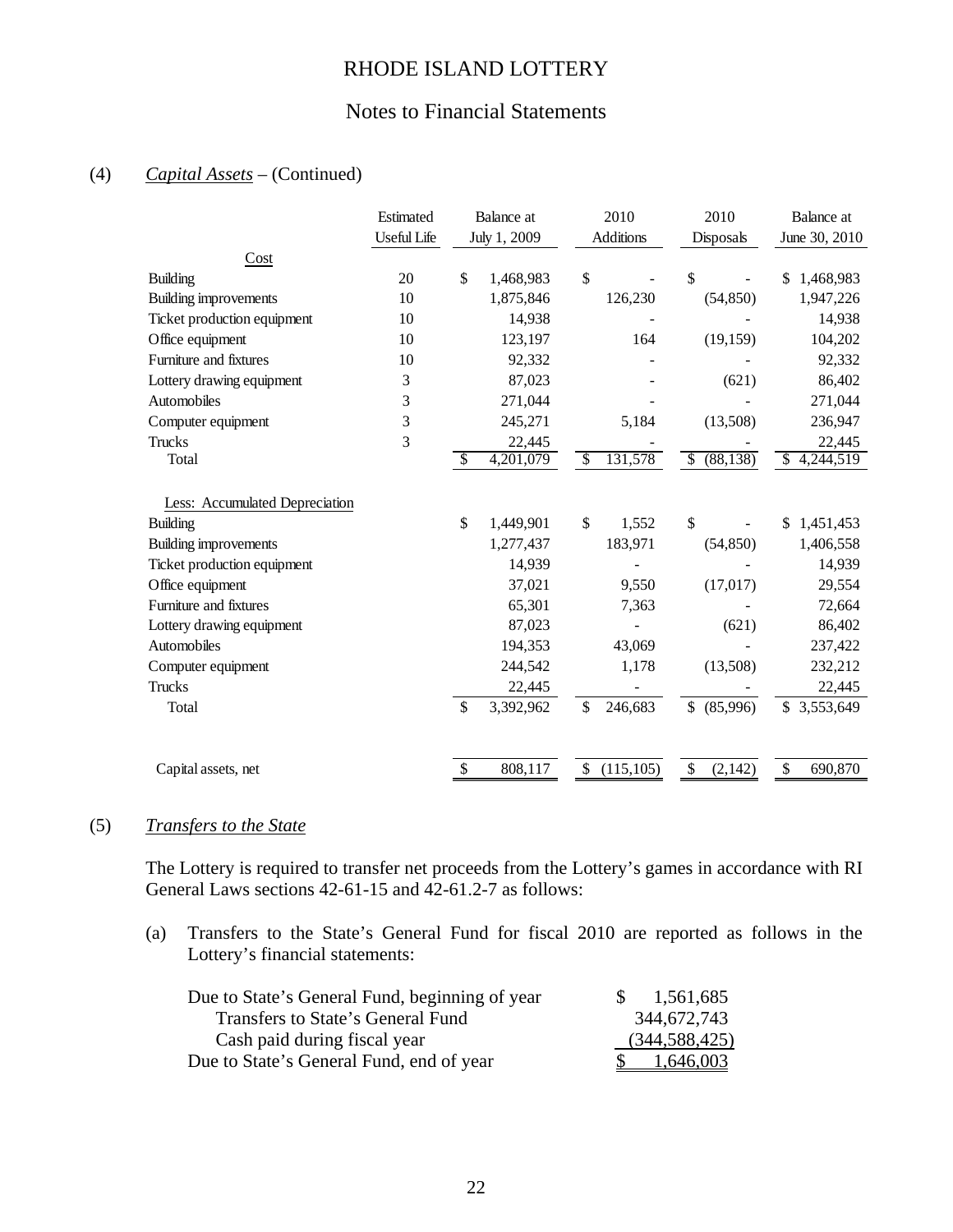### Notes to Financial Statements

### (6) *Commissions*

The Lottery pays commissions to ticket retailers and its on-line games contractor based on a percentage of gross ticket sales. Video lottery commissions, as specified in the General Laws, are paid to the facility operators, technology providers (video lottery terminal providers), the central communications provider and others based on various percentages of net terminal income (video lottery credits purchased less credits redeemed or redeemable).

The General Laws provide for reductions of certain video lottery commissions. The amount reduced is to be credited to the State's Distressed Communities Relief Fund, which is part of the State's General Fund. The Lottery has reflected the actual video commissions paid as an expense. The amount to be credited to the Distressed Communities Relief Fund is included in the payments to the State's General Fund.

### (7) *Compensated Absences*

The Lottery accrues an estimated liability for vested benefits relating to future compensated absences. This includes an expected obligation in connection with vacation credits, pay reduction credits, and accumulated vested sick pay for those employees eligible for retirement. The liability for compensated absences was approximately \$361,826 and \$284,838 as of June 30, 2010 and 2009, respectively, and is recorded as a liability in the Statement of Net Assets. The current portion as reported was estimated based on a two year average of employee utilization experience.

Changes in the reported liability for compensated absences for fiscal 2010 are as follows:

|                                           | Balance at   |           |           | Balance at    |
|-------------------------------------------|--------------|-----------|-----------|---------------|
|                                           | 2009<br>July | Increase  | Decrease  | June 30, 2010 |
| <b>Liability for Compensated Absences</b> | \$284.838    | \$306.308 | \$229,320 | \$361,826     |

### (8) *Net Assets - (Deficiency)*

On May 12, 2003, the Lottery entered into a 20-year contract, effective July 1, 2003, with its current gaming system provider. The contract granted the provider the right to be the Lottery's exclusive vendor of hardware and software, together with the related services necessary for the operation of the Lottery's computerized games, through June 30, 2023. In return, the provider made a one-time payment of \$12.5 million to the Lottery as consideration for this exclusive contract right. The Lottery recorded unearned contract revenue in the amount of \$12.5 million and transferred the cash to the State's General Fund on June 30, 2003. This prior year transfer of unearned contract revenue resulted in a deficiency in net assets at June 30, 2010 of \$8.1 million. As the contract revenue is recognized over the twenty-year life of the contract, the deficiency in net assets will be reduced by \$625,000 per year.

Net assets reported by the Lottery also include its investment in capital assets, net of accumulated depreciation. The Lottery had no debt related to capital assets at June 30, 2010.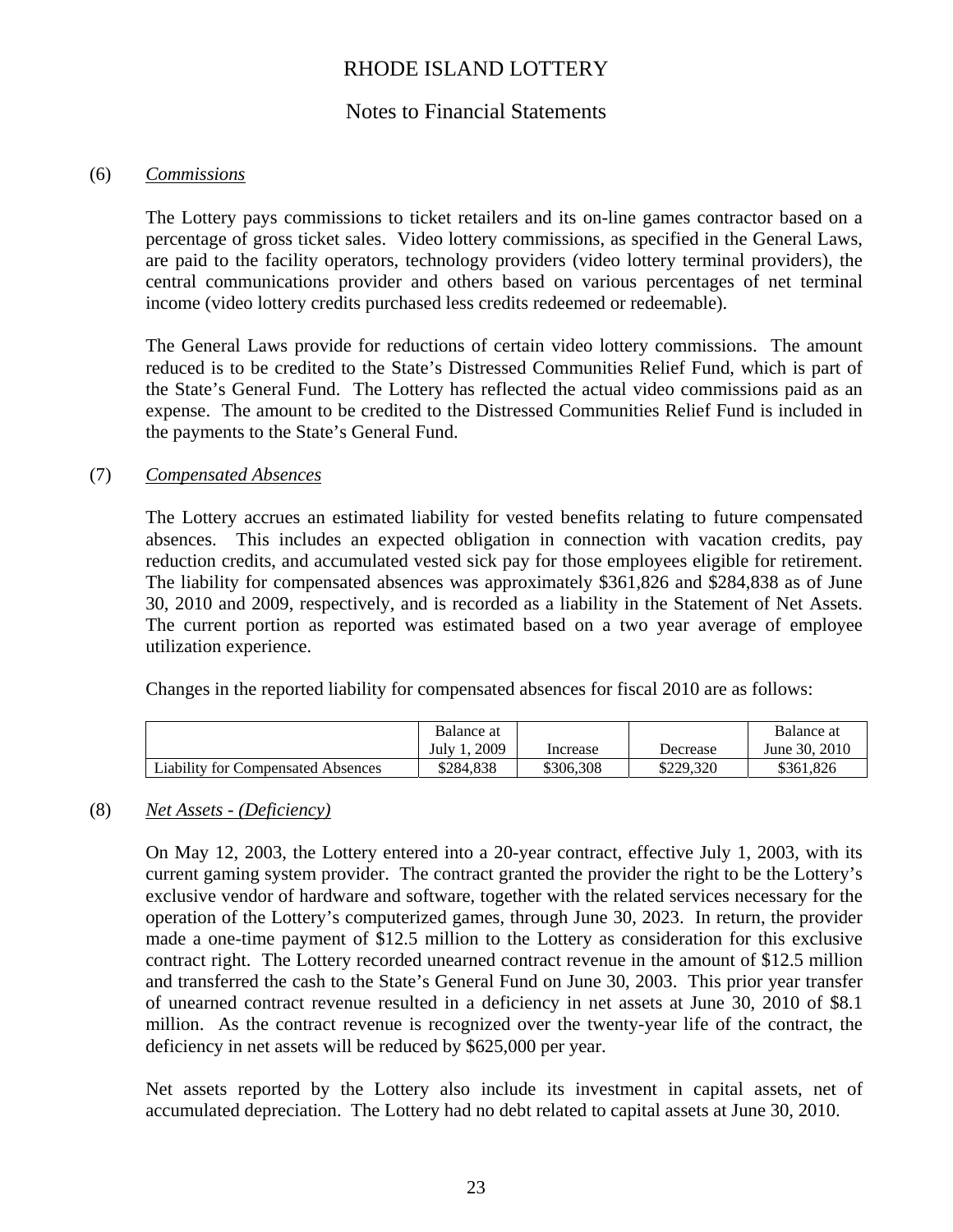### Notes to Financial Statements

### (9) *Retirement Plan*

#### *Plan Description:*

All Lottery employees must participate in a cost-sharing multiple-employer defined benefit pension plan administered by the State of Rhode Island Employees' Retirement System (ERS). The plan provides retirement and disability benefits, annual cost-of-living adjustments, and death benefits to plan members and beneficiaries. The level of benefits provided to state employees is established by Chapter 36-10 of the General Laws, which is subject to amendment by the General Assembly. The ERS issues a publicly available financial report that includes financial statements and required supplementary information for plans administered by the system. The report may be obtained by writing to the Employees' Retirement System, 40 Fountain Street, Providence, RI 02903.

### *Funding Policy:*

The funding policy, as set forth in the General Laws, Section 36-10-2, provides for actuarially determined periodic contributions to the plan. Lottery employees are required to contribute 8.75% of their annual covered salary. The Lottery is required to contribute at an actuarially determined rate; the rate was 20.78% of annual covered payroll for the fiscal year ended June 30, 2010. The Lottery contributed \$582,513, \$586,324 and \$605,223 for the fiscal years ended June 30, 2010, 2009 and 2008, respectively, equal to 100% of the required contributions for each year.

### (10) *Postemployment Healthcare Plan*

### *Plan Description:*

As a division of the State of Rhode Island, the Lottery participates in a State administered defined benefit post-employment health care plan known as the Rhode Island Retiree Health Care Benefit Plan (RIRHCBP). The RIRHCBP is an agent multiple employer plan.

The RIRHCBP is reported in an internal service fund of the State using the accrual basis of accounting. The fund reports all employer and retiree (plan member) contributions to the plan. Contributions are recognized when made. Benefits (health care claims) and refunds are recognized when due and payable in accordance with the terms of the plan. A liability for incurred but not reported claims is determined based on past claims payment trends and is included in the State's financial statements. Working premium rates are determined by the State each fiscal year after consultation with an employee benefits consultant and are designed to fund current claims incurred during the fiscal year as well as the costs of administering the plan. For the year ended June 30, 2010, the plan operated on a pay as you go basis and no provision has been made to fund future benefits to be provided to RIRHCBP members. The RIRHCBP does not issue a stand-alone financial report.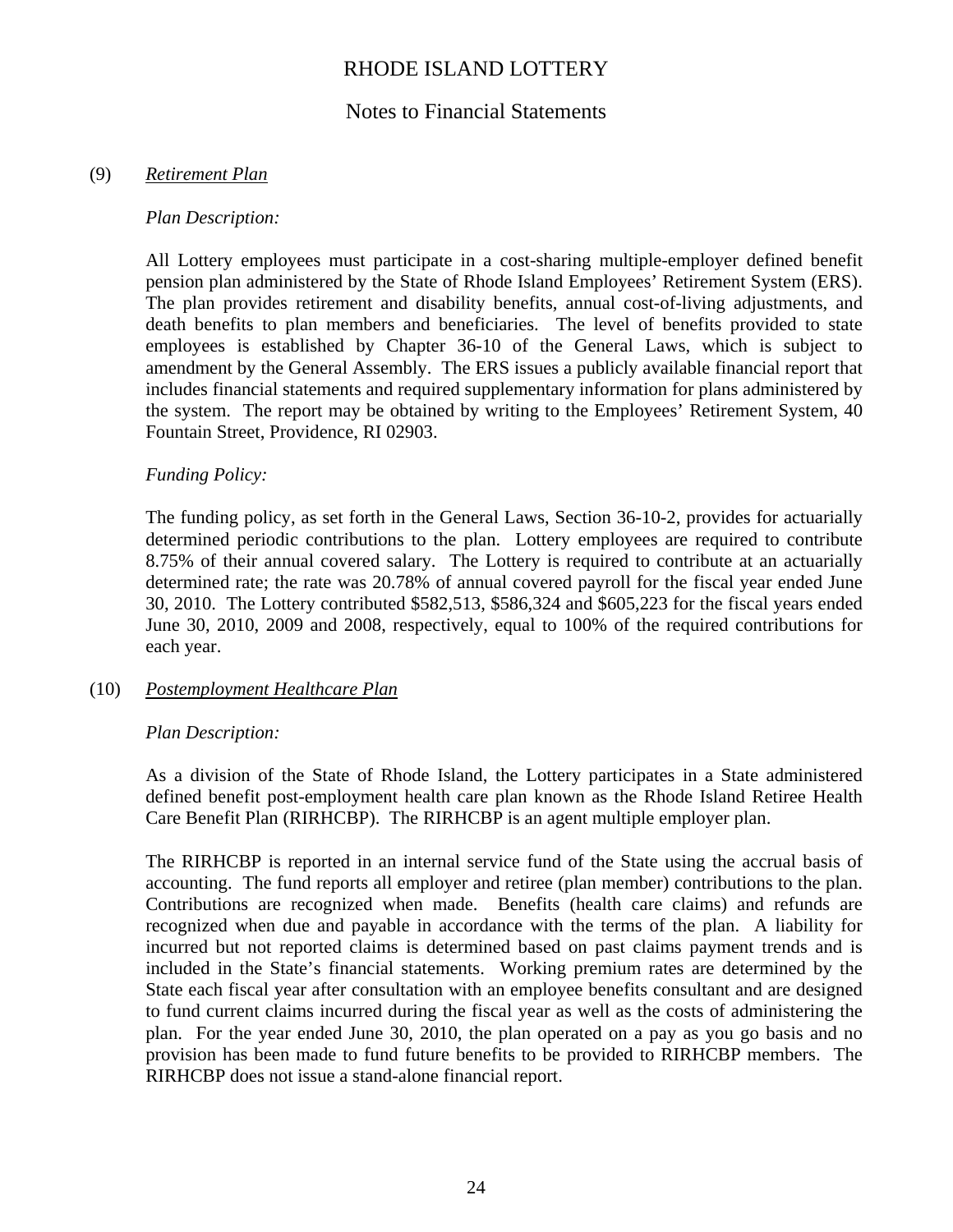### Notes to Financial Statements

#### (10) *Postemployment Healthcare Plan* – (Continued)

#### *Funding Policy:*

RIGL Sections 36-10-2, 36-12.1, 36-12-2.2 and 36-12-4 govern the provisions of the RIRHCBP. The contribution requirements of plan members, the State and other participating employers are established and may be amended by the General Assembly.

For those who retired on or before September 30, 2008, the State provides two types of subsidies for health care benefits. The Tier I subsidy applies to non-Medicare eligible retirees and provides that the State will pay the portion of the cost of post-retirement health care for the retiree and any dependents above the active group rate. The retiree pays the active monthly rate and the State pays the difference between the active group rate and the early retiree rate. This subsidy is not based on years of service and ends at age 65. In addition to the Tier I benefits, the State pays a portion of the cost of post-retirement health care above the Tier I costs for certain retirees meeting eligibility requirements based upon the age and service of the retiree, which is referred to as the Tier II benefit.

| <b>Retiree Age</b>               | <b>Years of</b><br><b>Service</b> | <b>Amount of Cost</b><br><b>Paid by Retiree</b> |
|----------------------------------|-----------------------------------|-------------------------------------------------|
| <b>Below 60:</b> $(1)$           | 28-34                             | 10%                                             |
|                                  | $35+$                             | $0\%$                                           |
|                                  |                                   |                                                 |
| Retiree Age from 60 to 65: $(2)$ | $10 - 15$                         | 50%                                             |
|                                  | $16 - 22$                         | 30%                                             |
|                                  | $23 - 27$                         | 20%                                             |
|                                  | $28+$                             | $0\%$                                           |
|                                  |                                   |                                                 |
| Retiree Age Greater than 65: (3) | $10 - 15$                         | 50%                                             |
|                                  | $16 - 19$                         | 30%                                             |
|                                  | $20 - 27$                         | 10%                                             |
|                                  | $28+$                             | $0\%$                                           |

For those who retired on or before September 30, 2008, the fiscal 2010 contributions are as follows:

(1) The monthly premium rate was \$789.76 for fiscal year 2010 for the individual plan. The retiree's cost is then calculated based on a maximum of \$501.68 (the active plan rate).

(2) The monthly premium rates are the same as indicated above for the Retiree Age Below 60 category.

(3) The monthly premium rate for the Medicare Supplemental plan is \$218.54 for the individual plan, and the monthly premium for the Medicare HMO plan was \$115 for the first six months of fiscal year 2010 and \$142 thereafter. Retirees can choose between the two plans. The retiree's cost is then calculated based on their years-of-service subsidy above.

For anyone who retired on or after October 1, 2008, age 59 through 64, with a minimum of 20 years of service, the State will pay 80% of the actual cost of health care coverage. The State contributed \$631.81 per month for these retirees during fiscal 2010. For eligible retirees ages 65 or older, the State pays 80% of the cost of the Medicare supplement products as described in note (3) above.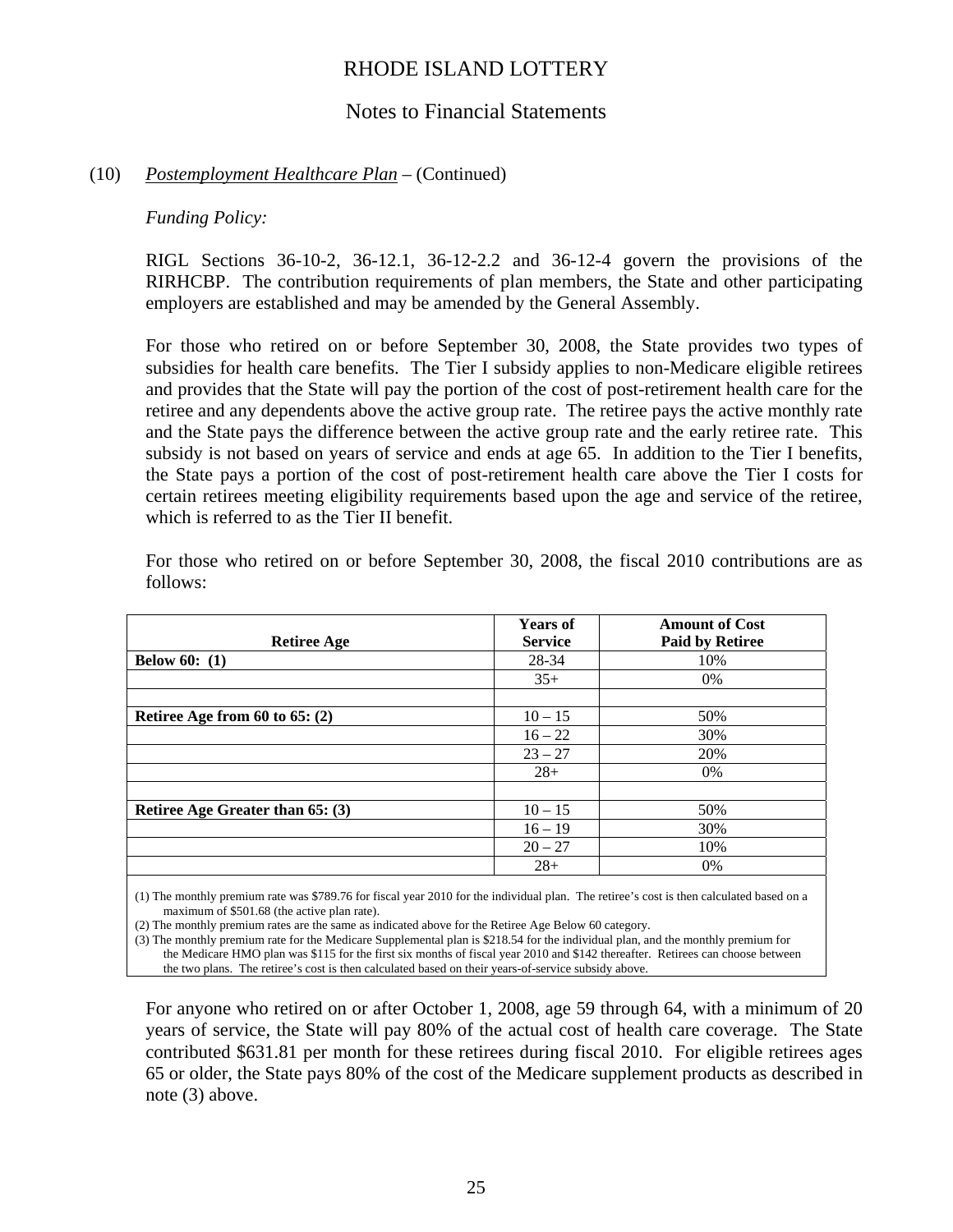### Notes to Financial Statements

### (10) *Postemployment Healthcare Plan* – (Continued)

### *Annual Other Postemployment Benefit (OPEB) Cost and Net OPEB Obligation:*

As required by GASB Statement 45, the Lottery recognized an expense equal to; a.) the annual required contribution of the employer (ARC), which was actuarially determined to be 7.91% of covered payroll for all State employees for fiscal year 2010, plus b.) interest on the net OPEB obligation at the beginning of the fiscal year, and less c.) the ARC adjustment (discounted present value of the OPEB liability at the beginning of the fiscal year). The ARC represents a level of funding that, if paid on an ongoing basis, is projected to cover normal costs each year and amortize any unfunded actuarial liabilities (or funding excess) over a period not to exceed thirty years. The ARC for fiscal 2010 was determined based on an actuarial valuation performed as of June 30, 2007. For fiscal year 2010, the ARC, based on the Lottery's covered payroll of \$2,803,656 totaled \$221,769. The Lottery actually contributed \$157,565, which was 5.62% of annual covered payroll for fiscal 2010. The Lottery's annual OPEB cost and the net OPEB obligation for fiscal 2010, were as follows:

| Annual required contribution (ARC)                         | \$221,769  |
|------------------------------------------------------------|------------|
| Plus: Interest on net OPEB obligation at beginning of year | 2,678      |
| Less: Adjustment to ARC                                    | (2,531)    |
| <b>Annual OPEB cost</b>                                    | \$221,916  |
| Contributions made                                         | (157, 565) |
| Increase in OPEB obligation                                | 64,351     |
| Net OPEB obligation at beginning of year                   | 75,100     |
| Net OPEB obligation at end of year                         | \$139,451  |

The Lottery's annual OPEB cost, the percentage of annual OPEB cost contributed to the plan, and the net OPEB obligation for 2010, 2009 and 2008 (first year of GASB 45 implementation) was as follows:

| <b>Fiscal Year Ended</b> | <b>Annual OPEB Cost</b> | Percentage of Annual<br><b>OPEB Cost Contributed</b> | Net OPEB<br>Obligation |  |
|--------------------------|-------------------------|------------------------------------------------------|------------------------|--|
|                          |                         |                                                      |                        |  |
| June 30, 2008            | \$176,982               | 65.0%                                                | \$61,976               |  |
| June 30, 2009            | \$168,980               | 92.2%                                                | \$75,100               |  |
| June 30, 2010            | \$221,916               | 71.0%                                                | \$139,451              |  |

### *Funded Status and Funding Progress:*

The State has obtained an actuarial valuation for the RIRHCBP, which determined the collective Actuarial Accrued Liabilities (AAL) and Unfunded Actuarial Accrued Liabilities for all State employees participating in the plan and separate liability amounts for each discretely presented component unit with employees participating in the plan. The liabilities relating to the Lottery's employees, as part of the primary government, are included in the collective amounts reported for all State employees. The AAL and UAAL for the RIRHCBP at June 30,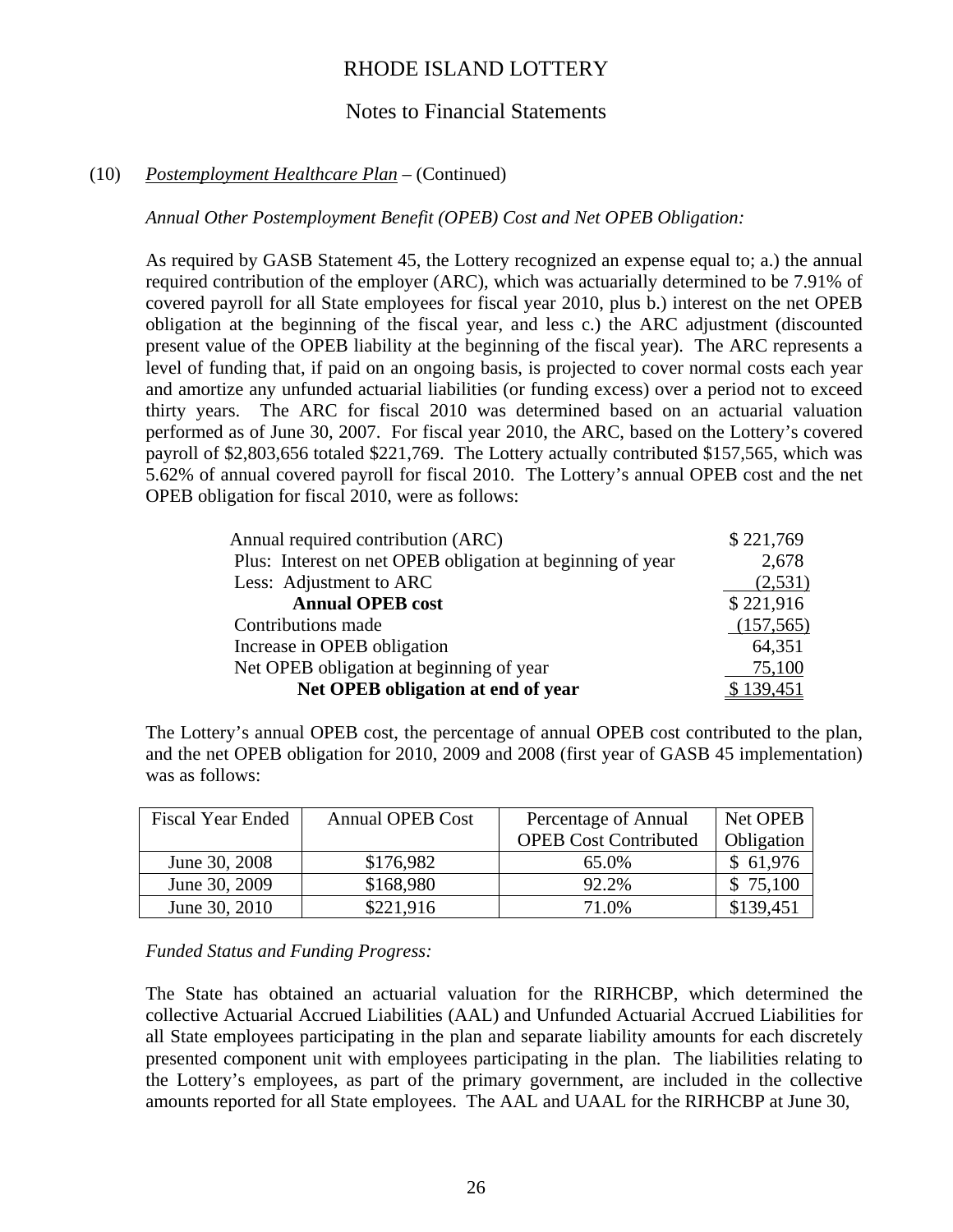### Notes to Financial Statements

### (10) *Postemployment Healthcare Plan* – (Continued)

2010 will be reported in the State's Comprehensive Annual Financial Report for the fiscal year ended June 30, 2010.

Actuarial valuations of an ongoing plan involve estimates of the value of reported amounts and assumptions about the probability of occurrence of events far into the future. Examples include assumptions about future employment, mortality, and the healthcare cost trend. Amounts determined regarding the funded status of the plan and the annual required contributions of the employer are subject to continual revision as actual results are compared with past expectations and new estimates are made about the future. The Schedule of Funding Progress for RIRHCBP shows whether the actuarial value of plan assets is increasing or decreasing over time relative to the actuarial accrued liabilities for benefits. This schedule will be included in the State's Comprehensive Annual Financial Report for the fiscal year ended June 30, 2010.

#### *Actuarial Methods and Assumptions:*

Projections of benefits for financial reporting purposes are based on the plan and include the types of benefits provided at the time of each valuation. The actuarial assumptions used include techniques that are designed to reduce short-term volatility in actuarial accrued liabilities and the actuarial value of assets, consistent with the long-term perspective of the calculations.

The annual required contribution for fiscal year 2010 was determined based on the June 30, 2007 valuation. The Unfunded Actuarial Accrued Liability (UAAL) was amortized by a level (principal and interest combined) percent of payroll contribution for each component unit employer. The UAAL was determined using the actuarial value of assets and actuarial accrued liability calculated as of the valuation date. The UAAL is being amortized over the remainder of a closed 30-year (or shorter) period from June 30, 2006.

Plan changes effective for employees retiring after October 1, 2008 have been reflected in the actuarial valuations performed as of June 30, 2007.

The individual entry-age actuarial cost method is used to determine the annual required contribution amounts and the annual net OPEB obligation. The actuarial assumptions include a 3.566% discount rate based upon the average rate of return during the 10 years ended June 30, 2008 for short term investments of the State's General Fund; a healthcare cost trend assumption of 10% progressively declining to 4.50% after 8 years; and a salary growth rate assumption ranging from 9% in the first year of service to 4.50% in year 15 and beyond for the 2007 valuation. Other assumptions including those relating to rates of termination, rates of retirement, percent married, and retiree health care election rates were based on the experience study for the Employees' Retirement System of Rhode Island as well as anticipated experience changes in conjunction with the newly adopted plan changes that were recently enacted through legislation.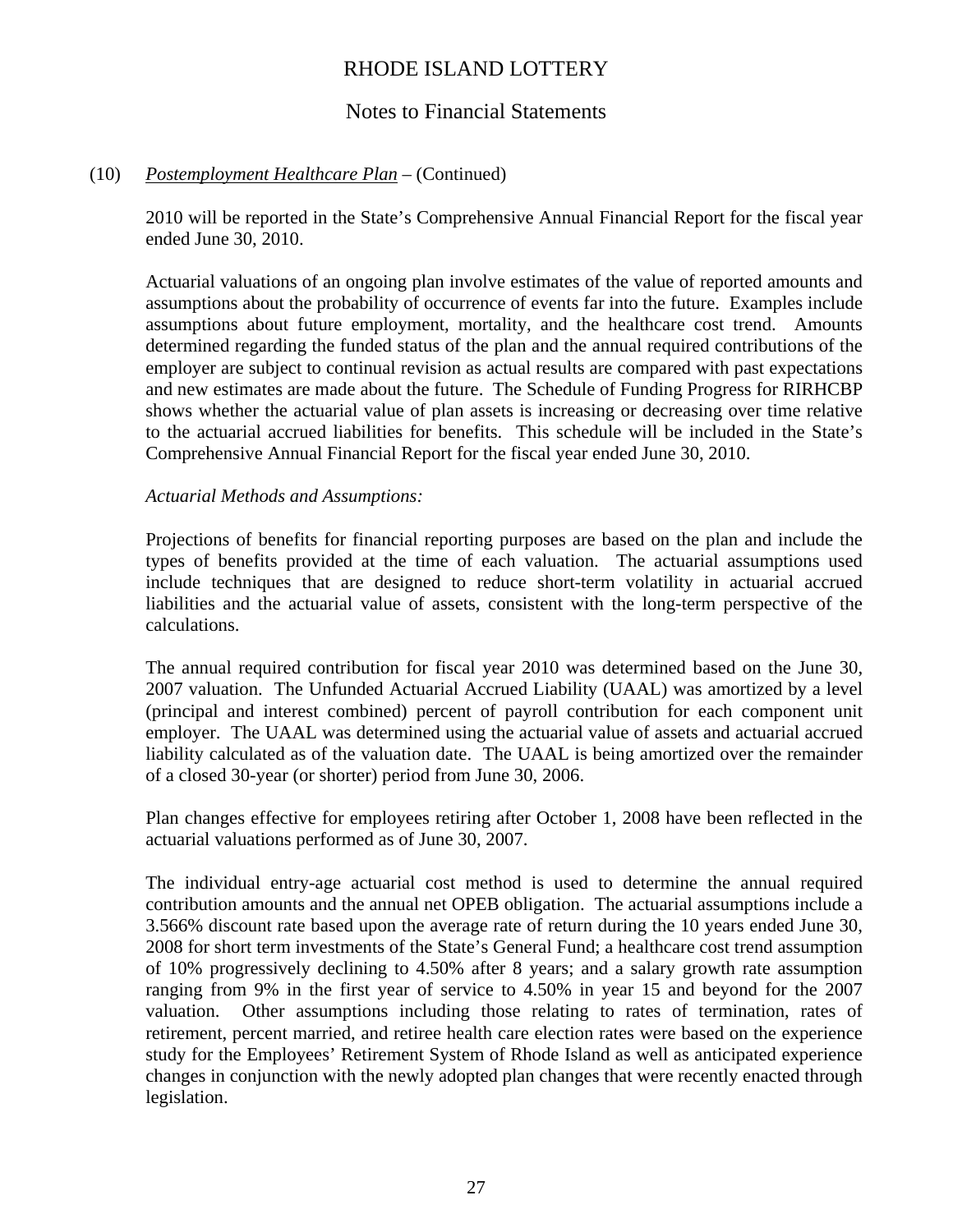### Notes to Financial Statements

### (10) *Postemployment Healthcare Plan* – (Continued)

Actuarial valuations involve estimates of the value of reported amounts and assumptions about the probability of events in the future. Examples include assumptions about employment, mortality and healthcare cost trends. Actuarial valuations are subject to continual revision as actual results are compared to past expectations and new estimates are formulated about the future.

### (11) *Deferred Compensation*

Employees of the Lottery may participate in a deferred compensation plan offered by the State. Required disclosures are reported in the State's CAFR.

### (12) *Commitments*

 (a) Gaming Systems Provider – GTECH (an indirect wholly-owned subsidiary of Lottomatica Group S.p.A.)

During May 2003, the Lottery entered into a 20-year master contract with its gaming systems provider granting them the right to be the exclusive provider of information technology hardware, software, and related services for all lottery games. This contract is effective from July 1, 2003 through June 30, 2023, and amends all previous agreements between the parties.

As consideration for this exclusive right, the gaming systems provider paid the Lottery \$12.5 million. In the event that the contract term is not fulfilled, the Lottery will be obligated to refund a pro-rata share of this amount to the gaming systems provider. Additionally, GTECH was obligated to invest \$100 million in connection with the construction of a new corporate headquarters and expansion of its manufacturing operations in the State. The gaming system contractor is also required to employ no less than 1,000 full time active employees during the term of the agreement.

The contract mandates commission percentages as detailed in the following chart.

| <b>Commission Percentages</b>                          |                 |  |  |  |  |  |
|--------------------------------------------------------|-----------------|--|--|--|--|--|
| On-Line and Instant Tickets                            |                 |  |  |  |  |  |
| Total Lottery Sales in the Year                        | Percent Thereof |  |  |  |  |  |
| \$0 - \$275 Million                                    | 5.00%           |  |  |  |  |  |
| Over \$275 Million - \$400 Million                     | 1.00%           |  |  |  |  |  |
| Over \$400 Million                                     | 5.00%           |  |  |  |  |  |
| Video Lottery Central System                           |                 |  |  |  |  |  |
| Total Net Terminal Income for the Year Percent Thereof |                 |  |  |  |  |  |
| \$0 - \$500 Million                                    | 2.50%           |  |  |  |  |  |
| Over \$500 Million - \$1 Billion                       | 1.00%           |  |  |  |  |  |
| Over \$1 Billion                                       | 2.50%           |  |  |  |  |  |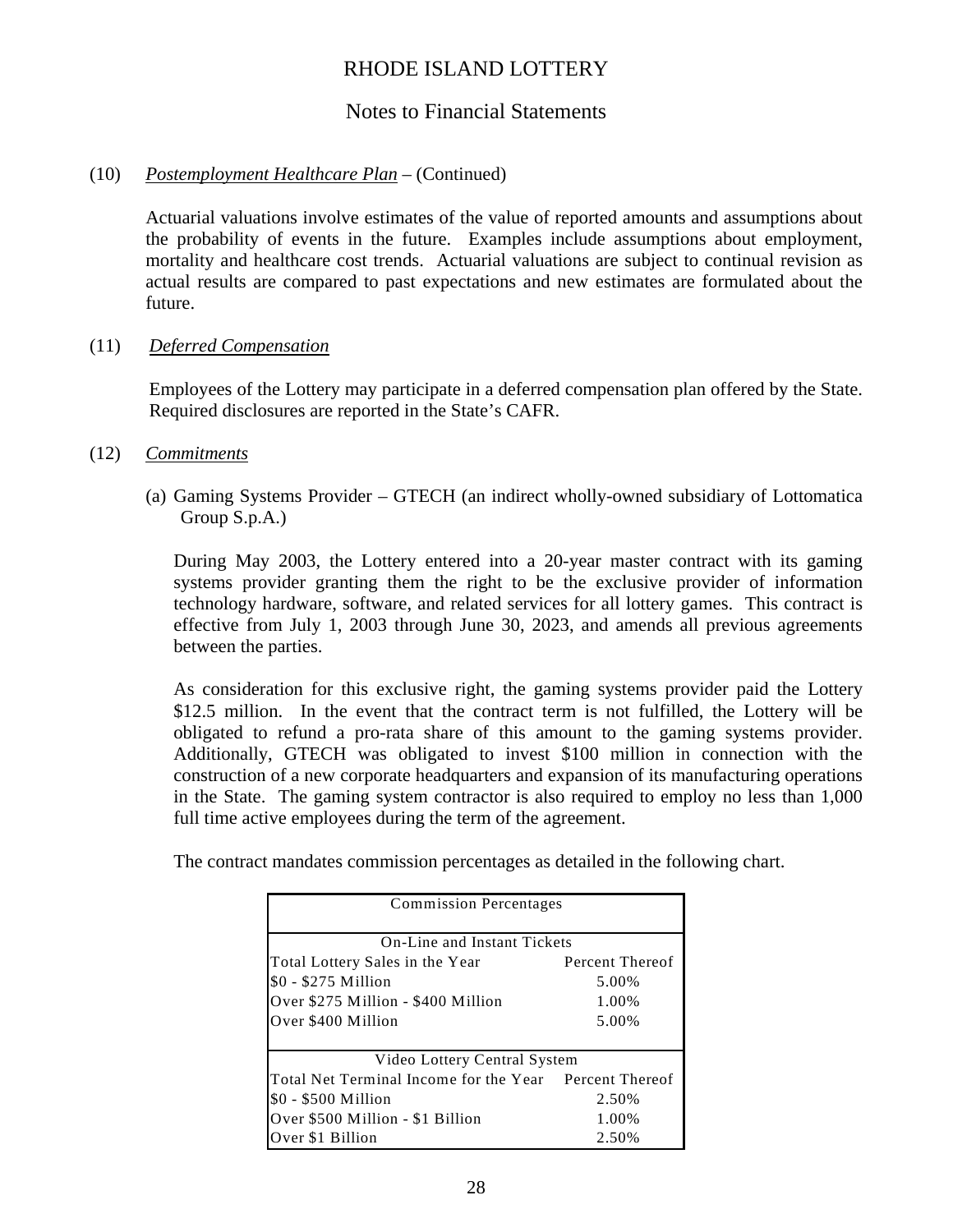### Notes to Financial Statements

### (12) *Commitments* – (Continued)

The Lottery also leases to the vendor a portion of its headquarters to house the computer hardware and office space necessary for the operation of the Lottery's games. The term of the lease is five (5) years, commencing October 19, 2007 and the square footage leased is 5,101 square feet. The annual lease amount for the first year approximated \$87,000 and the four (4) remaining years will increase by four percent (4%) per annum, effective October 19. The tenant has two (2) renewal options; an additional five (5) year term and an additional four (4) year term. The base rate for the renewal options will be an increase of four percent (4%) per annum unless a mutually acceptable rate is negotiated.

(b) Video Lottery Facility Operator – UTGR, Inc. (Twin River)

On July 18, 2005, the Lottery entered into a five (5) year Master Video Lottery Terminal Contract with UTGR, Inc. (UTGR), the owners of Twin River, to manage one of the State's licensed video lottery facilities. The contract entitles UTGR to compensation ranging from 26% to 28.85% of video lottery net terminal income at the facility. Under the contract, UTGR has the right and option to extend the term of the agreement for two (2) successive five (5) year periods by giving notice to the Lottery at least ninety (90) days prior to the expiration of the agreement. Certain extensions are contingent on UTGR's compliance with full-time employment mandates.

In May 2010, legislation was enacted which authorized the Lottery to amend its Master Contract with UTGR and which satisfied certain requirements of UTGR's corporate reorganization (as defined in Note 13). The legislation provides for a promotional points program up to 4% of the facility's prior year net terminal income. The legislation also requires the Lottery, beginning in fiscal 2011, to reimburse UTGR for allowable marketing expenses at an amount not to exceed \$6 million multiplied by the Lottery's percentage of net terminal income (approximately 61% for fiscal 2010). The reimbursement of marketing expenses by the Lottery occurs only after UTGR has incurred \$4 million in qualified marketing expenses (as defined by the Lottery) and is contingent on the State receiving net terminal income from UTGR at least equal to fiscal year 2009 amounts.

UTGR gave notice of its intent to extend the contract and the first five-year extension term of the Lottery's contract with UTGR commenced on July 18, 2010.

(c) Video Lottery Facility Operator – Newport Grand Jai Alai, LLC (Newport Grand)

On November 23, 2005, the Lottery entered into a five (5) year Master Video Lottery Terminal Contract with Newport Grand to continue to manage one of the State's licensed video lottery facilities.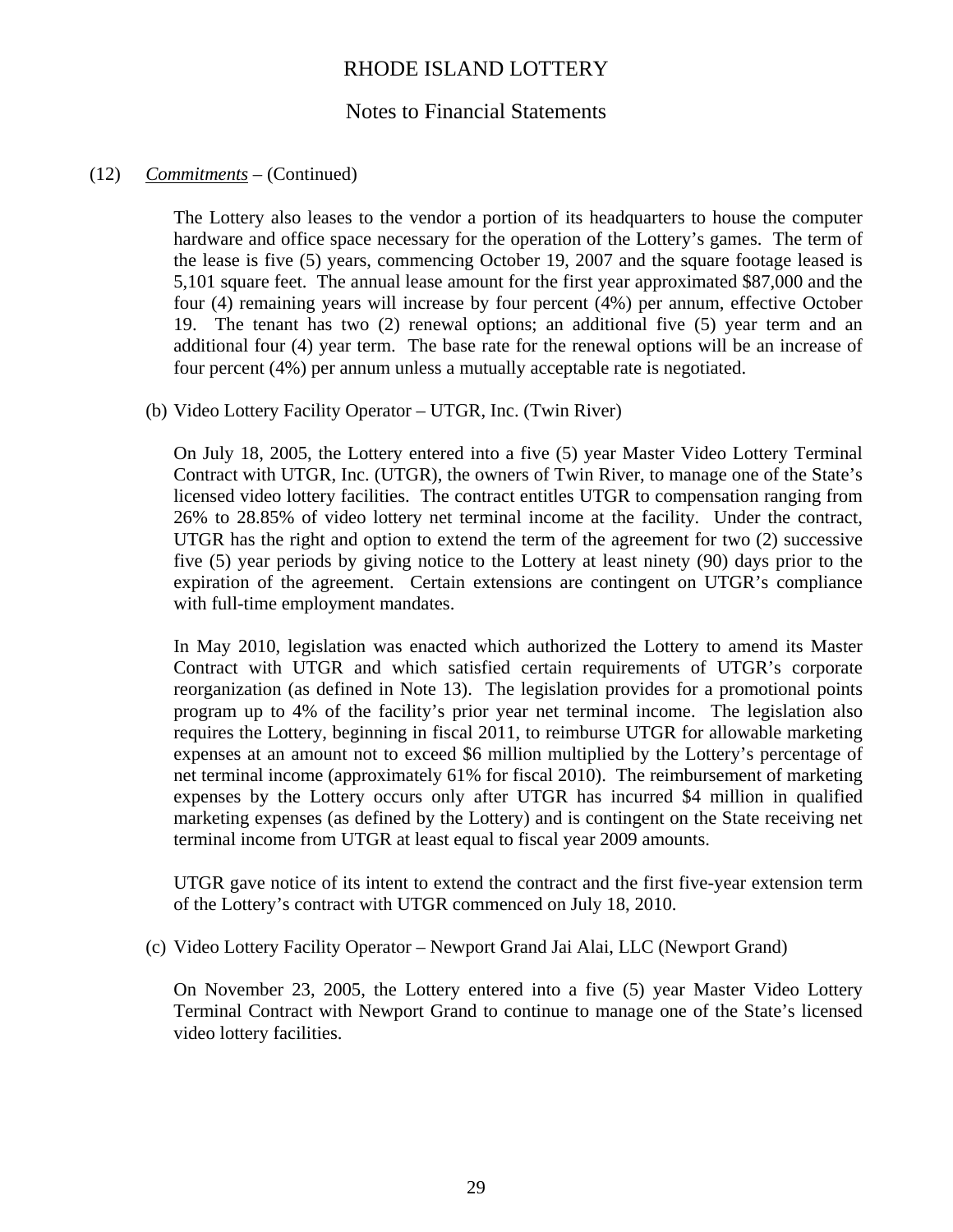### Notes to Financial Statements

### (12) *Commitments* – (Continued)

In May 2010, legislation was enacted that authorized the Lottery to amend its Master Contract with Newport Grand to include two (2) successive five (5) year extension terms with the first term commencing on November 23, 2010. On September 21, 2010, Newport Grand gave notice of its intent to extend the contract and the first five-year extension term of the contract will commence on November 23, 2010. The second term, which would commence on November 23, 2015, is contingent on Newport Grand's compliance with fulltime employment mandates.

The legislation also provides for a promotional points program up to 4% of the facility's prior year net terminal income and requires the Lottery, beginning in fiscal 2011, to reimburse Newport Grand for allowable marketing expenses at an amount not to exceed \$840,000 multiplied by the Lottery's percentage of net terminal income (approximately 63% for fiscal 2010). The reimbursement of marketing expenses by the State occurs only after Newport Grand has incurred \$560,000 in qualified marketing expenses (as defined by the Lottery) and is contingent on the State receiving net terminal income from Newport Grand at least equal to fiscal year 2010 amounts.

### (13) *Contingencies*

- (a) The Lottery's master contracts with its video lottery facility managers contain revenue protection provisions in the event that existing video lottery facilities incur revenue losses caused by new gaming ventures within the State.
- (b) In March 2008, UTGR, Inc., the owner and manager of Twin River, one of two licensed video lottery facilities of the State, defaulted on loan payments to its lenders who provided a \$565.0 million loan package to UTGR, Inc. and its parent companies to buy and expand the Twin River facility. As a result of defaulting on loan payments, UTGR entered into a forbearance agreement with its lenders. The forbearance agreement expired January 31, 2009 and was not extended.

On or about June 23, 2009, UTGR, Inc., d/b/a Twin River, BLB Management Services, Inc., and BLB Worldwide Holdings, Inc. (collectively, the "Debtors") commenced a Chapter 11 bankruptcy proceeding by filing voluntary petitions for relief in the United States Bankruptcy Court for the District of Rhode Island. The filing was made when – after months of discussions and negotiations – the Debtors, their lenders and the State reached an agreement in principle with respect to a consensual reorganization plan, which is subject to approval of the Bankruptcy Court. The consensual plan contemplates, among other things, that the lenders will remove approximately \$290.0 million of the approximately \$590.0 million of debt on the balance sheet of the facility and, subject to the State's regulatory approval process, the lenders would become the new owners of the facility and search for a new operator for the facility to replace the Debtors. Progress has been made toward a successful restructuring of the companies. Since the filing, the Debtors have continued in the management and operation of the business as debtors in possession and Twin River has continued to remain open as usual.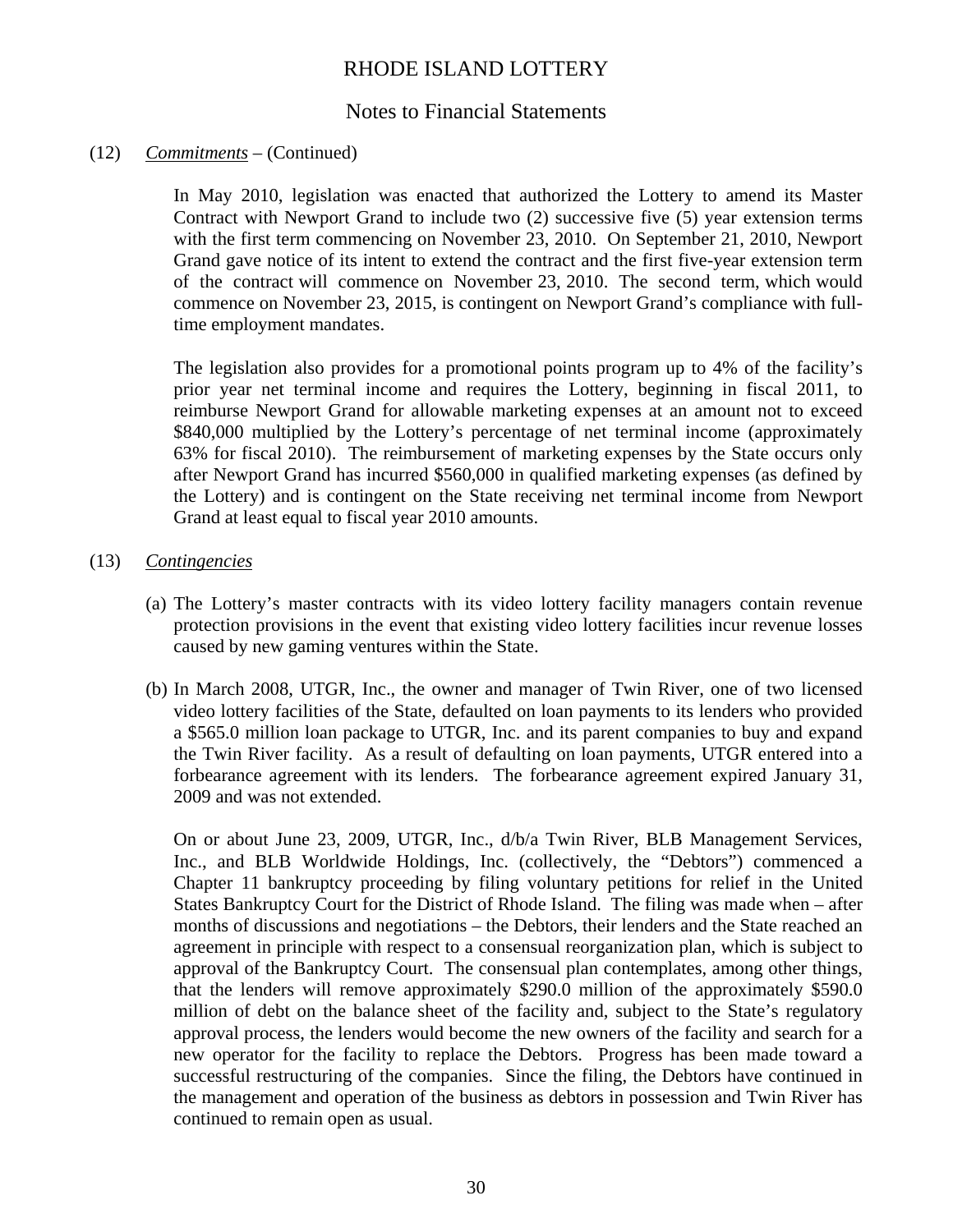### Notes to Financial Statements

### (13) *Contingencies* – (Continued)

On or about January 2, 2010, the Debtors filed their Second Amended Disclosure Statement and Second Amended Plan with respect to the reorganization. On June 23, 2010, the United States Bankruptcy Court approved the Debtors' Second Amended Joint Plan of Reorganization Pursuant to Chapter 11 of the Bankruptcy Code with a few minor changes. Although the plan provides for the State to make additional investments in the marketing and management for the facility, it is not anticipated that the bankruptcy will have a significant impact on the lottery revenues the State expects to receive from the facility. The legislation authorizing the changes necessary to achieve certain requirements of the restructuring became law with the governor's signature on May 26, 2010. The Rhode Island Lottery continues to control and regulate the video lottery operations at the facility, including cash receipts, cash transfers and cash deposits. The cash management process continues to be carried out with a high degree of physical security and financial integrity.

The Department of Revenue, Division of State Lottery, and the Department of Business Regulation continue to closely monitor the situation. Any proposal to have a new owner of the facility and/or any proposal to transfer ownership of the facility would need regulatory approval. Certain applications for licensure have been submitted by the lenders to the Department of Business Regulation and these applications are currently under review.

#### (14) *Risk Management*

The Lottery is exposed to various types of risk related to its operations. These risks can result in losses incurred from property damage or destruction, inability to operate gaming activities and worker compensation claims. The Lottery manages these risks through the purchase of commercial insurance. During fiscal year 2010, the Lottery has maintained its amount of purchased insurance coverage. Claims and settlements incurred for fiscal years 2010, 2009 and 2008 have not exceeded the Lottery's insurance coverage.

The Lottery participates in the health insurance program for all State employees.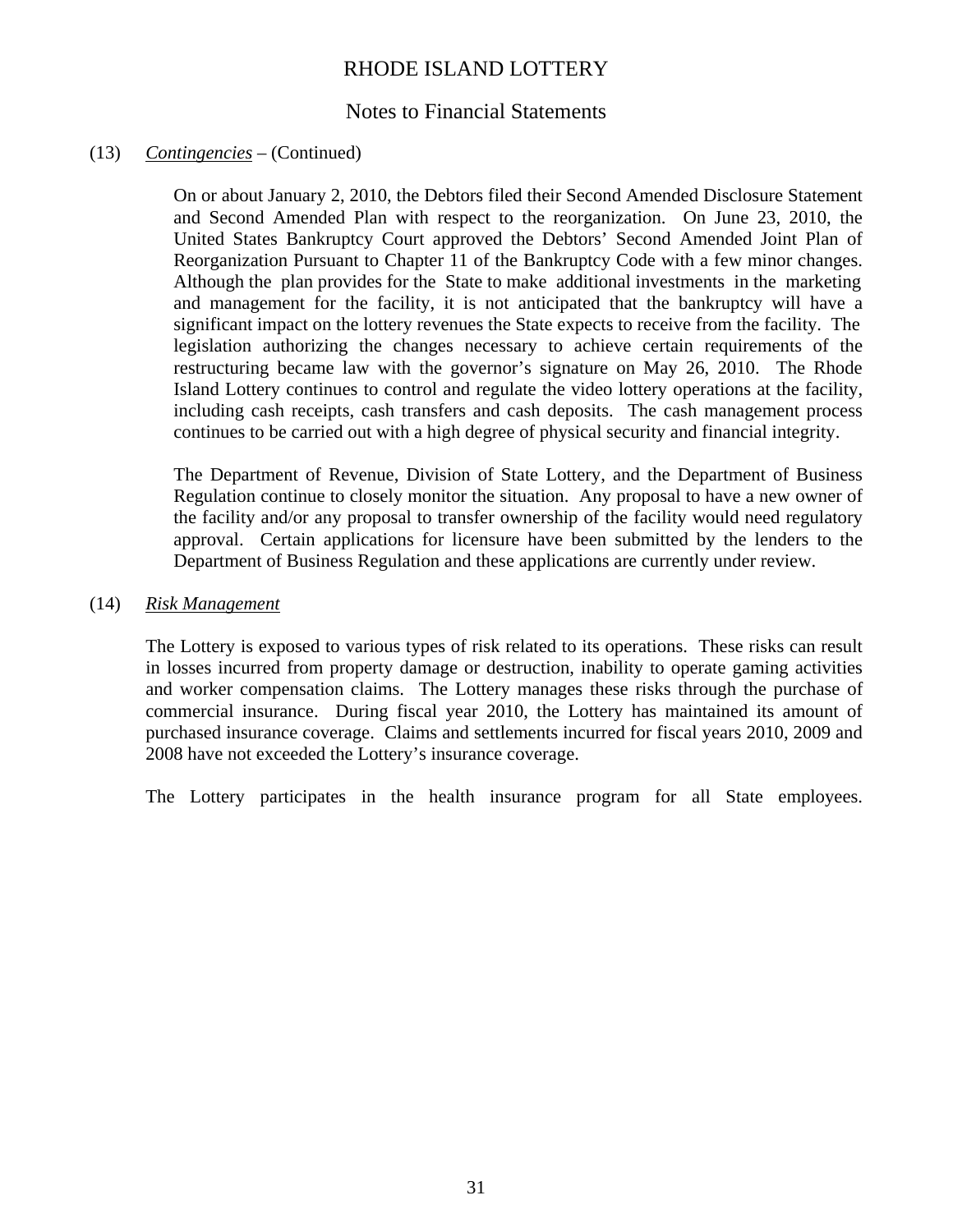## Sales, Commissions and Prize Awards Expense

### Year Ended June 30, 2010

# **Schedule 1**

|                                        |                  |                  | Prize            | Unclaimed      |              |                    |                   |
|----------------------------------------|------------------|------------------|------------------|----------------|--------------|--------------------|-------------------|
|                                        |                  |                  | Awards           | Prize          | Cost of      | Cost of            | Gross             |
|                                        | Sales            | Commissions      | Expense          | Recovery       | Tickets      | Sales              | Profit            |
|                                        |                  |                  |                  |                |              |                    |                   |
| Lottery games:                         |                  |                  |                  |                |              |                    |                   |
| On-line games                          |                  |                  |                  |                |              |                    |                   |
| Keno                                   | \$<br>77,708,084 | 10,088,252<br>\$ | \$<br>51,055,640 | (293,994)<br>S | $\mathbb{S}$ | \$<br>60,849,898   | 16,858,186<br>\$  |
| PowerBall®                             | 42,684,765       | 5,541,439        | 21,346,308       | (1,283,088)    |              | 25,604,659         | 17,080,106        |
| Daily Numbers                          | 25,176,010       | 3,268,411        | 13,744,851       | (178.971)      |              | 16,834,291         | 8,341,719         |
| ${\rm Mega~Millions}^{\circledR}$      | 4,067,206        | 533,514          | 2,068,147        |                |              | 2,601,661          | 1,465,545         |
| Wild Money                             | 4,755,803        | 617,410          | 2,591,617        | (72, 405)      |              | 3,136,622          | 1,619,181         |
| Raffle                                 | 2,254,980        | 325,255          | 1,200,200        | (34,000)       |              | 1,491,455          | 763,525           |
|                                        | 156,646,848      | 20,374,281       | 92,006,763       | (1,862,458)    |              | 110,518,586        | 46,128,262        |
|                                        |                  |                  |                  |                |              |                    |                   |
| Instant tickets                        | 77,978,026       | 8,296,029        | 52,267,055       | (1,237,059)    | 1,226,637    | 60,552,662         | 17,425,364        |
| Video Lottery                          | 2,541,207,012    | 178,828,883      | 2,073,434,928    | (171,380)      |              | 2,252,092,431      | 289,114,581       |
| Totals                                 | \$2,775,831,886  | \$207,499,193    | \$2,217,708,746  | (3,270,897)    | \$1,226,637  | 2,423,163,679<br>S | 352,668,207<br>\$ |
|                                        |                  |                  |                  |                |              |                    |                   |
| Video Lottery Commissions - Detail     |                  |                  |                  |                |              |                    |                   |
| Facilities                             |                  | 127,840,660      |                  |                |              |                    |                   |
| <b>Technology Providers</b>            |                  | 32,108,347       |                  |                |              |                    |                   |
| <b>Central Communications Provider</b> |                  | 11,691,815       |                  |                |              |                    |                   |
| City/Town                              |                  | 6,490,439        |                  |                |              |                    |                   |
| Narragansett Indian Tribe              |                  | 697,622          |                  |                |              |                    |                   |
| Total                                  |                  | \$178,828,883    |                  |                |              |                    |                   |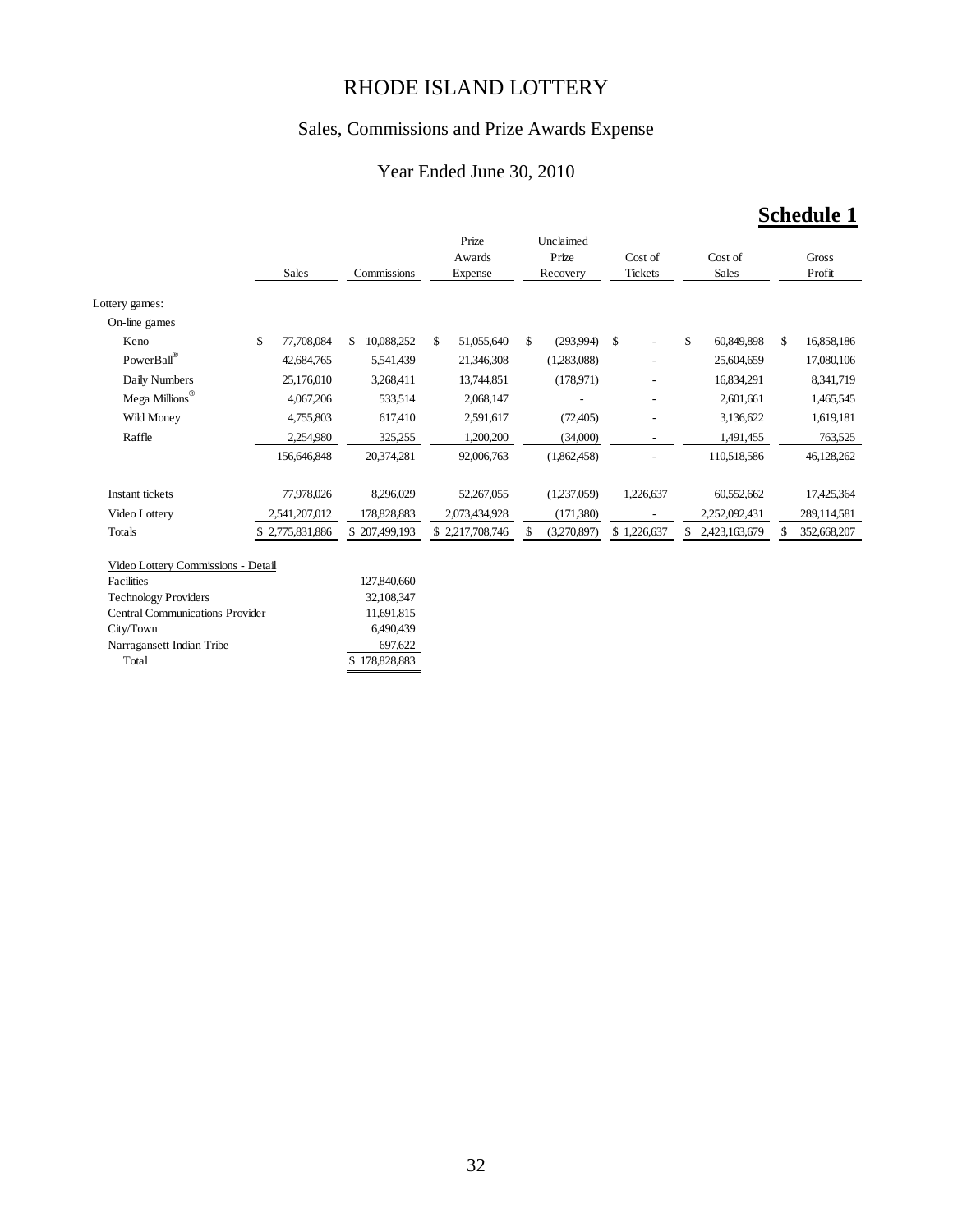

STATE of RHODE ISLAND and PROVIDENCE PLANTATIONS

GENERAL ASSEMBLY

♦ *INTEGRITY*

♦ *RELIABILITY*

DENNIS E. HOYLE, CPA **ACTING AUDITOR GENERAL** 

dennis.hoyle@oag.ri.gov

#### OFFICE of the AUDITOR GENERAL

### **INDEPENDENT AUDITOR'S REPORT ON INTERNAL CONTROL OVER FINANCIAL REPORTING AND ON COMPLIANCE AND OTHER MATTERS BASED ON AN AUDIT OF FINANCIAL STATEMENTS PERFORMED IN ACCORDANCE WITH** *GOVERNMENT AUDITING STANDARDS*

Joint Committee on Legislative Services, General Assembly State of Rhode Island and Providence Plantations:

 We have audited the financial statements of the Rhode Island Lottery (Lottery), an enterprise fund of the State of Rhode Island and Providence Plantations, as of and for the year ended June 30, 2010 and have issued our report thereon dated September 21, 2010. We conducted our audit in accordance with auditing standards generally accepted in the United States of America and the standards applicable to financial audits contained in *Government Auditing Standards*, issued by the Comptroller General of the United States.

### **Internal Control Over Financial Reporting**

 In planning and performing our audit, we considered the Lottery's internal control over financial reporting as a basis for designing our auditing procedures for the purpose of expressing our opinion on the financial statements, but not for the purpose of expressing an opinion on the effectiveness of the Lottery's internal control over financial reporting. Accordingly, we do not express an opinion on the effectiveness of the Lottery's internal control over financial reporting.

 A *deficiency in internal control* exists when the design or operation of a control does not allow management or employees, in the normal course of performing their assigned functions, to prevent or detect and correct misstatements on a timely basis. A *material weakness* is a deficiency, or a combination of deficiencies, in internal control such that there is a reasonable possibility that a material misstatement of the entity's financial statements will not be prevented, or detected and corrected on a timely basis.

 Our consideration of internal control over financial reporting was for the limited purpose described in the first paragraph of this section and was not designed to identify all deficiencies in internal control over financial reporting that might be deficiencies, significant deficiencies or material weaknesses. We did not identify any deficiencies in internal control over financial reporting that we consider to be material weaknesses, as defined above. However, we identified a deficiency in internal control over financial reporting, described in the accompanying schedule of findings and responses as Finding 2010-1, that we consider to be a significant deficiency in internal control over financial reporting. A significant deficiency is a deficiency, or combination of deficiencies, in internal control that is less severe than a material weakness, yet important enough to merit attention by those charged with governance.

<sup>♦</sup> *INDEPENDENCE* ♦ *ACCOUNTABILITY*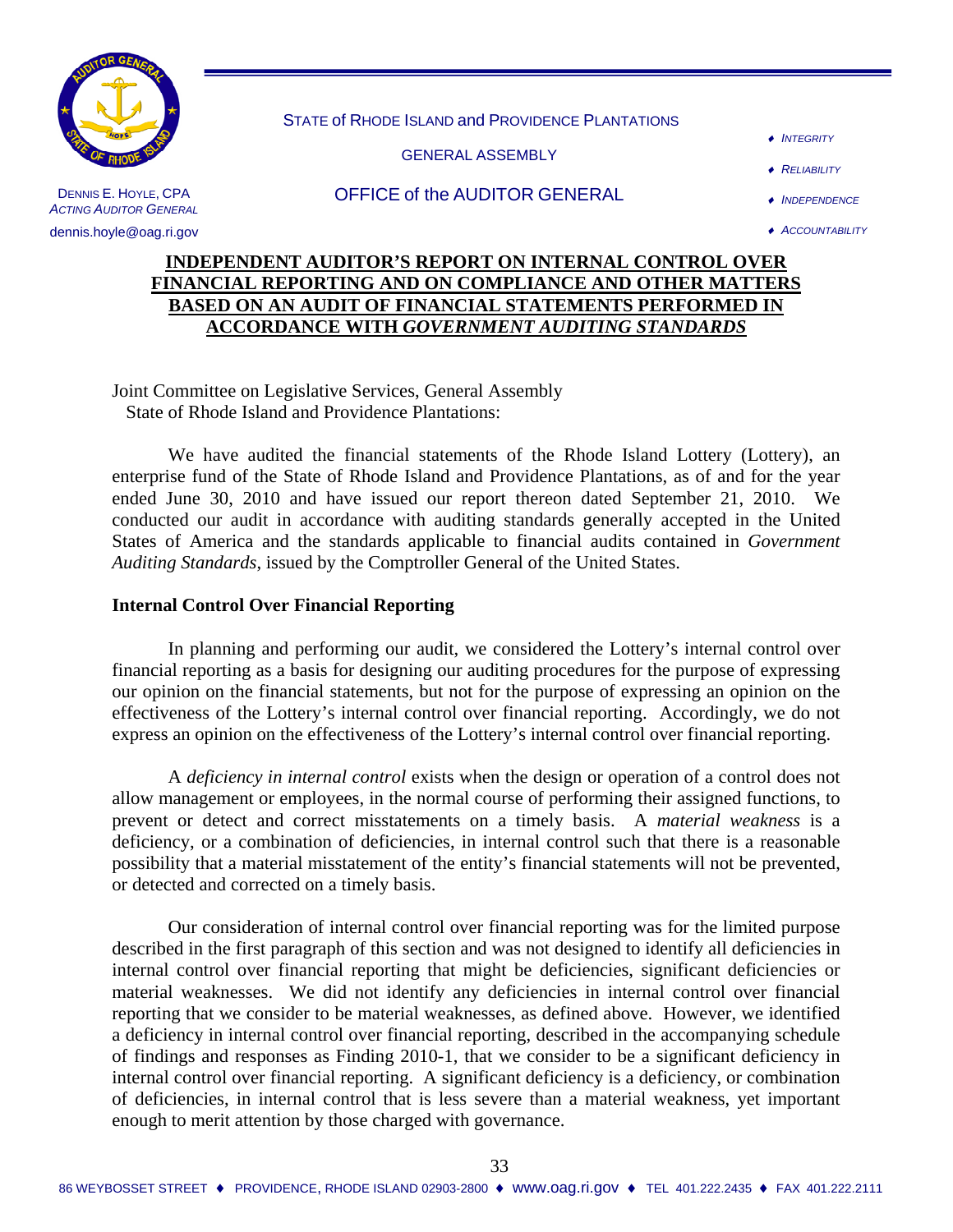Joint Committee on Legislative Services, General Assembly State of Rhode Island and Providence Plantations:

#### **Compliance and Other Matters**

 As part of obtaining reasonable assurance about whether the Lottery's financial statements are free of material misstatement, we performed tests of its compliance with certain provisions of laws, regulations, and contracts, noncompliance with which could have a direct and material effect on the determination of financial statement amounts. However, providing an opinion on compliance with those provisions was not an objective of our audit, and accordingly, we do not express such an opinion. The results of our tests disclosed no instances of noncompliance or other matters that are required to be reported under *Government Auditing Standards.*

 The Lottery's response to the finding identified in our audit is described in the accompanying schedule of findings and responses. We did not audit the Lottery's response and, accordingly, we express no opinion on it.

 This report is intended solely for the information and use of the Joint Committee on Legislative Services and the Lottery and the State's management, and is not intended to be and should not be used by anyone other than these specified parties.

 Dennis E. Hoyle, CPA Acting Auditor General

September 21, 2010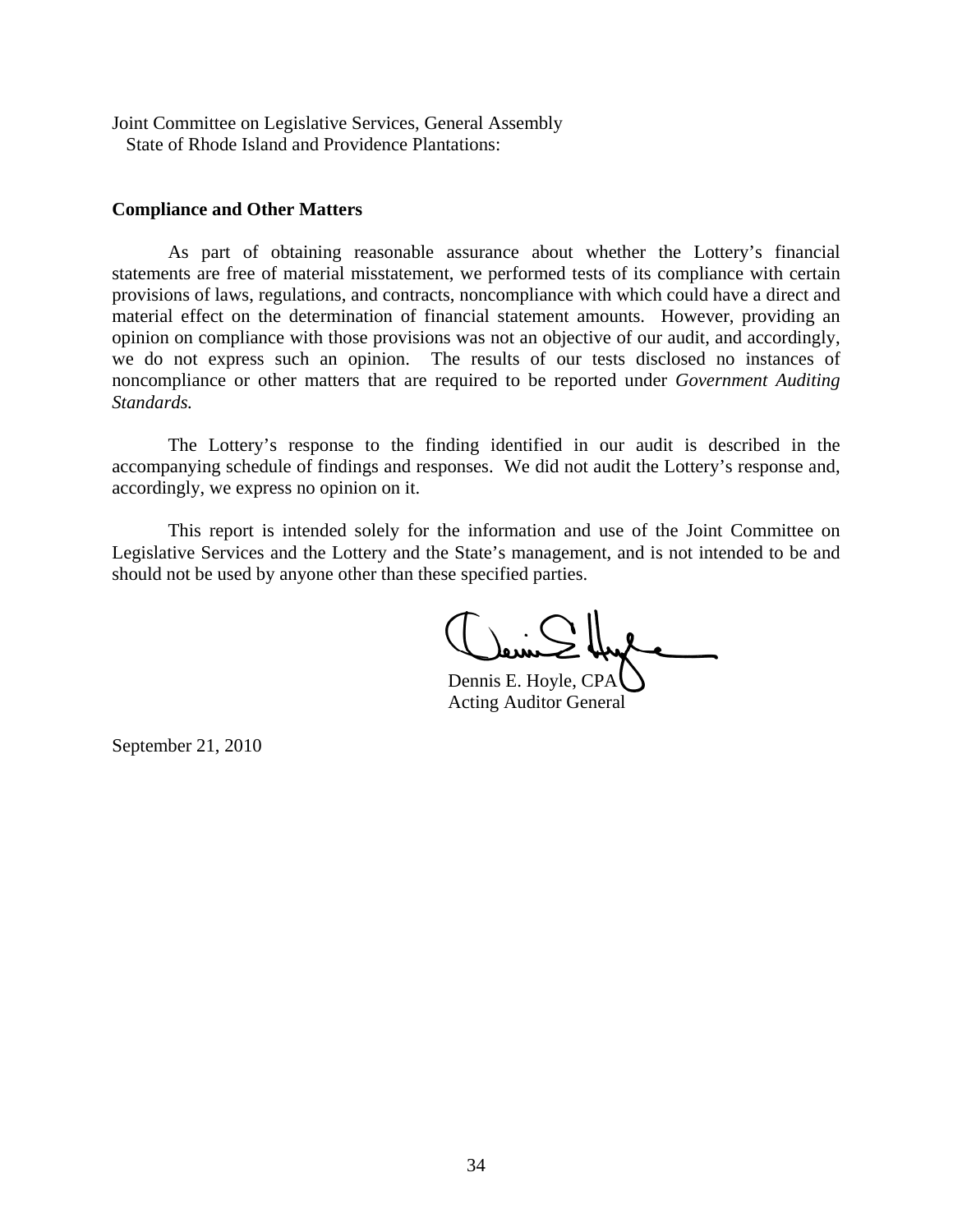### **SCHEDULE OF FINDINGS AND RESPONSES**

### **Finding 2010-1**

### **INFORMATION SYSTEMS SECURITY POLICIES AND PROCEDURES – MONITORING AND ASSESSMENT**

The Lottery has comprehensive information system security policies designed to safeguard the information systems utilized within its operations. Due to the highly computerized nature of the Lottery's operations, these policies are key to ensuring the integrity of the Lottery's information systems. The Lottery ensures compliance with these policies through monitoring procedures performed by information technology (IT) security personnel as well as contracted IT security professionals who assist with evaluating compliance by the Lottery's gaming systems contractor and licensees involved in the operation of video lottery games (licensees).

 The Lottery contracted with an IT security consultant during fiscal 2010 to conduct a comprehensive assessment of the significant information systems utilized within the Lottery's operations. The scope of this review involved evaluating compliance of all significant information systems (whether operated by the Lottery, its contractors, or other licensees involved in the operation of Lottery games) with the Lottery's comprehensive information system security policies and industry accepted security standards.

The majority of the Lottery's information systems policies and procedures were found to be in place and operating effectively by the consultant; however, instances of noncompliance with these policies were observed and reported by the contracted IT security professionals. Due to the significance of certain instances of reported noncompliance, the Lottery must ensure that these deficiencies are corrected to enhance controls over the gaming system environment and over financial reporting. Additionally, the Lottery should assess its overall monitoring efforts to ensure comprehensive coverage of all critical IT security components. As necessary, the scope and frequency of scheduled monitoring procedures should be modified to ensure timely identification of noncompliance with mandated IT security policies.

To ensure continuous compliance with its mandated policies and procedures over all information systems utilized within Lottery operations, the Lottery should:

- Conduct a more formalized risk assessment process on an annual basis (with updates performed as prompted by significant system modifications) to better identify critical IT risk areas. A formalized risk assessment process will identify risks more timely and assist the Lottery in utilizing its internal and external monitoring resources.
- Mandate that all contractors and licensees involved in the operation of lottery games have an Information Security Administrator function with responsibility for ensuring their entity's compliance with the Lottery's information system security policies.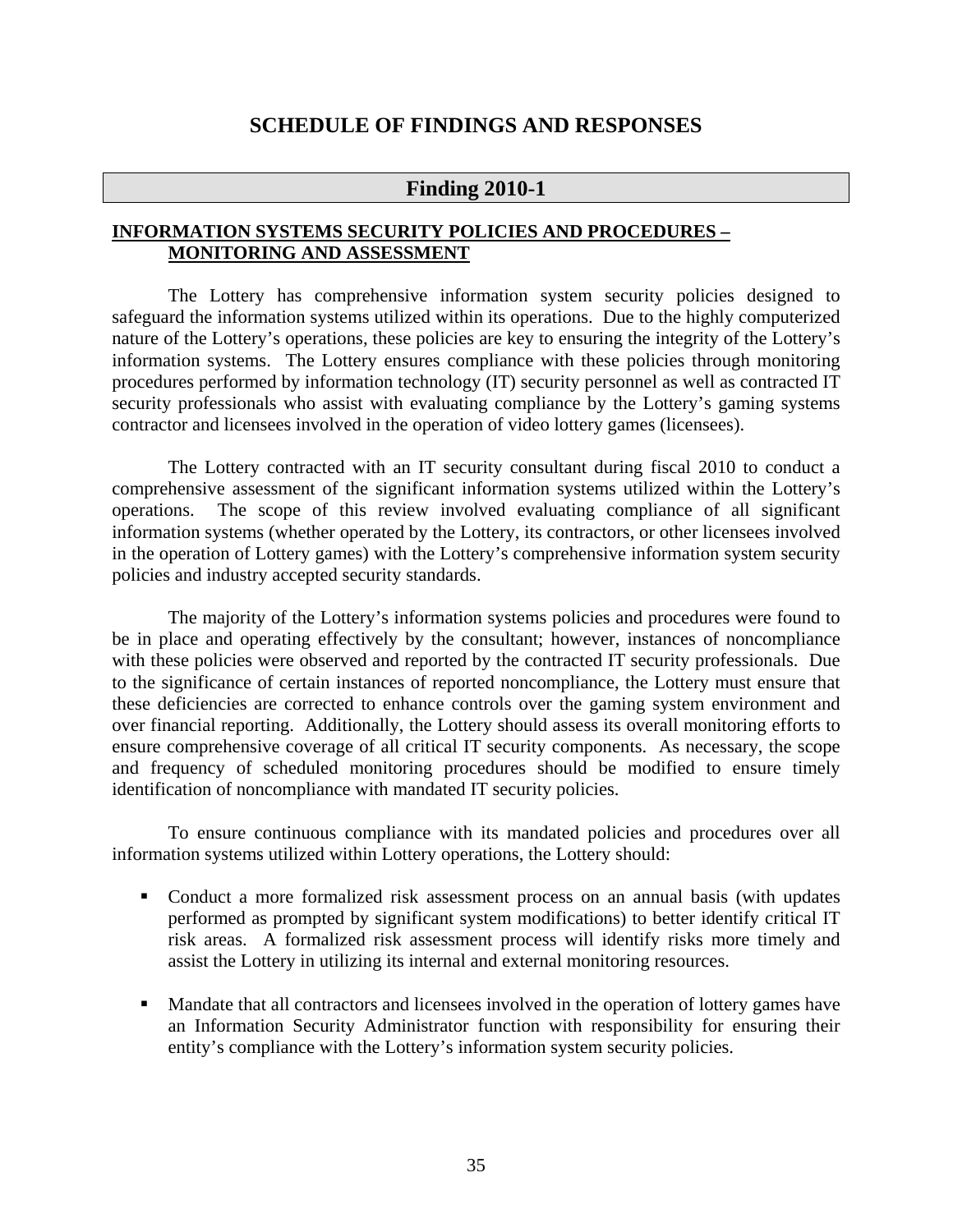Contract annually, based upon risk assessment outcomes, for a comprehensive review of all significant system components involved in the operation of the Lottery's games.

These recommendations will enhance the Lottery's existing monitoring efforts to ensure compliance with its information systems security policies.

#### RECOMMENDATIONS

- 2010-1a Address IT security deficiencies reported by the Lottery's information systems security contractor.
- 2010-1b Conduct more formalized risk assessment processes on an annual basis with updates as needed for significant system modifications to better identify critical IT risk areas and utilize resources (both internal and external) to mitigate these risks.
- 2010-1c Mandate that all contractors and licensees involved in the operation of lottery games have an Information Security Administrator function with responsibility for ensuring their entity's compliance with the Lottery's information system security policies.
- 2010-1d Contract on an annual basis for a comprehensive security review of all significant information systems involved in the operation of the Lottery's games.

*Auditee views:*

*2010-1a* 

*With the implementation of GTECH's anti-virus and patching program, as well as the newly-implemented controls and additional oversight over the Facilities' Player Tracking systems, the overall program is much stronger.* 

*The findings within the contractor's report were easily correctable, and this review was different from any previous review, due to the scope of the audit. Previously, the Lottery had auditing firms review the Online and Video Systems separately. This review had a much broader scope that included all the Online and Video Systems and associated infrastructure. Also, the review was done by an auditing firm that provided a different perspective than reviews done in the past. The Lottery ISA and Video Systems Manager heavily monitor and regulate the security over the GTECH and VLT Facility Systems. The Lottery also relies on the annual external audits to strengthen the overall program. The Lottery has been working with all parties involved to address the deficiencies reported in the most recent audit. As stated, most of the deficiencies (80%) have been closed; and the remaining deficiencies will be completed within 60 days.*